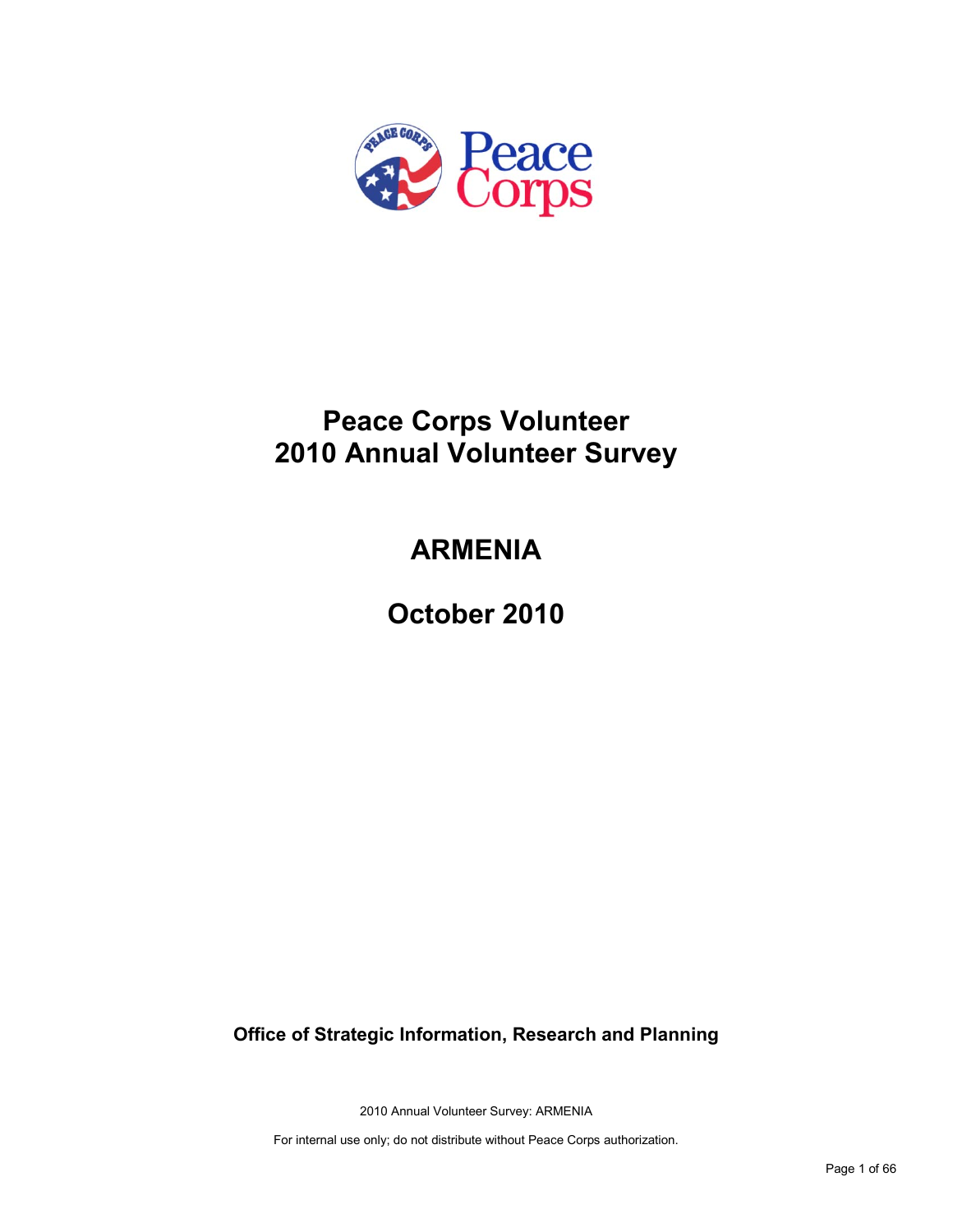## **Table of Contents**

| A.           |                                                   |    |
|--------------|---------------------------------------------------|----|
| В.           |                                                   |    |
| C.           |                                                   |    |
| D.           |                                                   |    |
| Е.           |                                                   |    |
| F.,          |                                                   | 22 |
| G.           |                                                   |    |
| Н.           |                                                   | 50 |
| $\mathbf{L}$ |                                                   | 52 |
| J.           | Overall Assessment of Your Peace Corps Service 59 |    |
| Κ.           |                                                   |    |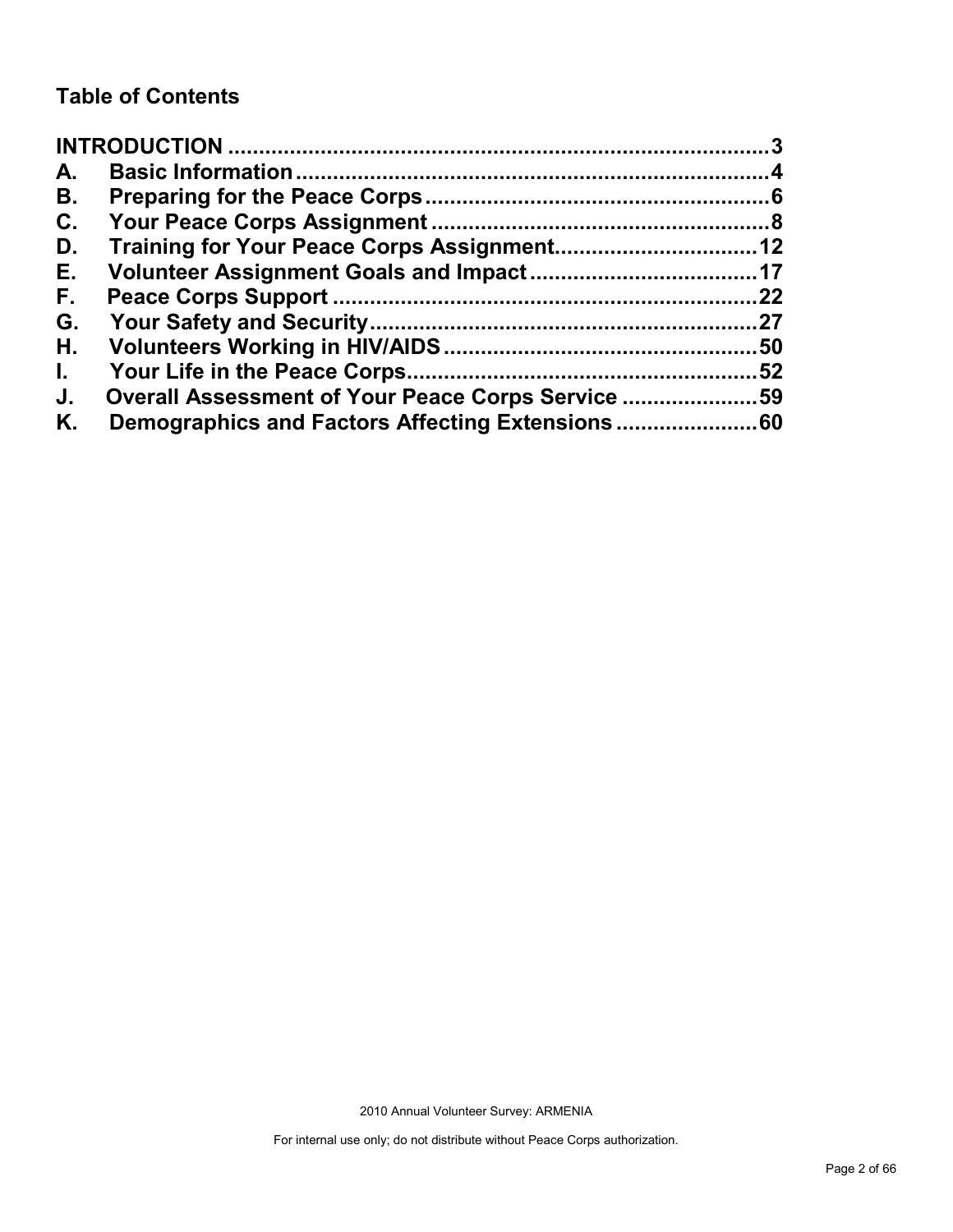## <span id="page-2-0"></span>**INTRODUCTION**

The Annual Volunteer Survey was conducted from June – August 2010 and 81 percent of the Volunteers (5, 239) responded, the highest number in the 35-year history of the survey. Most Volunteers (89 percent) completed the online version of the survey, and another 11 percent completed a paper version of the survey.

This report conveys the responses to the survey from Volunteers serving in one particular country. The report contains the tables and short narrative responses from the questions offering a finite set of possible responses. The results provide a picture of the activities, experiences and views of Peace Corps Volunteers in 2010, including areas where Volunteers confirm that their needs are being well met and where improvements may be needed.

A second report contains the Volunteers' extensive narrative responses to eight open-ended questions on the survey. The report, *2010 Annual Volunteer Survey Open Ended Responses,* is being distributed separately to the Regional and Country Directors.

### **ORGANIZATION OF THE REPORT**

The country report contains eleven sections, corresponding to the major sections of the survey questionnaire.

The tabular results are presented in the order in which the questions appeared in the 2010 AVS, which corresponds roughly to the phases of Volunteer service. Initial questions asked about preparing for Peace Corps. These were followed by questions about assignment activities and training. The final set of questions asked about extending service beyond two years.

The tables show the percent of post respondents that selected each choice and the total number of post respondents that answered the question. Most survey questions asked respondents to select one answer from a set of choices. The percentages for the "select one" responses add up to 100 percent. Questions that allowed Volunteers to "mark all that apply" result in percentages that total to more than 100 percent. This is because each percentage equals the number of respondents selecting that choice divided by the number of respondents who answered the question.

The 2010 AVS included most questions from earlier annual and biennial surveys. A dozen open-ended questions were excluded this year to reduce the reporting burden and internet connection costs to Volunteers.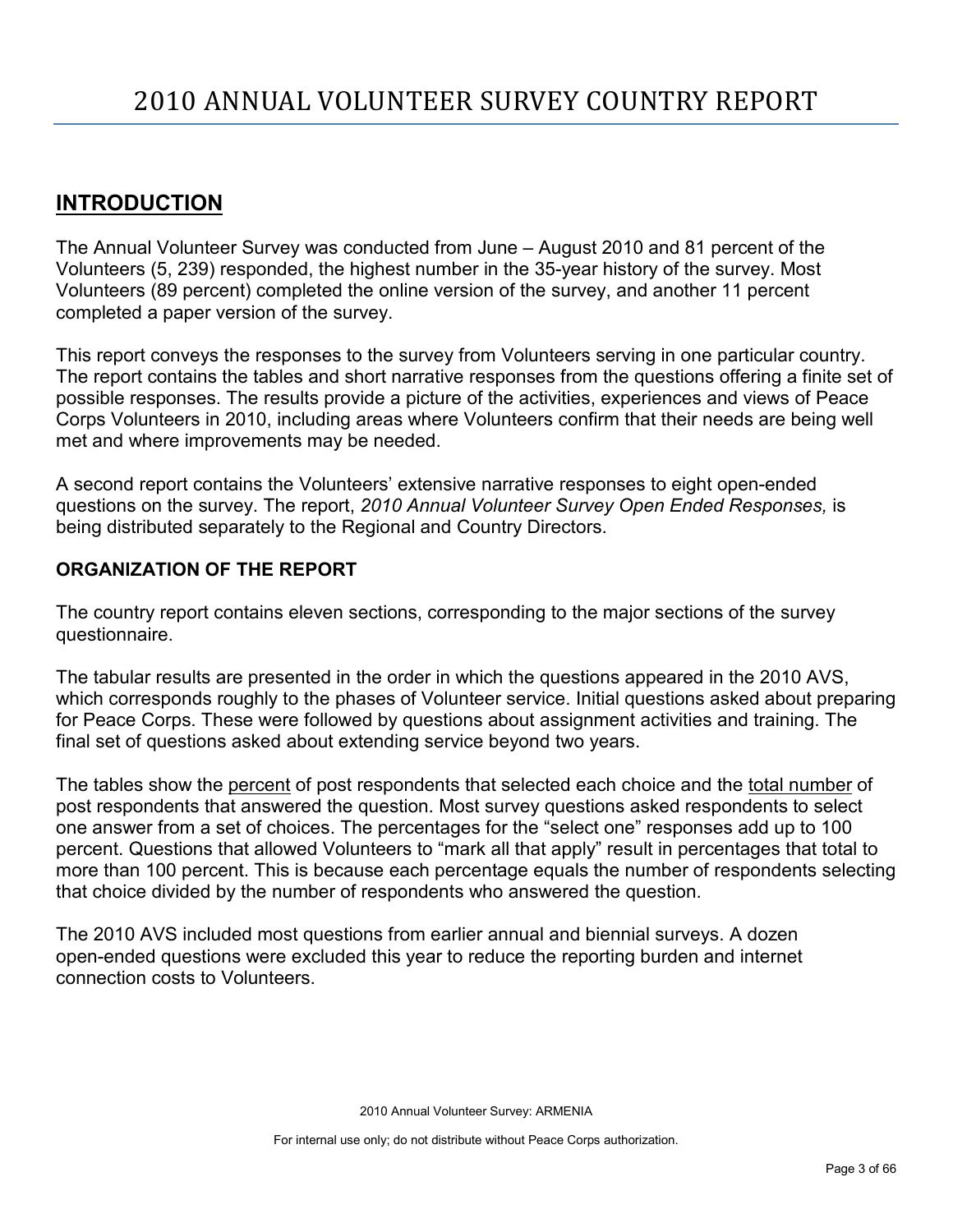Key questions were added to gather more information about:

- Experiences with insensitive comments and behavior based on race, ethnicity, age, gender, or sexual orientation
- Observations or comments about harassment/discrimination experiences (added to the online 2010 AVS after the survey began)
- Reasons that might influence whether or not to extend Volunteer service beyond two years

A crosswalk between the 2009 and 2010 questions is posted on the OSIRP intranet under 2010 AVS Reports "Reference Documents." Earlier surveys and global, regional and post reports are also on the OSIRP Intranet.

### **HOW TO USE THE INFORMATION**

Posts are encouraged to share the results with staff and Volunteers. These reports are an excellent way to initiate a dialogue with staff and Volunteers at post about what is working well and areas for improvement. In the past, posts have found it useful to share the results with their Volunteers, via the VAC, monthly newsletters, summary bulletins, and presentations at PST and IST.

Please consider comparing these 2010 results with your 2006, 2008 and 2009 survey results to identify trends and changes over time. You may also want to compare your country's results with the regional and global numbers.

## <span id="page-3-0"></span>**A. Basic Information**

This section reports on the overall response rate and percentages of online and paper surveys completed, as well as the Volunteers' descriptions of their project and site. Results are more representative of all Volunteers at post when the response rate is above 50 percent.

The 2010 Annual Volunteer Survey response rate for ARMENIA was 81%.

| <b>OUTIDICICA OTHER AND LADGE ONLYGYS</b> |      |        |  |  |
|-------------------------------------------|------|--------|--|--|
| Percent                                   |      | Number |  |  |
| Online                                    | 100% | 59     |  |  |
| Paper                                     |      |        |  |  |
| Total                                     | 100% | 59     |  |  |

**Completed Online and Paper Surveys**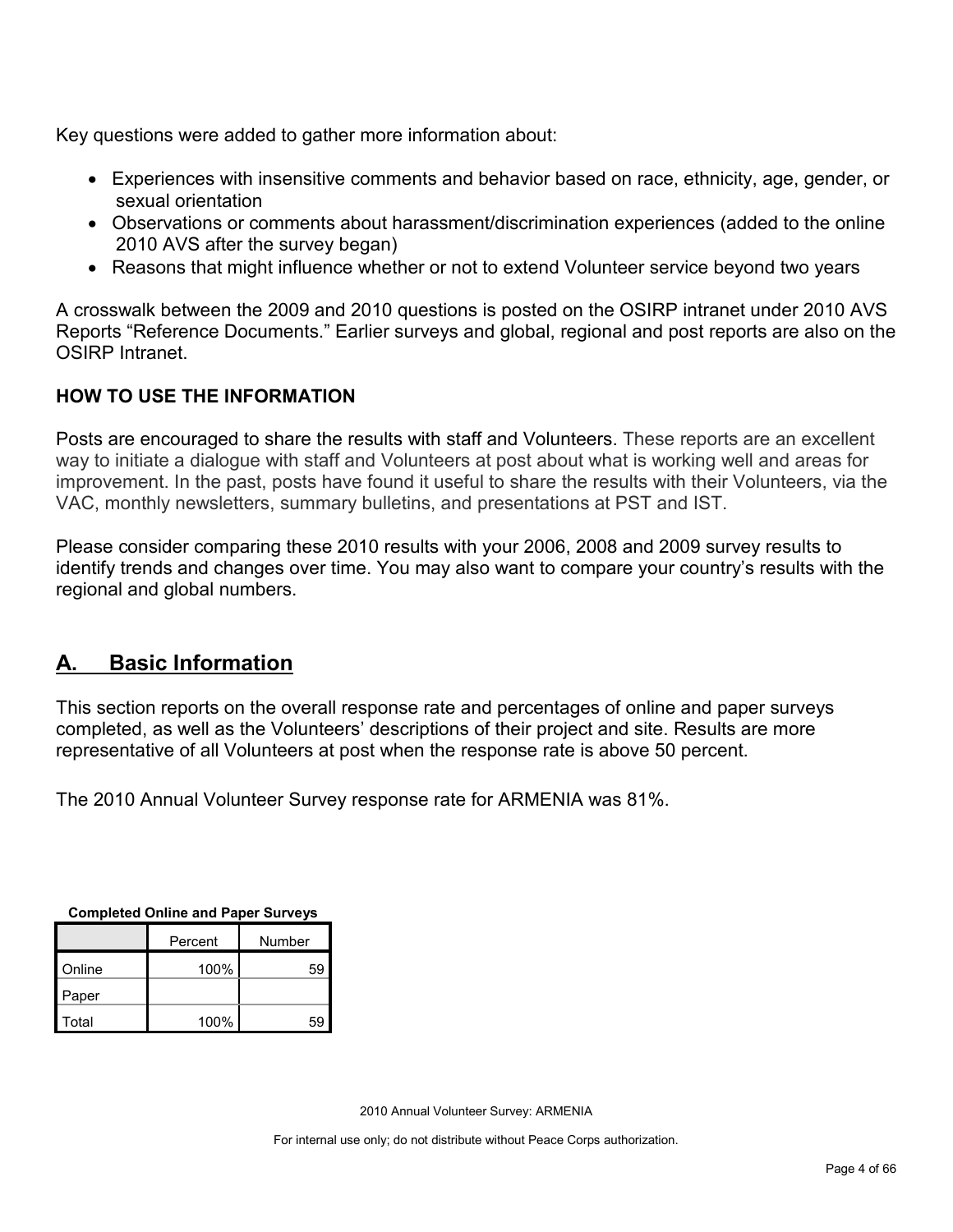#### **A2: How many months have you been in country?**

|                   | Percent | Number |
|-------------------|---------|--------|
| 6 months or less  |         |        |
| 7 to 12 months    |         |        |
| 13 to 20 months   | 58%     | 34     |
| 21 to 27 months   | 42%     | 25     |
| 28 months or more |         |        |
| otal              | 100%    |        |

#### **A3: Please select your project.**

|                                    | Percent | Number |
|------------------------------------|---------|--------|
| Community and Business Development | 27%     | 16     |
| Community Health Education         | 20%     | 12     |
| <b>English Education</b>           | 29%     |        |
| <b>Environmental Education</b>     | 24%     |        |
| Other. Please specify              |         |        |
| Total                              | 100%    |        |

#### **A3. Description of "other" project**

|       | Percent | Number |
|-------|---------|--------|
|       | 100%    | 59     |
| Total | 100%    |        |

#### **A4: Please choose the best description of your assigned site.**

|                                           | Percent | Number |
|-------------------------------------------|---------|--------|
| Rural town (pop. 2,000 + 25,000)          | 44%     | 26     |
| Village/rural area (pop. under 2,000)     | 34%     | 20     |
| City (pop. over 25,000) - not the capital | 22%     | 13     |
| Capital of the country                    |         |        |
| Outer island (regardless of size)         |         |        |
| Total                                     | 100%    | 59     |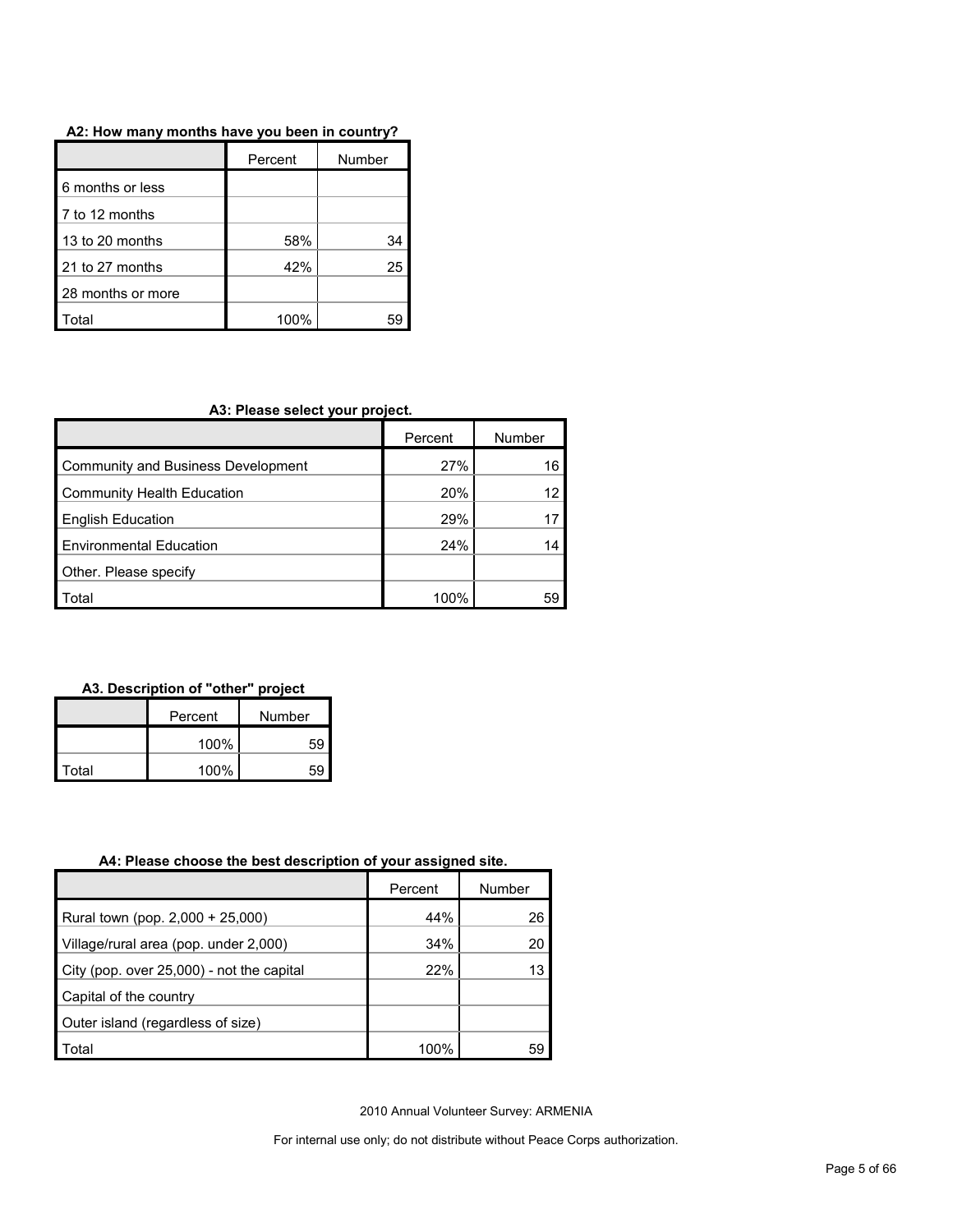## <span id="page-5-0"></span>**B. Preparing for the Peace Corps**

This section reports Volunteers' motivations in applying and accepting a Peace Corps assignment, as well as how prepared they are currently to meet the challenges of service.

|                                                     |               | % Selected This | <b>Total PCVs</b> |
|-----------------------------------------------------|---------------|-----------------|-------------------|
|                                                     | PCV Responses | Choice          | Responding        |
| Personal interest in the Peace Corps                | 47            | 80%             |                   |
| Returned Peace Corps Volunteer whom you met or      | 14            | 24%             |                   |
| know personally                                     |               |                 |                   |
| Peace Corps campus or community information session | 12            | 20%             |                   |
| Peace Corps website                                 | 9             | 15%             |                   |
| Family member/s who served in the Peace Corps       | 8             | 14%             |                   |
| Other: Please specify                               | 8             | 14%             |                   |
| Article or book about the Peace Corps               | 5             | 8%              |                   |
| Peace Corps recruiter                               | 4             | 7%              |                   |
| Returned Peace Corps Volunteer who spoke to your    | 3             | 5%              |                   |
| school or group about the Peace Corps               |               |                 |                   |
| Peace Corps material in the mail                    |               | 2%              |                   |
| Americorps service                                  |               |                 |                   |
| Radio, TV, or print advertisement                   |               |                 |                   |
| Social media (Facebook, Twitter, etc.               |               |                 |                   |
| Total                                               |               |                 | 59                |

#### **B1: What prompted you to apply to the PC? Mark all that apply.**

Percents may total to more than 100% since Volunteers were asked to "Mark all that apply."

#### **B1.OTHER: Description of other reasons for applying to Peace Corps**

|                                                | <b>PERCENT</b> | <b>NUMBER</b> |  |
|------------------------------------------------|----------------|---------------|--|
| Open-ended results. Not responsive to request. |                |               |  |
|                                                |                |               |  |
|                                                |                |               |  |
|                                                |                |               |  |
|                                                |                |               |  |
|                                                |                |               |  |
|                                                |                |               |  |
|                                                |                |               |  |

2010 Annual Volunteer Survey: ARMENIA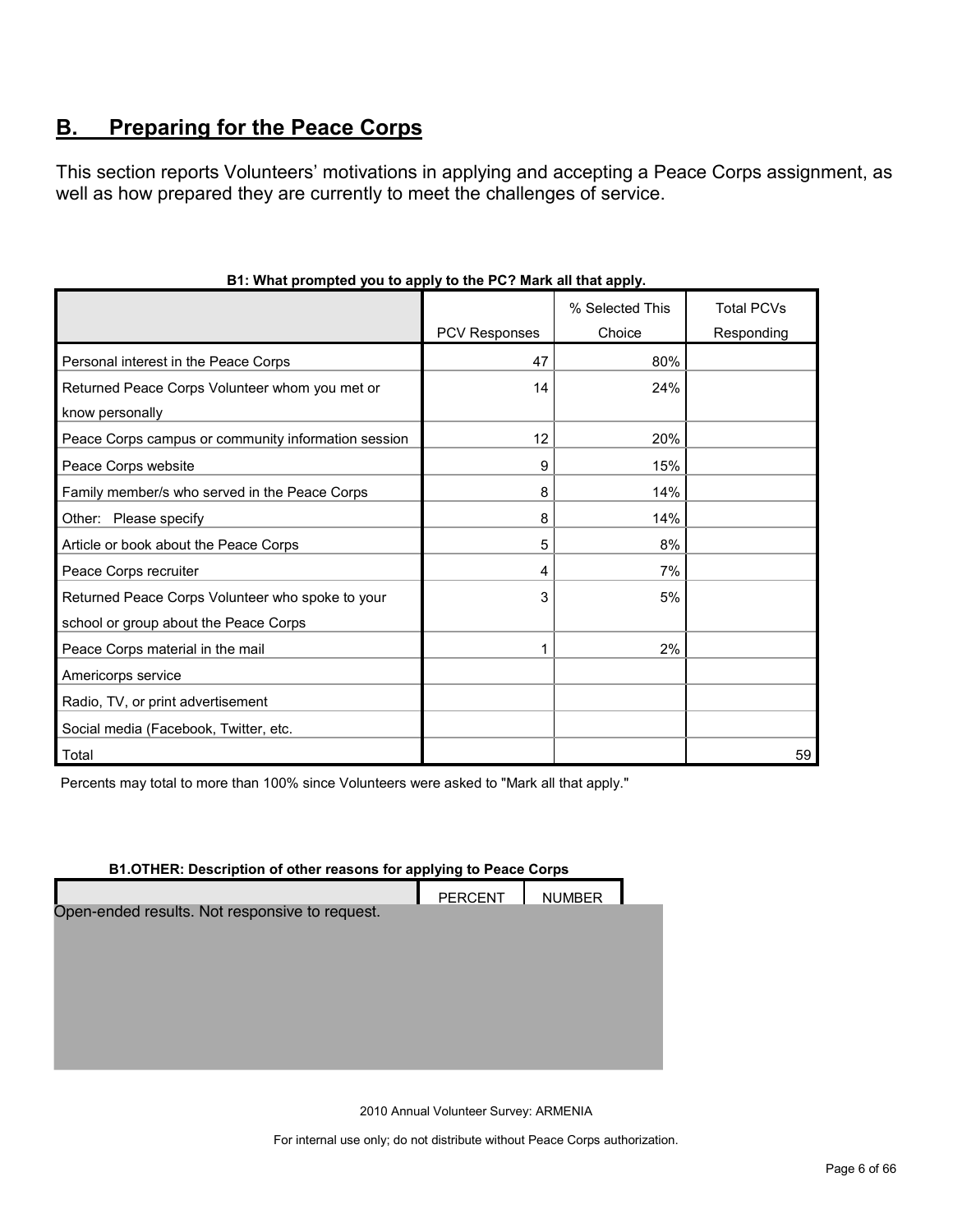| Open-ended results. Not responsive to request. |      |    |
|------------------------------------------------|------|----|
|                                                |      |    |
| Total                                          | 100% | 59 |

## Not Important Somewhat important | Important | Total Different culture 68 16% 16% 16% 58 Work experience 5% 36% 59% 58 Help others  $17\%$   $83\%$   $59$ International experience 19% 19% 19% 19% 78% 58 Language 16% 28% 57% 58 Personal growth 2% 2% 12% 86% 58 U. S. job market 58% 27% 15% 55 Serve my country 1992 10 28% 33% 40% 58 Travel/adventure 7% 7% 31% 62% 58 Other: Please specify below 1 33% 33% 3 34% 3 3 4 4 57% 3 3 4 57% 3 3 4 5 67% 3 3 4 5 67% 3 3 67% 3 3 67% 3 67%

#### **B2: How important were the following factors in accepting a PC assignment?**

| B2.OTHER: Description of other factor/s in accepting a PC assignment |                |               |  |  |  |
|----------------------------------------------------------------------|----------------|---------------|--|--|--|
|                                                                      | <b>PERCENT</b> | <b>NUMBER</b> |  |  |  |
| Open-ended results. Not responsive to request.                       |                |               |  |  |  |
|                                                                      |                |               |  |  |  |
|                                                                      |                |               |  |  |  |
|                                                                      |                |               |  |  |  |
|                                                                      |                |               |  |  |  |
| ⊺otal                                                                | 100%           | 59            |  |  |  |

#### **B3: How prepared do you feel today to meet the challenges of PC service?**

|                | Not at all | Minimally | Adequately | <i>Jonsiderablv</i> | Exceptionally | Total |
|----------------|------------|-----------|------------|---------------------|---------------|-------|
| B <sub>3</sub> |            | 3%        | 29%        | 54%                 | 4%            | 59    |

2010 Annual Volunteer Survey: ARMENIA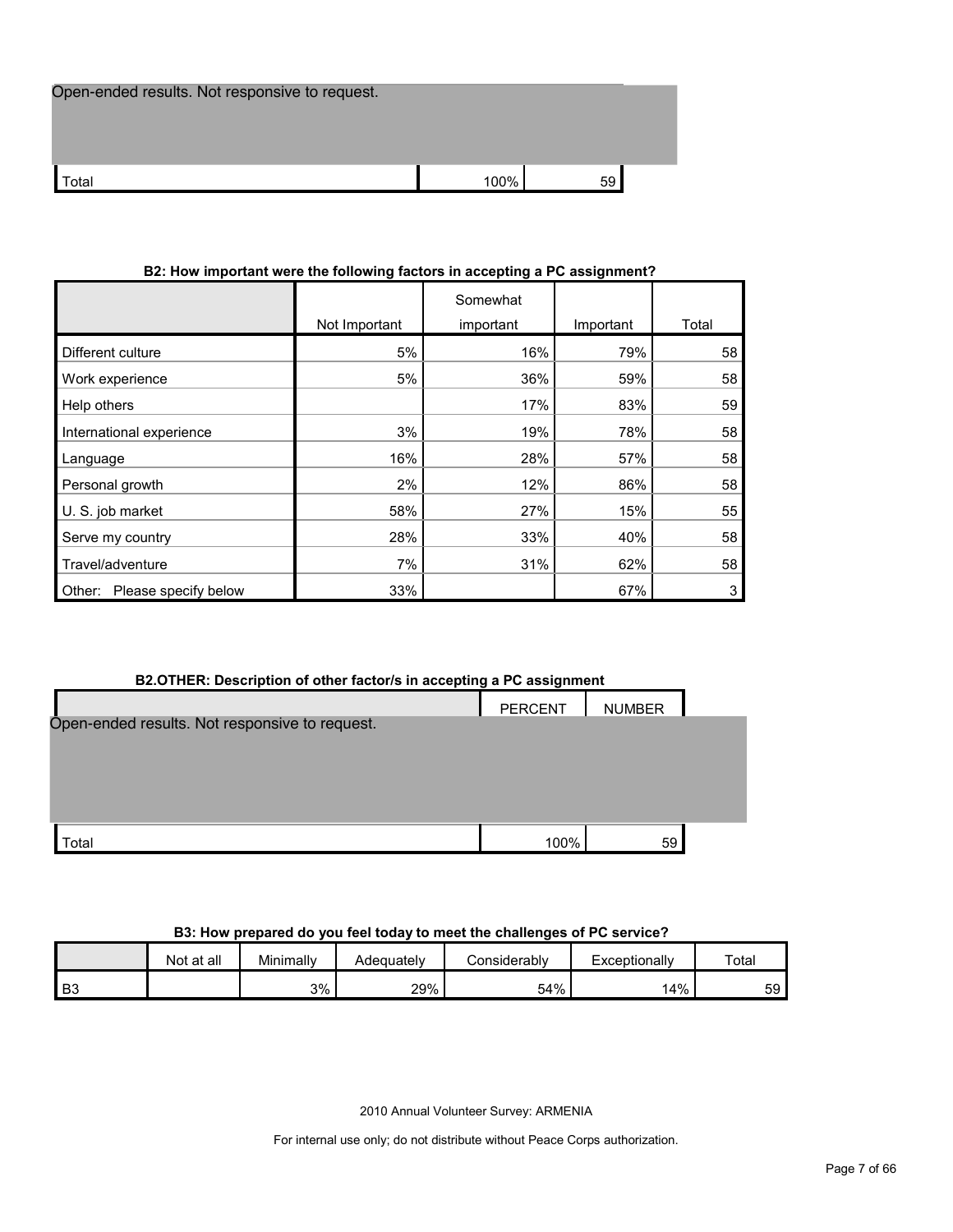## <span id="page-7-0"></span>**C. Your Peace Corps Assignment**

This section reports Volunteers' work on their primary assignment and their secondary activities. The term "primary assignment" refers to the Volunteers' assignment which is part of an overall project plan designed by the host country partners and in-country Peace Corps staff.

| , which best describes the locus of your primary assignment work : |         |                |
|--------------------------------------------------------------------|---------|----------------|
|                                                                    | Percent | Number         |
| English teaching                                                   | 27%     | 16             |
| Environmental education                                            | 15%     | 9              |
| NGO development                                                    | 14%     | 8              |
| Health extension                                                   | 12%     | 7              |
| Information & communications technology (ICT)                      | 7%      | $\overline{4}$ |
| Community development                                              | 7%      | 4              |
| Business education/advising                                        | 5%      | 3              |
| Youth development                                                  | 5%      | 3              |
| Other education                                                    | 5%      | 3              |
| Teacher training                                                   | 3%      | $\overline{2}$ |
| Urban & regional planning/municipal development                    |         |                |
| Other: Please specify                                              |         |                |
| Water sanitation                                                   |         |                |
| <b>HIV/AIDS</b>                                                    |         |                |
| Forestry/parks                                                     |         |                |
| Math/science teaching                                              |         |                |
| Agroforestry                                                       |         |                |
| Agriculture/fish/livestock                                         |         |                |
| Total                                                              | 100%    | 59             |

| C1: Which best describes the focus of your primary assignment/work? |  |  |
|---------------------------------------------------------------------|--|--|
|                                                                     |  |  |

#### **C1.OTHER: Description of "other" primary**

#### **assignment/work focus**

|       | <b>PERCENT</b> | <b>NUMBER</b> |  |
|-------|----------------|---------------|--|
|       | 100%           | 59            |  |
| Total | 100%           | 59            |  |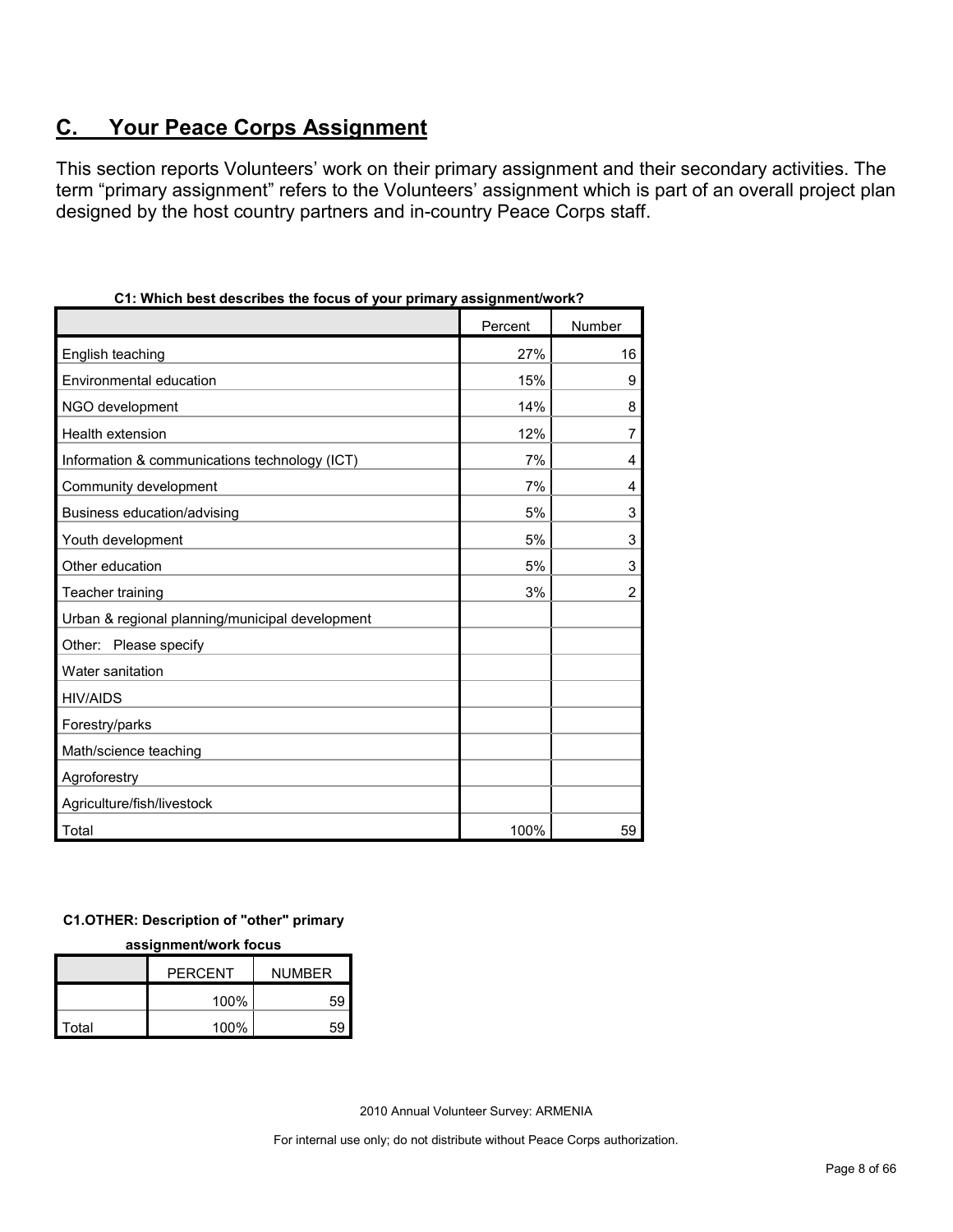#### **C2: Are you a Masters International**

| student? |         |        |  |  |
|----------|---------|--------|--|--|
|          | Percent | Number |  |  |
| No       | 98%     | 57     |  |  |
| Yes      | 2%      |        |  |  |
| Total    | 100%    | 58     |  |  |

|                                                       |                      | % Involved in | <b>Total PCVs</b> |
|-------------------------------------------------------|----------------------|---------------|-------------------|
|                                                       | <b>PCV Responses</b> | Activity      | Responding        |
| Working with youth                                    | 41                   | 69%           |                   |
| English teaching                                      | 34                   | 58%           |                   |
| Working with NGO(s)                                   | 23                   | 39%           |                   |
| Nutrition education                                   | 16                   | 27%           |                   |
| Mobilize host country nationals (HCNs) to volunteer   | 15                   | 25%           |                   |
| Sports/fitness                                        | 14                   | 24%           |                   |
| <b>Business advertising</b>                           | 12                   | 20%           |                   |
| Environment work                                      | 12                   | 20%           |                   |
| <b>HIV/AIDS</b>                                       | 12                   | 20%           |                   |
| World Wise Schools/ Correspondence Match              | 12                   | 20%           |                   |
| Girls' education                                      | 11                   | 19%           |                   |
| Information and communications technology (ICT)       | 11                   | 19%           |                   |
| Library development                                   | 8                    | 14%           |                   |
| Arts                                                  | 7                    | 12%           |                   |
| Income generation                                     | 7                    | 12%           |                   |
| Literacy                                              | 7                    | 12%           |                   |
| Rural development                                     | 6                    | 10%           |                   |
| WID/GAD                                               | 6                    | 10%           |                   |
| Working with special groups (e.g., disabled, elderly, | 6                    | 10%           |                   |
| ethnic minorities, orphans)                           |                      |               |                   |
| Microenterprise development                           | 5                    | 8%            |                   |
| Urban development/municipal development               | 5                    | 8%            |                   |
| Community food security (production/marketing)        | 4                    | 7%            |                   |
| Natural resources management                          | 4                    | 7%            |                   |
| Biodiversity conservation                             | 3                    | 5%            |                   |

#### **C3: Which of the following activities does your primary assignment/work include?**

2010 Annual Volunteer Survey: ARMENIA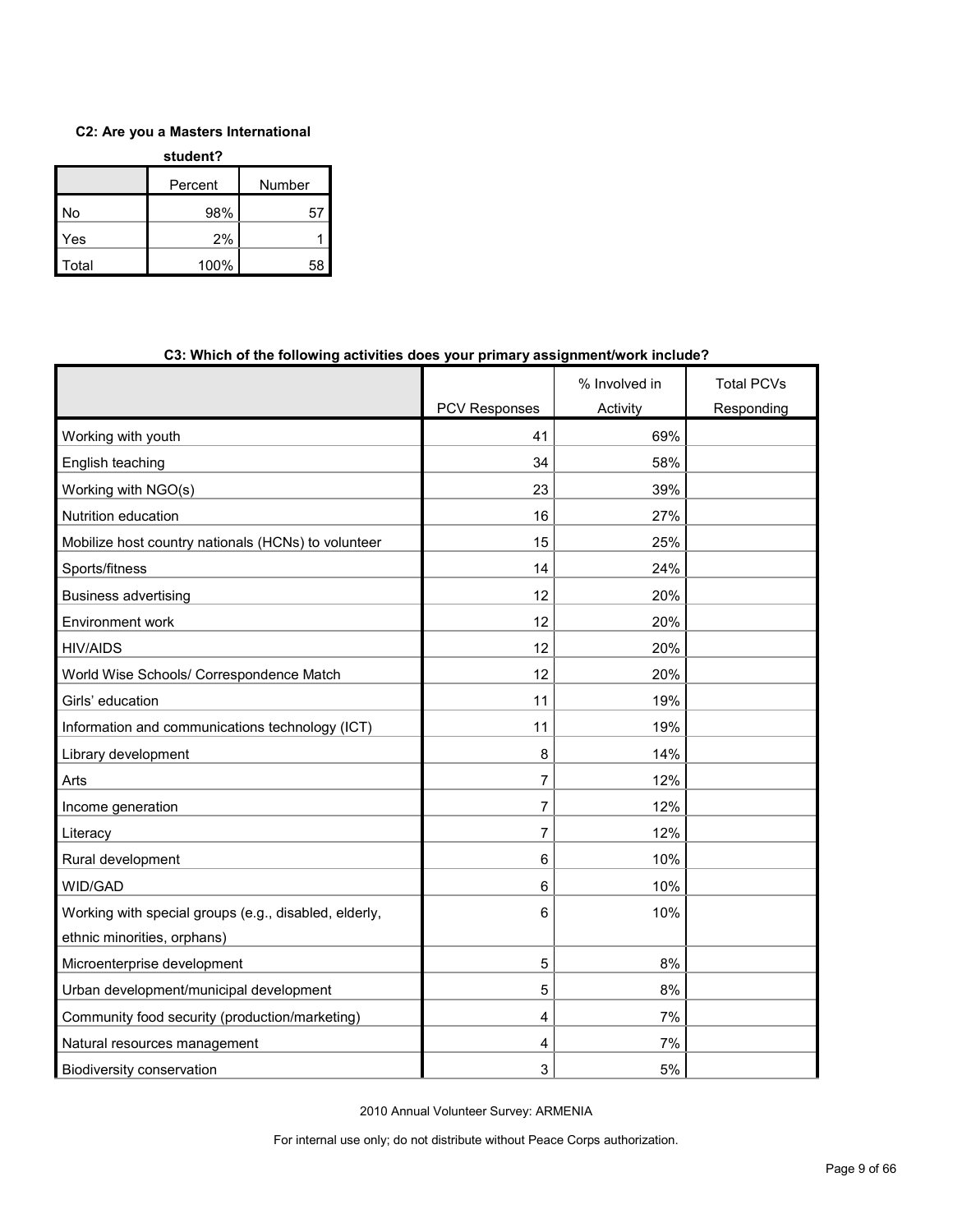| Water and sanitation    | 5% |    |
|-------------------------|----|----|
| Other: Please specify   | 5% |    |
| Household food security | 3% |    |
| Child survival          | 2% |    |
| Total                   |    | 59 |

Percents may total to more than 100% since Volunteers were asked to "Mark all that apply."

#### **C3.OTHER: Description of other primary assignment/work activities**

|                                                | <b>PERCENT</b> | <b>NUMBER</b> |  |
|------------------------------------------------|----------------|---------------|--|
| Open-ended results. Not responsive to request. |                |               |  |
|                                                |                |               |  |
|                                                |                |               |  |
|                                                |                |               |  |
| ʻotal                                          | 100%           | 59            |  |

#### **C4: Hours Spent on Primary Assignment During Average Work Week**

|           | None | 1-10 hrs | 1-20 hrs<br>44 | 21-30 hrs | 31-40 hrs | 40 hrs<br>More than | Total |
|-----------|------|----------|----------------|-----------|-----------|---------------------|-------|
| C4Hrs6grp |      | 19%      | 45%            | 26%       | 9%        | 2%                  | 58    |

#### **C4: How many hours do you spend on your primary assignment during an average work week?**

| All Volunteers | Average | Lowest reported | Highest reported | Did not answer |
|----------------|---------|-----------------|------------------|----------------|
| 59             | 20.3    |                 | 60               |                |

#### **C5: Which of the following do your secondary activities (other than your primary assignment work) include?**

|                                                     |                      | % Involved in | <b>Total PCVs</b> |
|-----------------------------------------------------|----------------------|---------------|-------------------|
|                                                     | <b>PCV Responses</b> | Activity      | Responding        |
| <b>English teaching</b>                             | 38                   | 67%           |                   |
| Working with youth                                  | 31                   | 54%           |                   |
| Working with NGO(s)                                 | 27                   | 47%           |                   |
| Environment work                                    | 20                   | 35%           |                   |
| Mobilize host country nationals (HCNs) to volunteer | 17                   | 30%           |                   |

2010 Annual Volunteer Survey: ARMENIA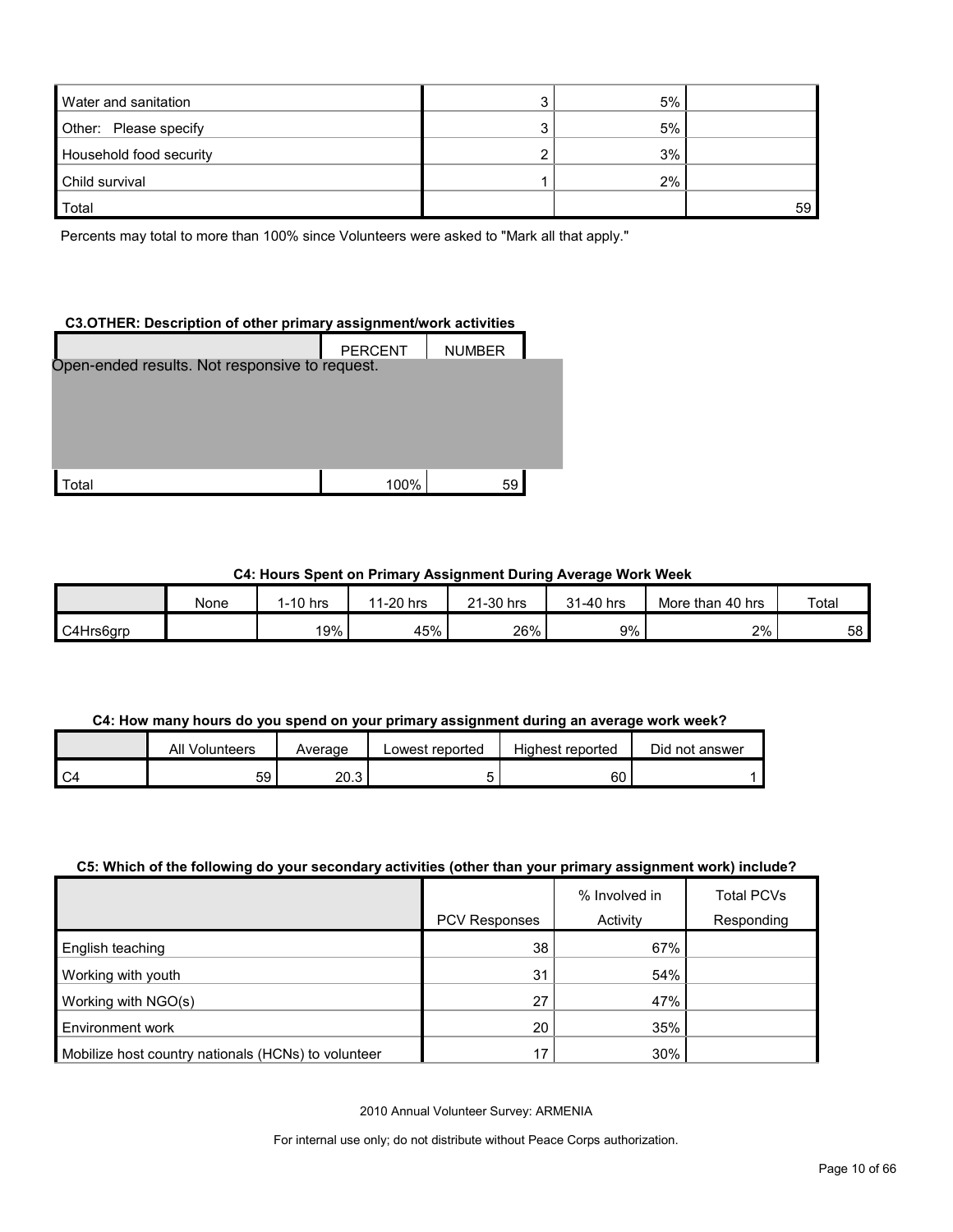| Girls' education                                      | 16             | 28% |    |
|-------------------------------------------------------|----------------|-----|----|
| WID/GAD                                               | 15             | 26% |    |
| Sports/fitness                                        | 14             | 25% |    |
| Arts                                                  | 12             | 21% |    |
| <b>HIV/AIDS</b>                                       | 12             | 21% |    |
| Library development                                   | 9              | 16% |    |
| World Wise Schools/ Correspondence Match              | 9              | 16% |    |
| Information and communications technology (ICT)       | 8              | 14% |    |
| Working with special groups (e.g., disabled, elderly, | 8              | 14% |    |
| ethnic minorities, orphans)                           |                |     |    |
| Other: Please specify                                 | $\overline{7}$ | 12% |    |
| <b>Biodiversity conservation</b>                      | 6              | 11% |    |
| Literacy                                              | 6              | 11% |    |
| <b>Business advertising</b>                           | 4              | 7%  |    |
| Income generation                                     | 4              | 7%  |    |
| Nutrition education                                   | 4              | 7%  |    |
| Water and sanitation                                  | 3              | 5%  |    |
| Microenterprise development                           | $\overline{2}$ | 4%  |    |
| Rural development                                     | $\overline{2}$ | 4%  |    |
| Urban development/municipal development               | $\overline{2}$ | 4%  |    |
| Natural resources management                          | 1              | 2%  |    |
| Child survival                                        |                |     |    |
| Community food security (production/marketing)        |                |     |    |
| Household food security                               |                |     |    |
| Total<br>I                                            |                |     | 57 |

Percents may total to more than 100% since Volunteers were asked to "Mark all that apply."

#### **C5.OTHER: Description of other secondary activities**

|                                                | Column N % | Count |  |
|------------------------------------------------|------------|-------|--|
| Open-ended results. Not responsive to request. |            |       |  |
|                                                |            |       |  |
|                                                |            |       |  |
|                                                |            |       |  |
|                                                |            |       |  |
|                                                |            |       |  |
|                                                |            |       |  |
|                                                |            |       |  |

2010 Annual Volunteer Survey: ARMENIA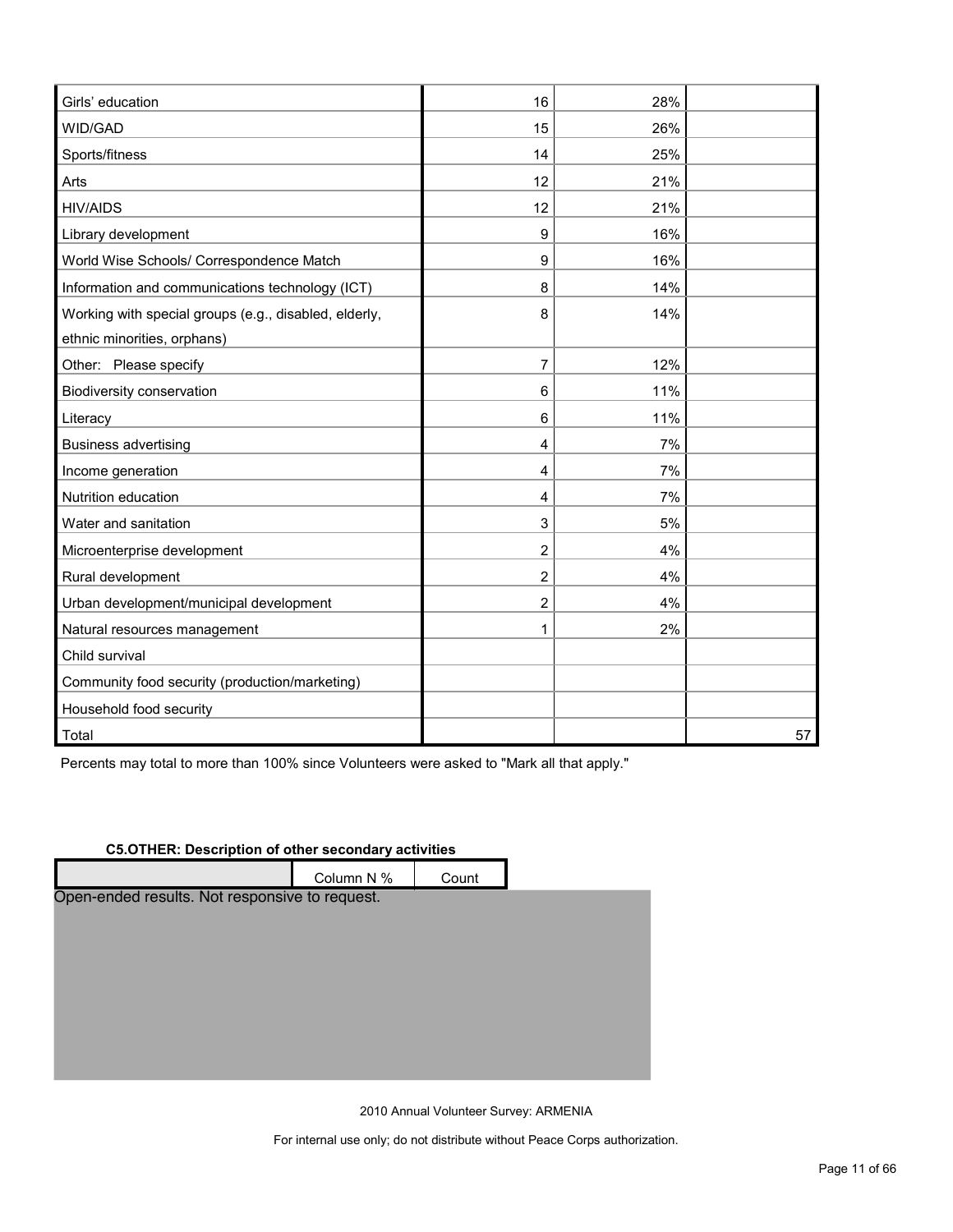| Open-ended results. Not responsive to request. |      |  |  |  |
|------------------------------------------------|------|--|--|--|
| ™otal                                          | 100% |  |  |  |

#### **C5: No Secondary Activities**

|                         | Percent | Number |
|-------------------------|---------|--------|
| I NA                    | 97%     | G      |
| No secondary activities | 3%      |        |
| `otal                   | 100%    | 59     |

#### **C6: Hours Spent on Secondary Activities During Average Work Week**

|           | None | l-10 hrs | 1-20 hrs<br>44 | 21-30 hrs | 31-40 hrs | More than 40 hrs | Total |
|-----------|------|----------|----------------|-----------|-----------|------------------|-------|
| C6Hrs6grp |      | 61%      | 29%            | 9%        | 2%        |                  | 56    |

#### **C6. How many hours do you spend on secondary activities during an average work week?**

|    | All Volunteers | Average        | Lowest reported | Highest reported | Did not answer |
|----|----------------|----------------|-----------------|------------------|----------------|
| C6 | 59 I           | 10 O<br>. 4. U |                 |                  |                |

#### **C7: How personally satisfying is your--?**

| -<br>-----------<br>-----<br>. |            |           |            |              |               |       |  |  |
|--------------------------------|------------|-----------|------------|--------------|---------------|-------|--|--|
|                                | Not at all | Minimally | Adeauatelv | Considerably | Exceptionally | Total |  |  |
| Primary assignment             | 8%         | 27%       | 32%        | 27%          | 5%            | 59    |  |  |
| Secondary project activities   | 3%         | 8%        | 22%        | 37%          | 29%           | 59    |  |  |

NOTE: See the Open-Ended Responses report for Volunteer comments (C8) about their satisfaction with the work they do

## <span id="page-11-0"></span>**D. Training for Your Peace Corps Assignment**

This section reports Volunteers' assessment of the effectiveness of Pre-Service Training (PST) and In-Service Training at post. In-Service Training (IST) includes: Reconnect, Technical IST, Mid-Service and Close of Service Conferences, project management/leadership conferences, and other post-sponsored training sessions.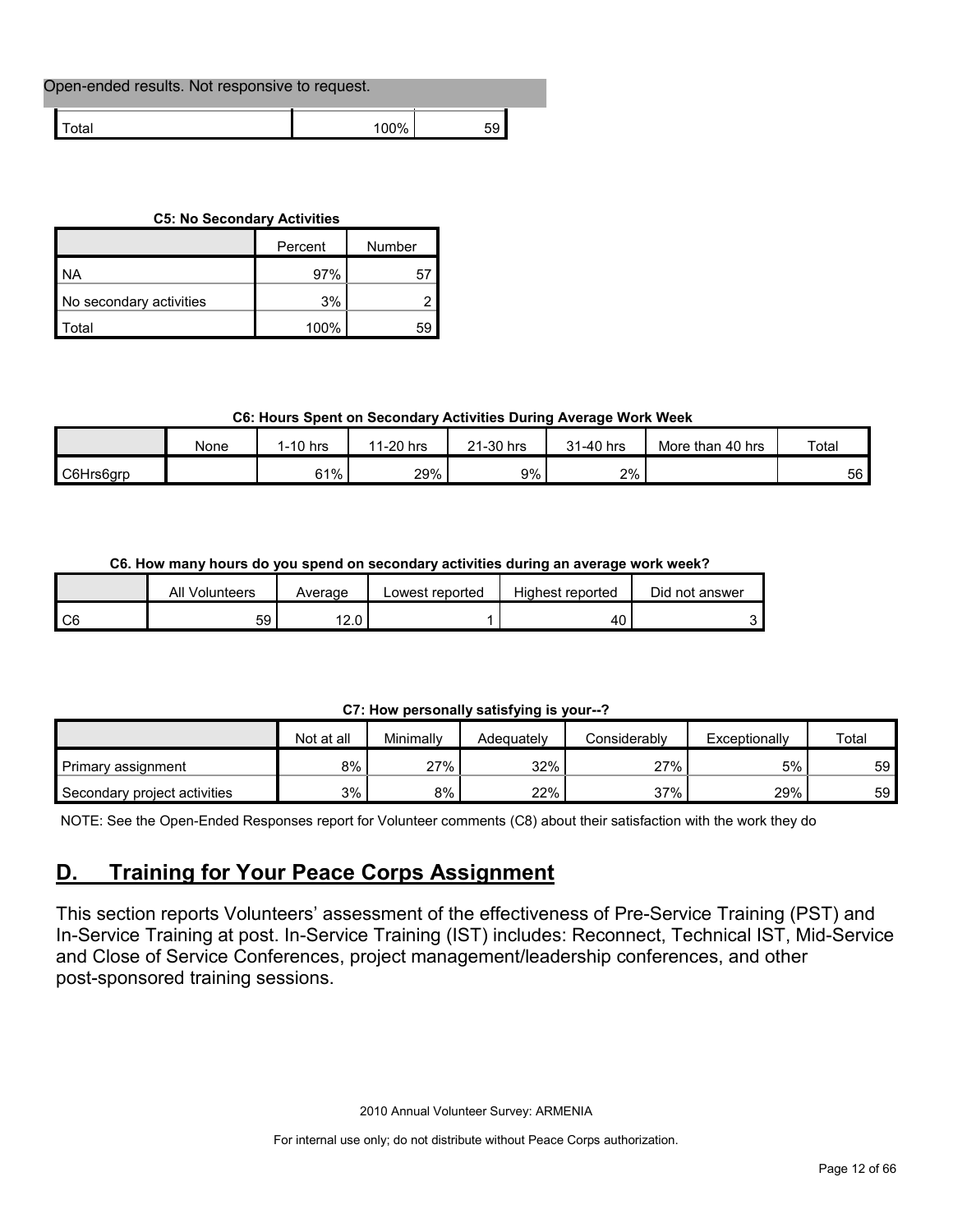|                    | Less than 8 |         |         |          |       |          | More than 12 |             |
|--------------------|-------------|---------|---------|----------|-------|----------|--------------|-------------|
|                    | weeks       | 8 weeks | 9 weeks | 10 weeks | weeks | 12 weeks | weeks        | Total       |
| D <sub>1</sub> GRP |             |         |         | 22%      | 61%   | 12%      | 4%           | 49 <b>F</b> |

#### **D1: How many weeks of PST did you have before you were sworn in?**

#### **D2: How effective was your Pre-Service Training (PST) in preparing you to--**

|                                                     | Not effective | Poor | Adequate | Effective | Very effective |
|-----------------------------------------------------|---------------|------|----------|-----------|----------------|
| Manage cultural differences                         | 3%            | 19%  | 42%      | 29%       | 7%             |
| Deal with adjustment issues                         |               | 14%  | 42%      | 37%       | 7%             |
| Work with counterparts/community partners           | 8%            | 25%  | 39%      | 25%       | $2\%$          |
| Use language needed in work and social interactions |               |      | 29%      | 31%       | 41%            |
| Perform technical aspects of your work              | 10%           | 17%  | 46%      | 20%       | 5%             |
| Work on your project goals and objectives           | 3%            | 5%   | 58%      | 27%       | 7%             |
| Conduct a participatory community needs             | 5%            | 5%   | 46%      | 42%       | $2\%$          |
| assessment (e.g., PACA)                             |               |      |          |           |                |
| Monitor your project goals and outcomes             | 5%            | 12%  | 46%      | 27%       | 5%             |
| Maintain your physical health                       | 3%            | 15%  | 39%      | 32%       | 10%            |
| Maintain your mental/emotional health               | 5%            | 24%  | 36%      | 27%       | 8%             |
| Maintain your personal safety and security          |               |      | 31%      | 29%       | 41%            |

#### **D2: How effective was your Pre-Service Training (PST) in preparing you to--**

|                                                     | NA/No training | Total |
|-----------------------------------------------------|----------------|-------|
| Manage cultural differences                         |                | 59    |
| Deal with adjustment issues                         |                | 59    |
| Work with counterparts/community partners           |                | 59    |
| Use language needed in work and social interactions |                | 59    |
| Perform technical aspects of your work              | $2\%$          | 59    |
| Work on your project goals and objectives           |                | 59    |
| Conduct a participatory community needs assessment  |                | 59    |
| (e.g., PACA)                                        |                |       |
| Monitor your project goals and outcomes             | 5%             | 59    |
| Maintain your physical health                       |                | 59    |
| Maintain your mental/emotional health               |                | 59    |
| Maintain your personal safety and security          |                | 59    |

2010 Annual Volunteer Survey: ARMENIA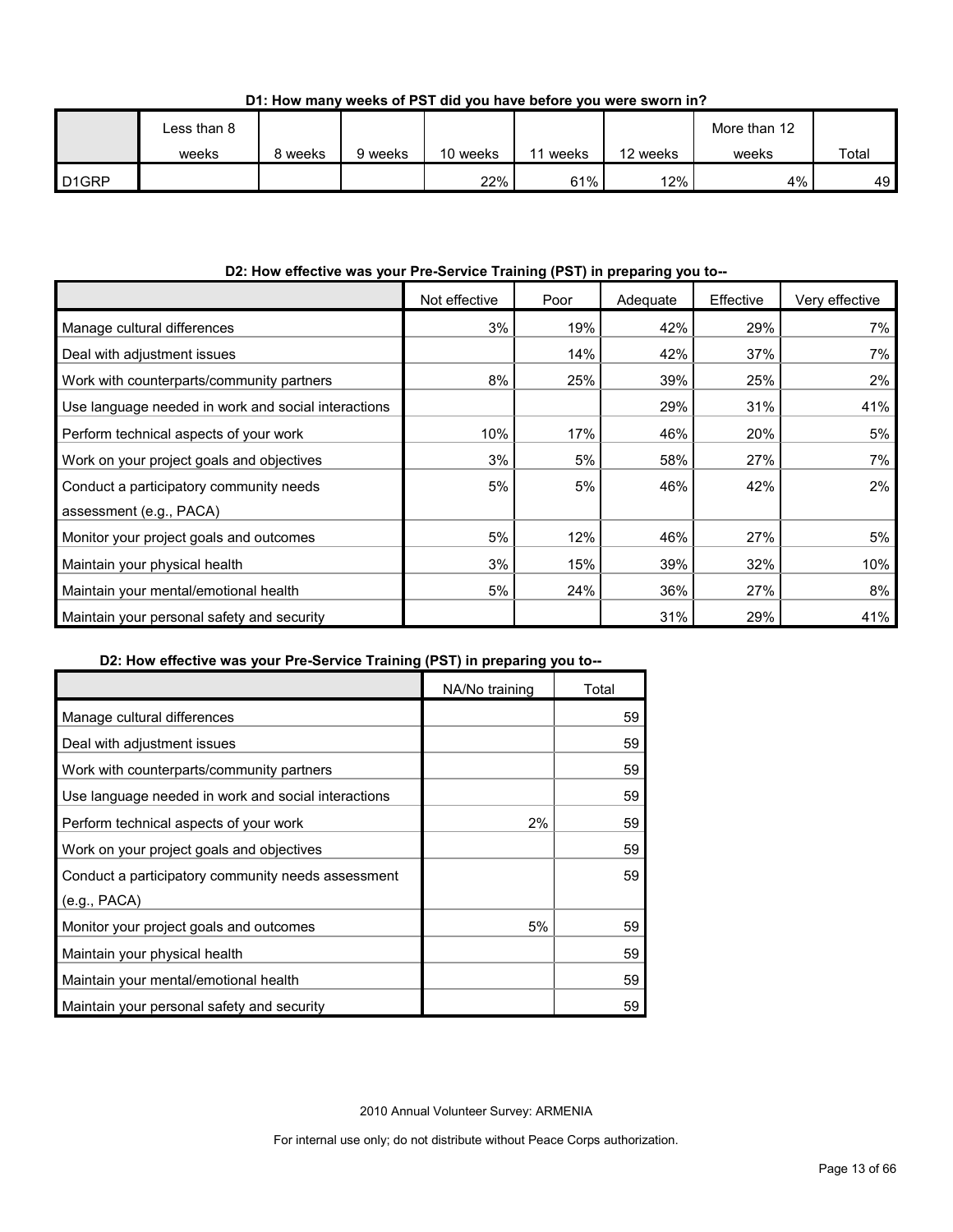|                                            | Not effective | Poor | Adequate | Effective | Very effective | Total |
|--------------------------------------------|---------------|------|----------|-----------|----------------|-------|
| Manage cultural differences                | 3%            | 19%  | 42%      | 29%       | 7%             | 59    |
| Deal with adjustment issues                |               | 14%  | 42%      | 37%       | 7%             | 59    |
| Work with counterparts/community partners  | 8%            | 25%  | 39%      | 25%       | 2%             | 59    |
| Use language needed in work and social     |               |      | 29%      | 31%       | 41%            | 59    |
| interactions                               |               |      |          |           |                |       |
| Perform technical aspects of your work     | 10%           | 17%  | 47%      | 21%       | 5%             | 58    |
| Work on your project goals and objectives  | 3%            | 5%   | 58%      | 27%       | 7%             | 59    |
| Conduct a participatory community needs    | 5%            | 5%   | 46%      | 42%       | 2%             | 59    |
| assessment (e.g., PACA)                    |               |      |          |           |                |       |
| Monitor your project goals and outcomes    | 5%            | 13%  | 48%      | 29%       | 5%             | 56    |
| Maintain your physical health              | 3%            | 15%  | 39%      | 32%       | 10%            | 59    |
| Maintain your mental/emotional health      | 5%            | 24%  | 36%      | 27%       | 8%             | 59    |
| Maintain your personal safety and security |               |      | 31%      | 29%       | 41%            | 59    |

**D2: How effective was your Pre-Service Training (PST) in preparing you to-- (excluding "NA/No training" responses)**

**D3: How many days of PC-sponsored training have you had since you were sworn in?**

|       | None | -5 davs | $6-10$ davs | $1-15$ davs<br>44 | 16-20 days | 21-39 days | $40+$ days | Total |
|-------|------|---------|-------------|-------------------|------------|------------|------------|-------|
| D3GRP |      | ا4%     | 49%         | 24%               | 7%.        | 2%         | 5%         | 59    |

| D4: How effective was your In-Service Training (IST) in preparing you to-- |  |
|----------------------------------------------------------------------------|--|
|----------------------------------------------------------------------------|--|

|                                                     | Not effective | Poor | Adequate | Effective | Very effective |
|-----------------------------------------------------|---------------|------|----------|-----------|----------------|
| Manage cultural differences                         | 2%            | 19%  | 46%      | 20%       | 2%             |
| Deal with adjustment issues                         |               | 15%  | 46%      | 22%       | 5%             |
| Build and strengthen working relationships with     | 2%            | 14%  | 32%      | 41%       | 7%             |
| counterparts/community partners                     |               |      |          |           |                |
| Use language needed in work and social interactions | 2%            | 8%   | 51%      | 24%       | 7%             |
| Perform technical aspects of your work              | 3%            | 15%  | 42%      | 27%       | 5%             |
| Work on your project goals and objectives           | 2%            | 7%   | 42%      | 36%       | 8%             |
| Conduct a participatory community needs             | 5%            | 7%   | 49%      | 20%       |                |
| assessment (e.g., PACA)                             |               |      |          |           |                |
| Monitor project goals and outcomes                  | 3%            | 3%   | 41%      | 34%       | 10%            |
| Maintain your physical health                       | 5%            | 8%   | 46%      | 22%       | 5%             |
| Maintain your mental/emotional health               | 3%            | 17%  | 42%      | 17%       | 7%             |
| Maintain your personal safety and security          |               |      | 46%      | 29%       | 19%            |

2010 Annual Volunteer Survey: ARMENIA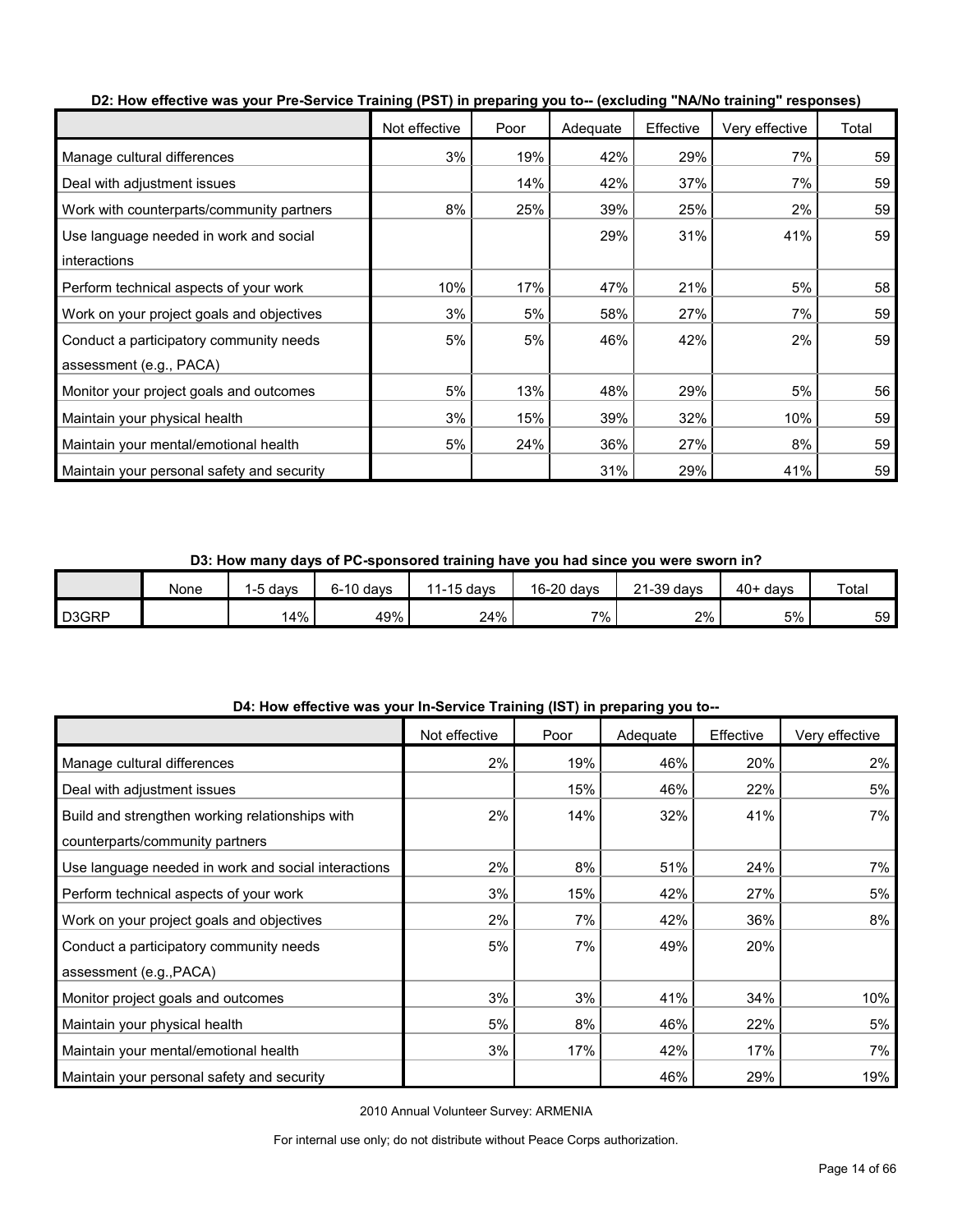|                                                     | NA/No training | Total |
|-----------------------------------------------------|----------------|-------|
| Manage cultural differences                         | 12%            | 59    |
| Deal with adjustment issues                         | 12%            | 59    |
| Build and strengthen working relationships with     | 5%             | 59    |
| counterparts/community partners                     |                |       |
| Use language needed in work and social interactions | 8%             | 59    |
| Perform technical aspects of your work              | 7%             | 59    |
| Work on your project goals and objectives           | 5%             | 59    |
| Conduct a participatory community needs assessment  | 19%            | 59    |
| (e.g., PACA)                                        |                |       |
| Monitor project goals and outcomes                  | 8%             | 59    |
| Maintain your physical health                       | 14%            | 59    |
| Maintain your mental/emotional health               | 14%            | 59    |
| Maintain your personal safety and security          | 7%             | 59    |

#### **D4: How effective was your In-Service Training (IST) in preparing you to--**

#### **D4: How effective was your In-Service Training (IST) in preparing you to-- (excluding "NA/No training" responses)**

|                                                 | Not effective | Poor | Adequate | Effective | Very effective | Total |
|-------------------------------------------------|---------------|------|----------|-----------|----------------|-------|
| Manage cultural differences                     | 2%            | 21%  | 52%      | 23%       | 2%             | 52    |
| Deal with adjustment issues                     |               | 17%  | 52%      | 25%       | 6%             | 52    |
| Build and strengthen working relationships with | 2%            | 14%  | 34%      | 43%       | 7%             | 56    |
| counterparts/community partners                 |               |      |          |           |                |       |
| Use language needed in work and social          | 2%            | 9%   | 56%      | 26%       | 7%             | 54    |
| <i>interactions</i>                             |               |      |          |           |                |       |
| Perform technical aspects of your work          | 4%            | 16%  | 45%      | 29%       | 5%             | 55    |
| Work on your project goals and objectives       | 2%            | 7%   | 45%      | 38%       | 9%             | 56    |
| Conduct a participatory community needs         | 6%            | 8%   | 60%      | 25%       |                | 48    |
| assessment (e.g., PACA)                         |               |      |          |           |                |       |
| Monitor project goals and outcomes              | 4%            | 4%   | 44%      | 37%       | 11%            | 54    |
| Maintain your physical health                   | 6%            | 10%  | 53%      | 25%       | 6%             | 51    |
| Maintain your mental/emotional health           | 4%            | 20%  | 49%      | 20%       | 8%             | 51    |
| Maintain your personal safety and security      |               |      | 49%      | 31%       | 20%            | 55    |

#### **D5: Please list other types of training you have had that were sponsored by someone other than PC**

2010 Annual Volunteer Survey: ARMENIA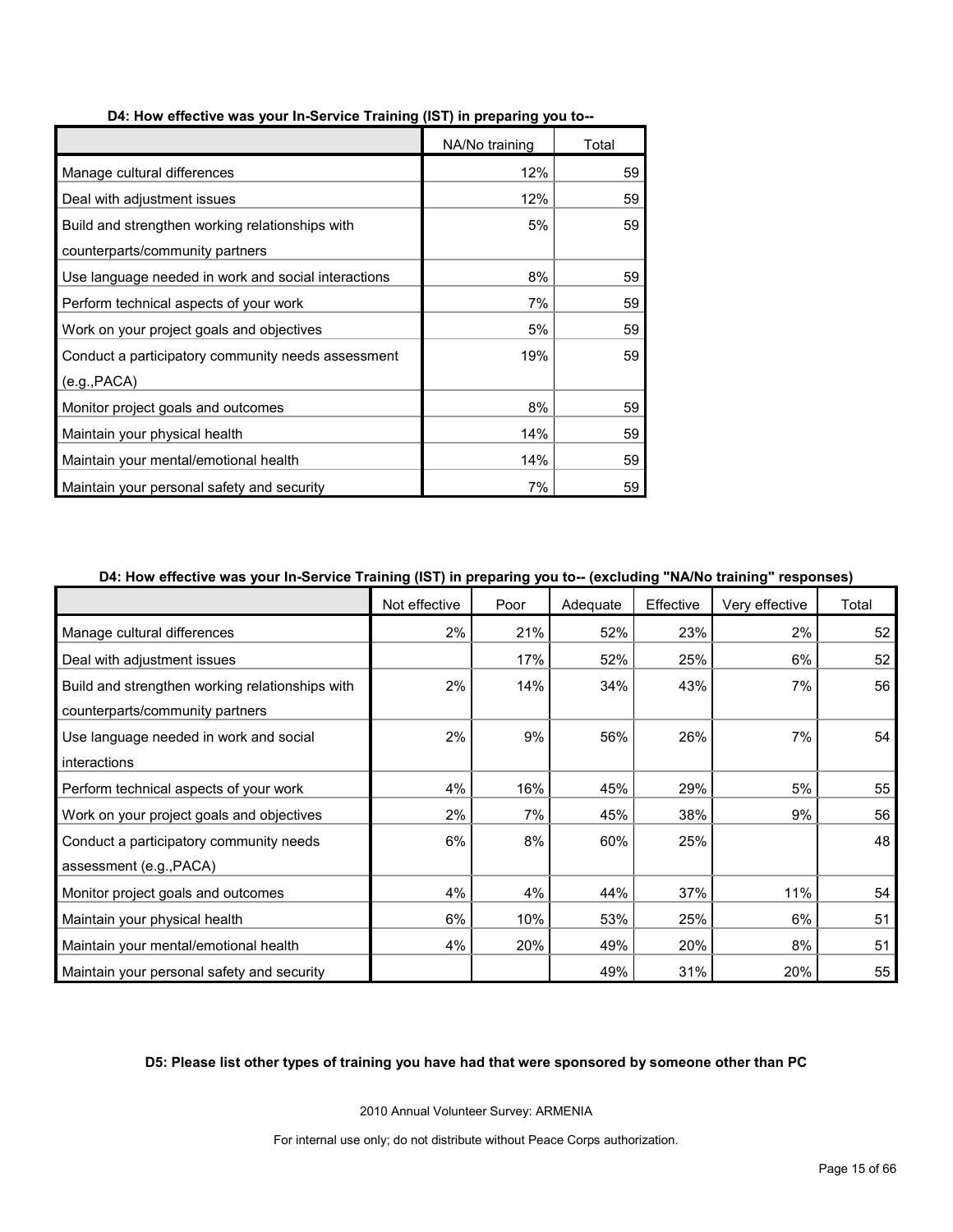|                                                | Percent | Number |
|------------------------------------------------|---------|--------|
| Open-ended results. Not responsive to request. |         |        |

 $\lceil \text{Total} \rceil$  100%  $\lceil \text{59} \rceil$  59

2010 Annual Volunteer Survey: ARMENIA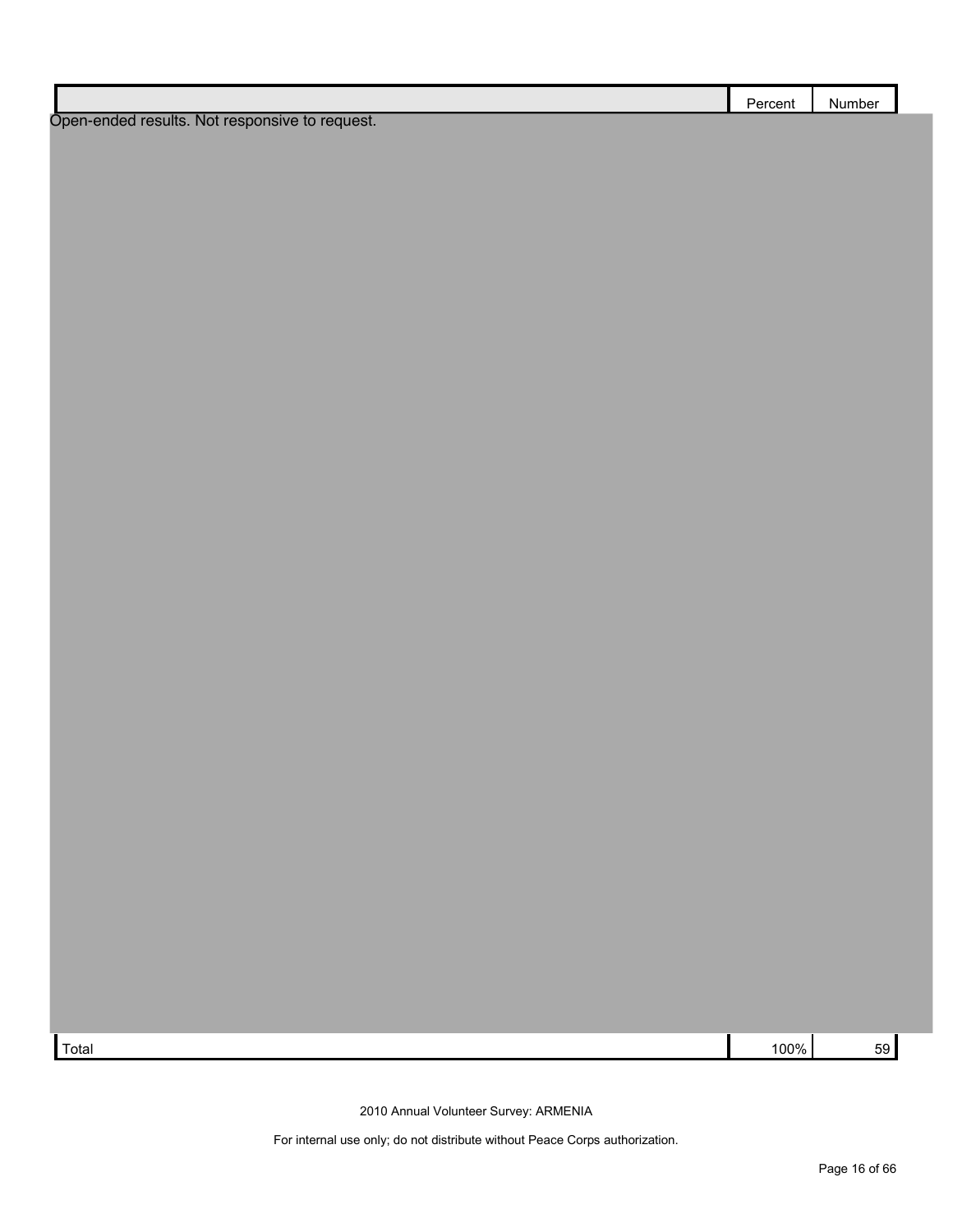#### **D6: How well can you communicate in the language used by most local people in your**

| community? |            |        |            |      |           |       |  |
|------------|------------|--------|------------|------|-----------|-------|--|
|            | Not at all | Poorly | Adequately | Well | Verv well | Total |  |
| D6         |            | 8%     | 34%        | 41%  | $7\%$ .   | 59    |  |

**Local language proficiency (D6) by Time in Country (A2)**

|                   | Not at all | Poorly | Adequately | Well | Very well | Total |
|-------------------|------------|--------|------------|------|-----------|-------|
| 6 months or less  |            |        |            |      |           |       |
| 7 to 12 months    |            |        |            |      |           |       |
| 13 to 20 months   |            | 6%     | 47%        | 44%  | 3%        | 34    |
| 21 to 27 months   |            | 12%    | 16%        | 36%  | 36%       | 25    |
| 28 months or more |            |        |            |      |           |       |
| Total             |            | 8%     | 34%        | 41%  | 17%       | 59    |

## <span id="page-16-0"></span>**E. Volunteer Assignment Goals and Impact**

This section reports Volunteers' self-assessments of their impact on the individuals and organizations in the communities in which they serve. The results address the extent to which Volunteers' work and other community interaction have achieved the following three goals:

Goal 1: To help the people of interested countries in meeting their need for trained men and women by transferring skills to, and building capacity of, host country partners

Goal 2: To help promote a better understanding of Americans on the part of the peoples served

Goal 3: To help Americans understand the people and cultures of other countries

|                                                    | Not at all | Minimally | Adequately | Considerably | Exceptionally |
|----------------------------------------------------|------------|-----------|------------|--------------|---------------|
| Meets the objectives of the project plan           | 2%         | 27%       | 41%        | 25%          | 5%            |
| Builds local capacity for sustainability (goal 1)  | 8%         | 24%       | 41%        | 22%          | 5%            |
| Involves local people in planning and implementing |            | 25%       | 32%        | 32%          | 10%           |
| activities                                         |            |           |            |              |               |
| Complements other local development activities     | 8%         | 34%       | 25%        | 22%          | 8%            |
| Transfers skills to host country individuals and   | 3%         | 27%       | 27%        | 34%          | 8%            |
| organizations (goal 1)                             |            |           |            |              |               |
| Mobilizes host country individuals to volunteer    | 8%         | 37%       | 32%        | 19%          | 2%            |

#### **E1: To what extent does your Volunteer work assignment address the following?**

2010 Annual Volunteer Survey: ARMENIA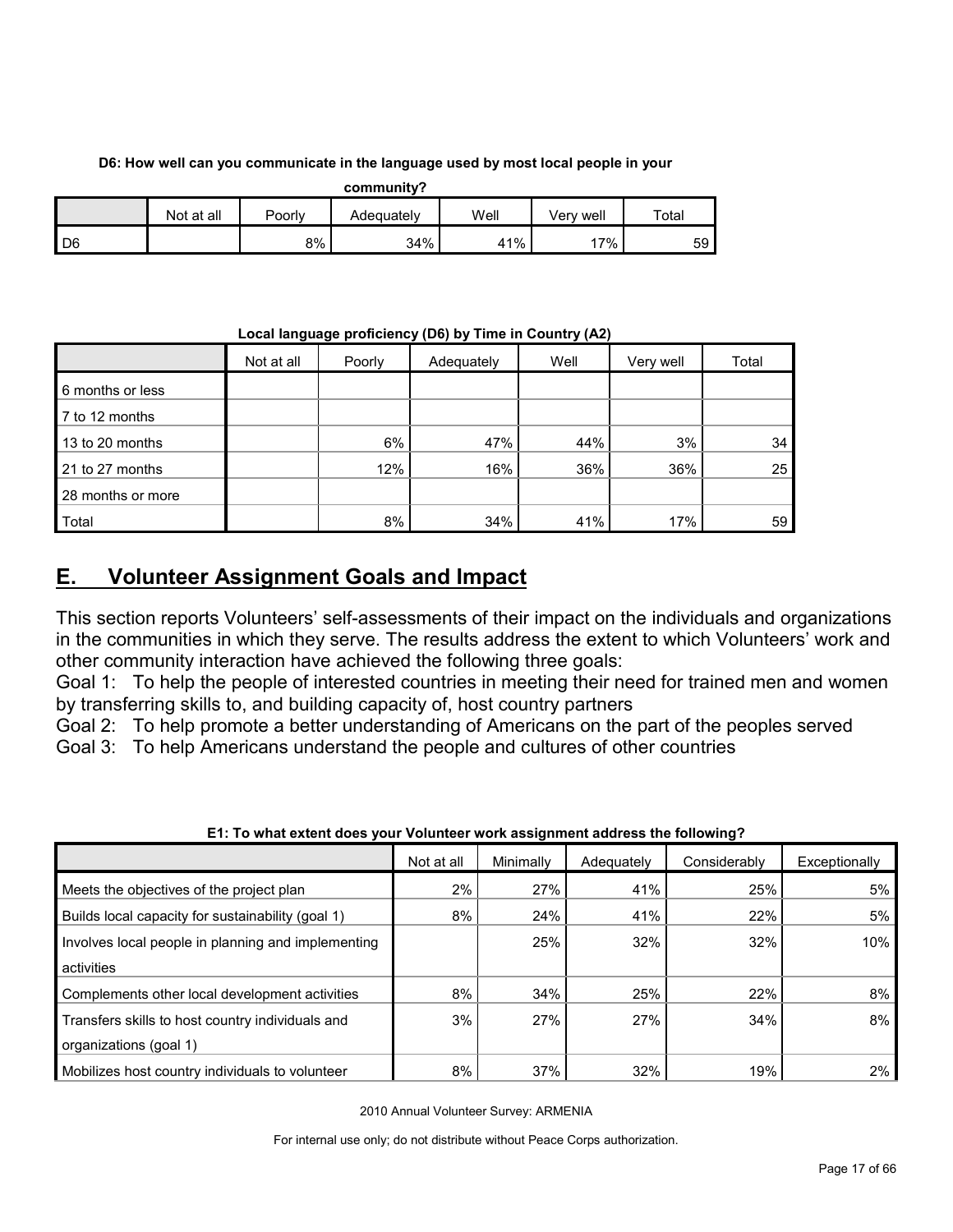| Helps promote a better understanding of Americans | 2% | 8% | 32% | 44% | 14% |
|---------------------------------------------------|----|----|-----|-----|-----|
| on the part of the peoples served (goal 2)        |    |    |     |     |     |
| Helps promote a better understanding of other     | 2% | 7% | 47% | 25% | 19% |
| peoples on the part of Americans (goal 3)         |    |    |     |     |     |

#### **E1: To what extent does your Volunteer work assignment address the following?**

|                                                       | <b>NA</b> | Total |
|-------------------------------------------------------|-----------|-------|
| Meets the objectives of the project plan              |           | 59    |
| Builds local capacity for sustainability (goal 1)     |           | 59    |
| Involves local people in planning and implementing    |           | 59    |
| activities                                            |           |       |
| Complements other local development activities        | 2%        | 59    |
| Transfers skills to host country individuals and      |           | 59    |
| organizations (goal 1)                                |           |       |
| Mobilizes host country individuals to volunteer       | 2%        | 59    |
| Helps promote a better understanding of Americans on  |           | 59    |
| the part of the peoples served (goal 2)               |           |       |
| Helps promote a better understanding of other peoples |           | 59    |
| on the part of Americans (goal 3)                     |           |       |

#### **E1: To what extent does your Volunteer work assignment address the following? (excluding "NA" responses)**

|                                                       | Not at all | Minimally | Adequately | Considerably |
|-------------------------------------------------------|------------|-----------|------------|--------------|
| Meets the objectives of the project plan              | 2%         | 27%       | 41%        | 25%          |
| Builds local capacity for sustainability (goal 1)     | 8%         | 24%       | 41%        | 22%          |
| Involves local people in planning and implementing    |            | 25%       | 32%        | 32%          |
| activities                                            |            |           |            |              |
| Complements other local development activities        | 9%         | 34%       | 26%        | 22%          |
| Transfers skills to host country individuals and      | 3%         | 27%       | 27%        | 34%          |
| organizations (goal 1)                                |            |           |            |              |
| Mobilizes host country individuals to volunteer       | 9%         | 38%       | 33%        | 19%          |
| Helps promote a better understanding of Americans on  | 2%         | 8%        | 32%        | 44%          |
| the part of the peoples served (goal 2)               |            |           |            |              |
| Helps promote a better understanding of other peoples | 2%         | 7%        | 47%        | 25%          |
| on the part of Americans (goal 3)                     |            |           |            |              |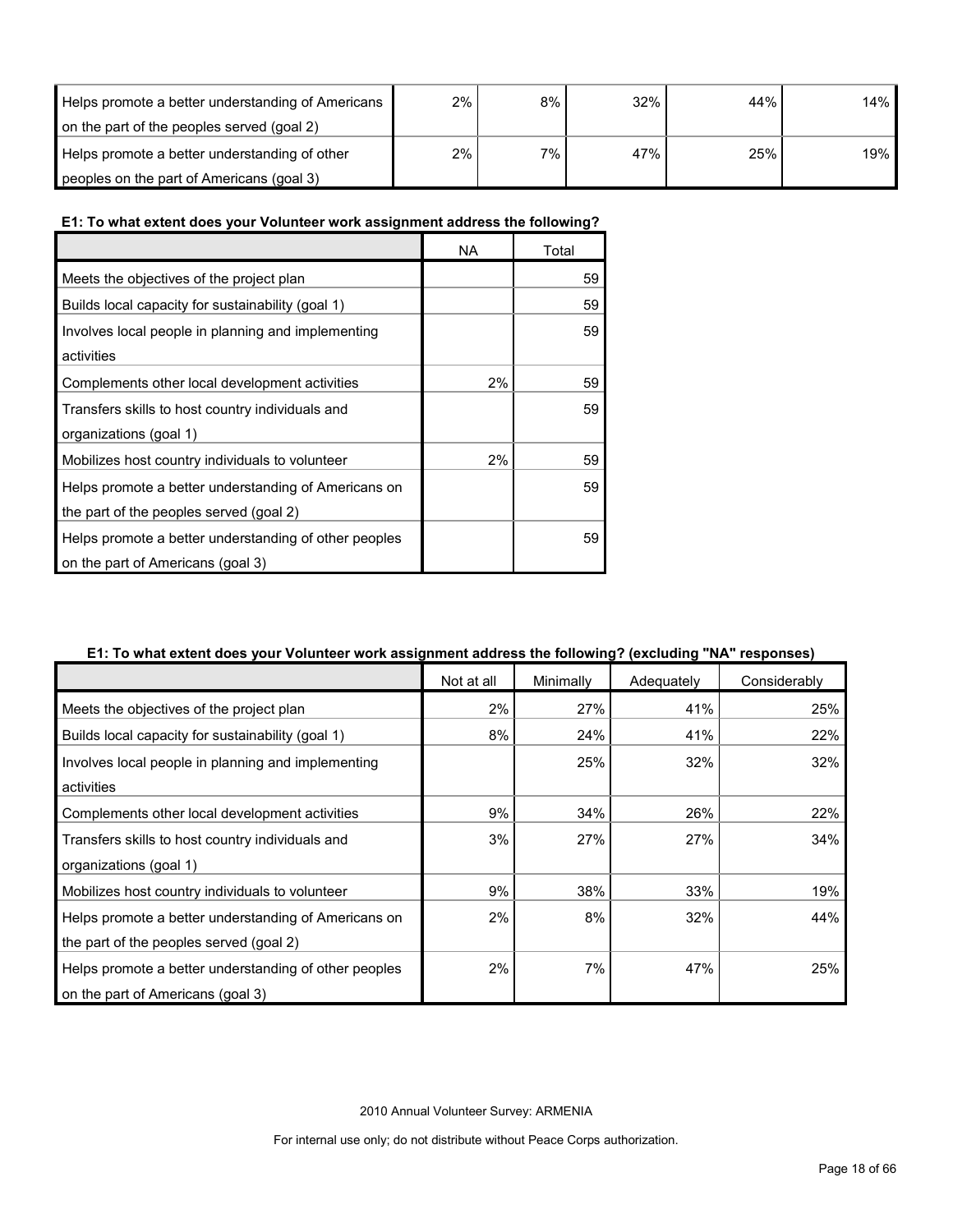#### **E1: To what extent does your Volunteer work assignment address the following?**

|                                                       | Exceptionally | Total |
|-------------------------------------------------------|---------------|-------|
| Meets the objectives of the project plan              | 5%            | 59    |
| Builds local capacity for sustainability (goal 1)     | 5%            | 59    |
| Involves local people in planning and implementing    | 10%           | 59    |
| activities                                            |               |       |
| Complements other local development activities        | 9%            | 58    |
| Transfers skills to host country individuals and      | 8%            | 59    |
| organizations (goal 1)                                |               |       |
| Mobilizes host country individuals to volunteer       | 2%            | 58    |
| Helps promote a better understanding of Americans on  | 14%           | 59    |
| the part of the peoples served (goal 2)               |               |       |
| Helps promote a better understanding of other peoples | 19%           | 59    |
| on the part of Americans (goal 3)                     |               |       |

**(excluding "NA" responses)**

#### **E2: How effective have you been in transferring knowledge and skills to help the following persons or groups build their**

| capacities?                                      |            |           |            |              |               |  |  |
|--------------------------------------------------|------------|-----------|------------|--------------|---------------|--|--|
|                                                  | Not at all | Minimally | Adequately | Considerably | Exceptionally |  |  |
| Your counterpart/community partner               | 10%        | 17%       | 29%        | 29%          | 12%           |  |  |
| An organization other than your host institution | 8%         | 17%       | 36%        | 24%          | 10%           |  |  |
| Members of your host community                   | 2%         | 20%       | 44%        | 29%          | 5%            |  |  |
| <b>Other Peace Corps Volunteers</b>              |            | 5%        | 36%        | 46%          | 14%           |  |  |

#### **E2: How effective have you been in transferring knowledge and skills to help the**

|  |  |  |  | following persons or groups build their capacities? |
|--|--|--|--|-----------------------------------------------------|
|--|--|--|--|-----------------------------------------------------|

|                                                  | ΝA | Total |
|--------------------------------------------------|----|-------|
| Your counterpart/community partner               | 3% | 59    |
| An organization other than your host institution | 5% | 59    |
| Members of your host community                   |    | 59    |
| <b>Other Peace Corps Volunteers</b>              |    | 59    |

2010 Annual Volunteer Survey: ARMENIA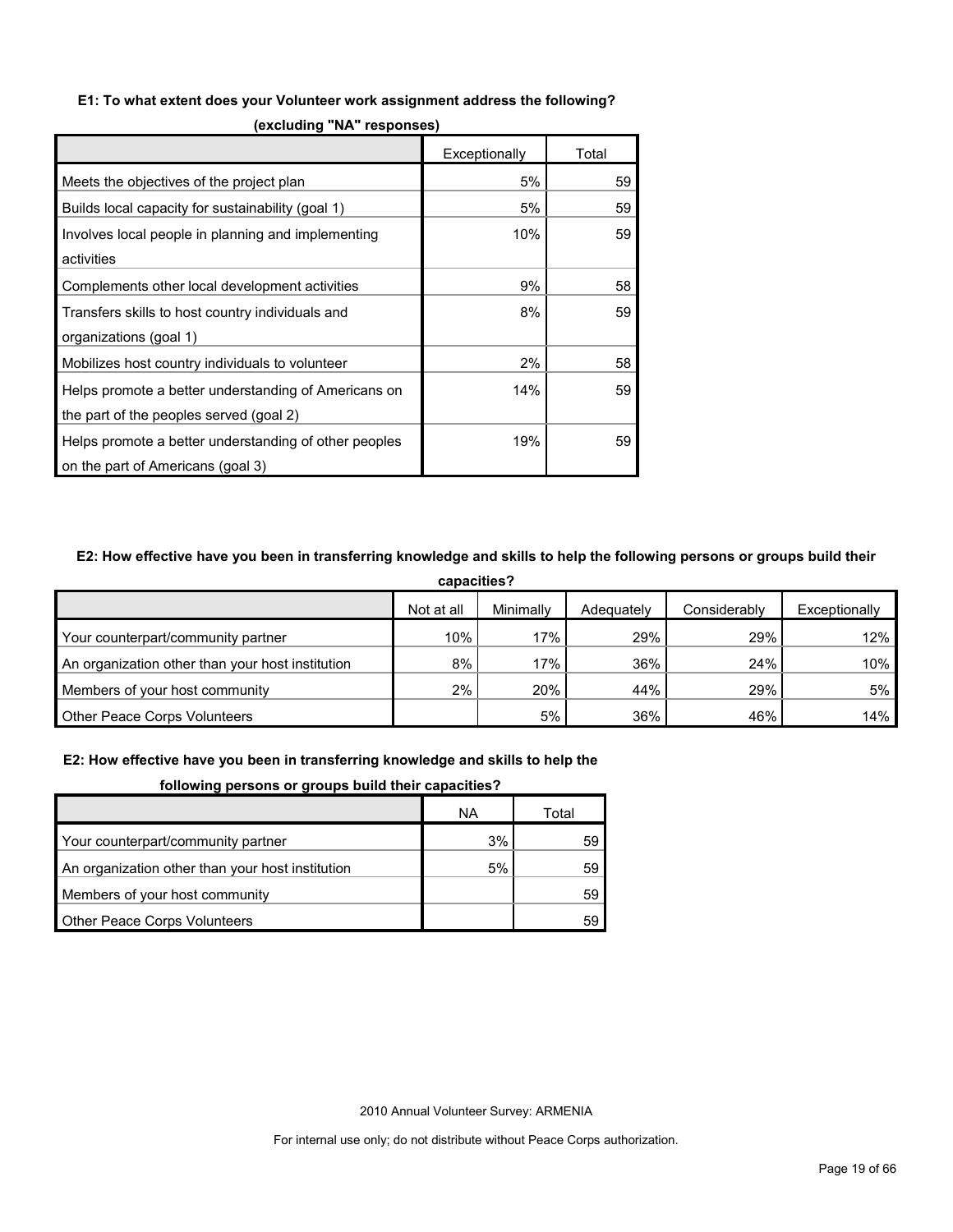#### **E2: How effective have you been in transferring knowledge and skills to help the following persons or groups build**

|                                                  | Not at all | Minimally | Adequately | Considerably |
|--------------------------------------------------|------------|-----------|------------|--------------|
| Your counterpart/community partner               | 11%        | 18%       | 30%        | 30%          |
| An organization other than your host institution | 9%         | 18%       | 38%        | 25%          |
| Members of your host community                   | 2%         | 20%       | 44%        | 29%          |
| <b>Other Peace Corps Volunteers</b>              |            | 5%        | 36%        | 46%          |

**E2: How effective have you been in transferring knowledge and skills to help the** 

| following persons or groups build their capacities? (excluding "NA" responses) |  |  |  |
|--------------------------------------------------------------------------------|--|--|--|
|                                                                                |  |  |  |

|                                                  | Exceptionally | Total |
|--------------------------------------------------|---------------|-------|
| Your counterpart/community partner               | 12%           |       |
| An organization other than your host institution | 11%           | 56    |
| Members of your host community                   | 5%            | 59    |
| <b>Other Peace Corps Volunteers</b>              | 14%           | 59    |

| E2.TEXT: Description of others to whom you are transferring skills to help build their capacities |            |       |
|---------------------------------------------------------------------------------------------------|------------|-------|
|                                                                                                   | Column N % | Count |
| Open-ended results. Not responsive to request.                                                    |            |       |
|                                                                                                   |            |       |
|                                                                                                   |            |       |
|                                                                                                   |            |       |
|                                                                                                   |            |       |
|                                                                                                   |            |       |
|                                                                                                   |            |       |
| Total                                                                                             | 100%       | 59    |

#### **E3: Based on your contact with host country nationals, to what extent have they gained a better understanding of**

**Americans?** Not at all Minimally Adequately Considerably Exceptionally Too early to tell Total E3 2% 10% 26% 43% 17% 2% 58

2010 Annual Volunteer Survey: ARMENIA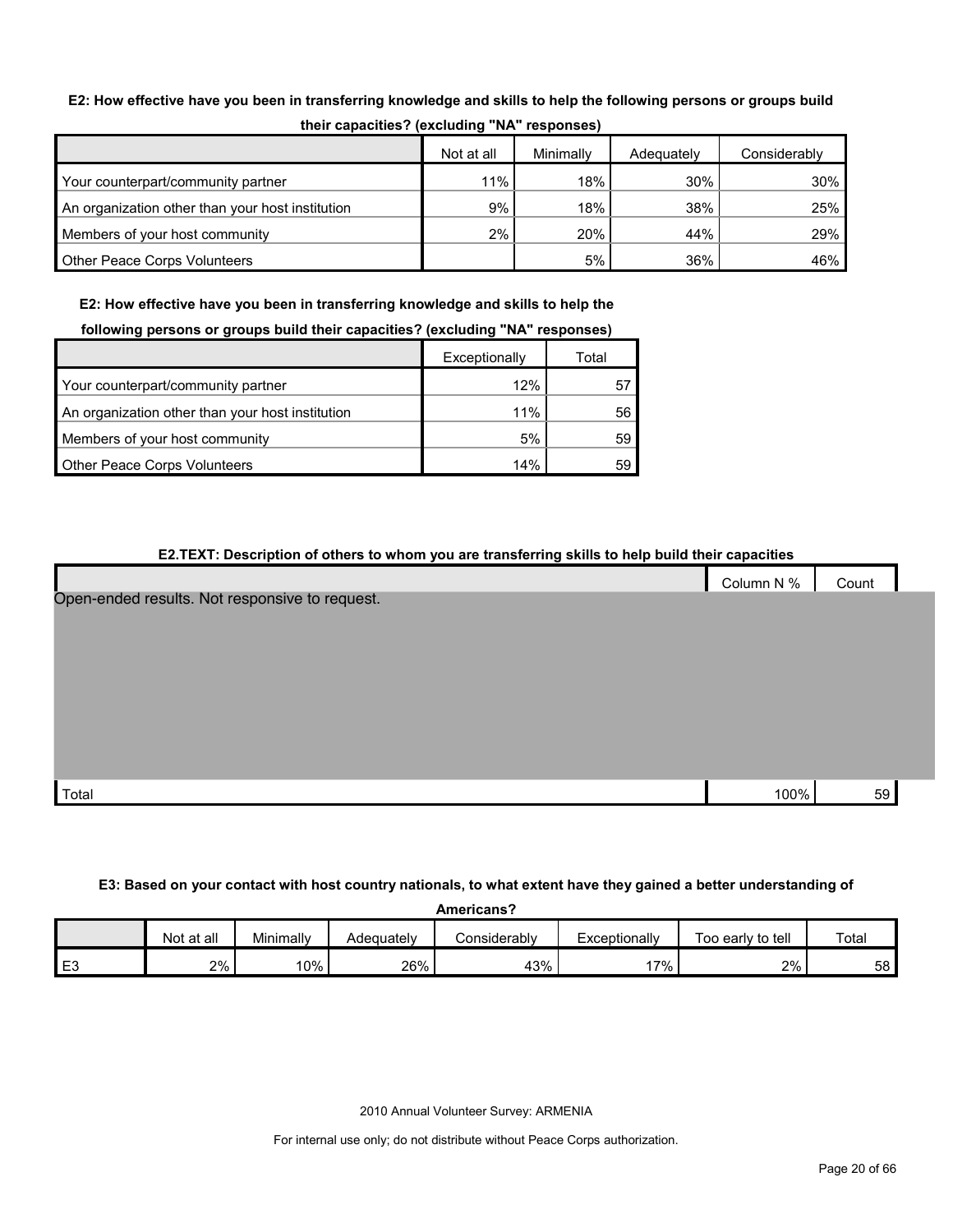#### **E3: Based on your contact with host country nationals, to what extent have they gained a better**

| understanding of Americans? (excluding "Too early to tell" responses) |  |  |
|-----------------------------------------------------------------------|--|--|
|-----------------------------------------------------------------------|--|--|

|         | Not at all | Minimally | Adequatelv | :onsiderablv | Exceptionally | Totai   |
|---------|------------|-----------|------------|--------------|---------------|---------|
| r.<br>└ | 2%         | $1\%$     | 26%        | 44%          | 18%           | --<br>ັ |

#### **E4: In which of the following third goal activities have you participated during your PC service? Mark all that**

|                                                       | apply.               |              |                                 |
|-------------------------------------------------------|----------------------|--------------|---------------------------------|
|                                                       | <b>PCV Responses</b> | % Doing This | <b>Total PCVs</b><br>Responding |
| Electronic updates                                    | 50                   | 85%          |                                 |
|                                                       | 36                   |              |                                 |
| Peace Corps Week activities                           |                      | 61%          |                                 |
| Hosting American visitors                             | 35                   | 59%          |                                 |
| Hard copy/paper update                                | 26                   | 44%          |                                 |
| Personal website or blog                              | 25                   | 42%          |                                 |
| Enrollment in the CWWS/CMS program                    | 19                   | 32%          |                                 |
| While on home leave, spoke at a school or community   | 6                    | 10%          |                                 |
| group                                                 |                      |              |                                 |
| Other please specify                                  | 3                    | 5%           |                                 |
| Pen pal program/letter exchange                       | 2                    | 3%           |                                 |
| Podcasted/created a slide show or video posted online | 2                    | 3%           |                                 |
| Posted to PC Digital Library                          | 1                    | 2%           |                                 |
| Total                                                 |                      |              | 59                              |

Percents may total to more than 100% since Volunteers were asked to "Mark all that apply."

#### **E4.TEXT: Description of "others" third goal activities**

|                                                | Column N % | Count |  |
|------------------------------------------------|------------|-------|--|
| Open-ended results. Not responsive to request. |            |       |  |
|                                                |            |       |  |
|                                                |            |       |  |
|                                                |            |       |  |
|                                                |            |       |  |
| Total                                          | 100%       | 59    |  |

2010 Annual Volunteer Survey: ARMENIA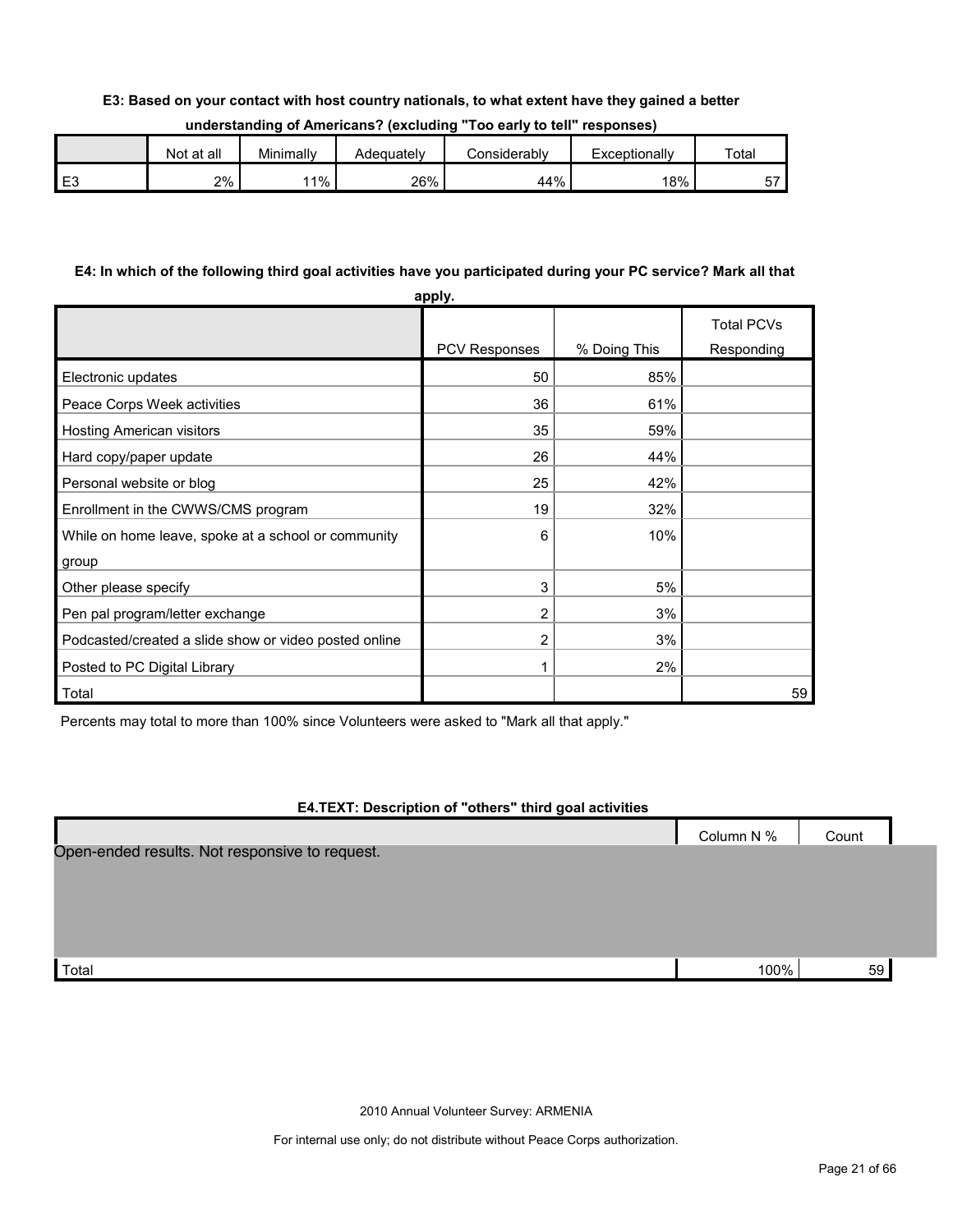#### **E4: When asked about third goal activities, Volunteer answered "No**

|                      |      | No third goal |       |
|----------------------|------|---------------|-------|
|                      | ΝA   | activities    | Total |
| No Goal 3 activities | 100% |               | 59    |

#### **involvement in third goal activities."**

#### **E5: Based on your contact with Americans, to what extent have they gained a better understanding of host country**

|                |            |           |            | nationals?   |               |                   |       |
|----------------|------------|-----------|------------|--------------|---------------|-------------------|-------|
|                | Not at all | Minimallv | Adequatelv | Considerably | Exceptionally | Too early to tell | Total |
| E <sub>5</sub> |            | 8%        | 32%        | 42%          | 7%            |                   | 59 I  |

**E5: Based on your contact with Americans, to what extent have they gained a better understanding of host** 

| country nationals? (excluding "Too early to tell" responses) |  |  |  |  |  |  |
|--------------------------------------------------------------|--|--|--|--|--|--|
|--------------------------------------------------------------|--|--|--|--|--|--|

|                | Not at all | Minimally | Adequately | こonsiderablv | Exceptionallv | $\tau$ <sub>otal</sub> |
|----------------|------------|-----------|------------|--------------|---------------|------------------------|
| E <sub>5</sub> |            | 8%        | 32%        | 42%          | $7\%$         | 59                     |

### <span id="page-21-0"></span>**F. Peace Corps Support**

This section reports Volunteers' satisfaction with in-country Peace Corps staff support and how the Volunteers communicate with the post.

|      | Not at all | Minimally | Adequately | Considerabl∨ | Exceptionallv | Total |
|------|------------|-----------|------------|--------------|---------------|-------|
| l F1 | 15%        | 15%       | $11\%$     | 22%          | 7%.           | 59 I  |

#### **F2: To what extent is your CD aware of Volunteer issues and concerns through interactions with PCVs?**

|                | Not at all | Minimally | Adequately | onsiderablyٽ | Exceptionally        | $\tau$ otar |
|----------------|------------|-----------|------------|--------------|----------------------|-------------|
| F <sub>2</sub> | 7%         | 31%       | 36%        | 20%          | <b>Section</b><br>ι∪ | 59          |

2010 Annual Volunteer Survey: ARMENIA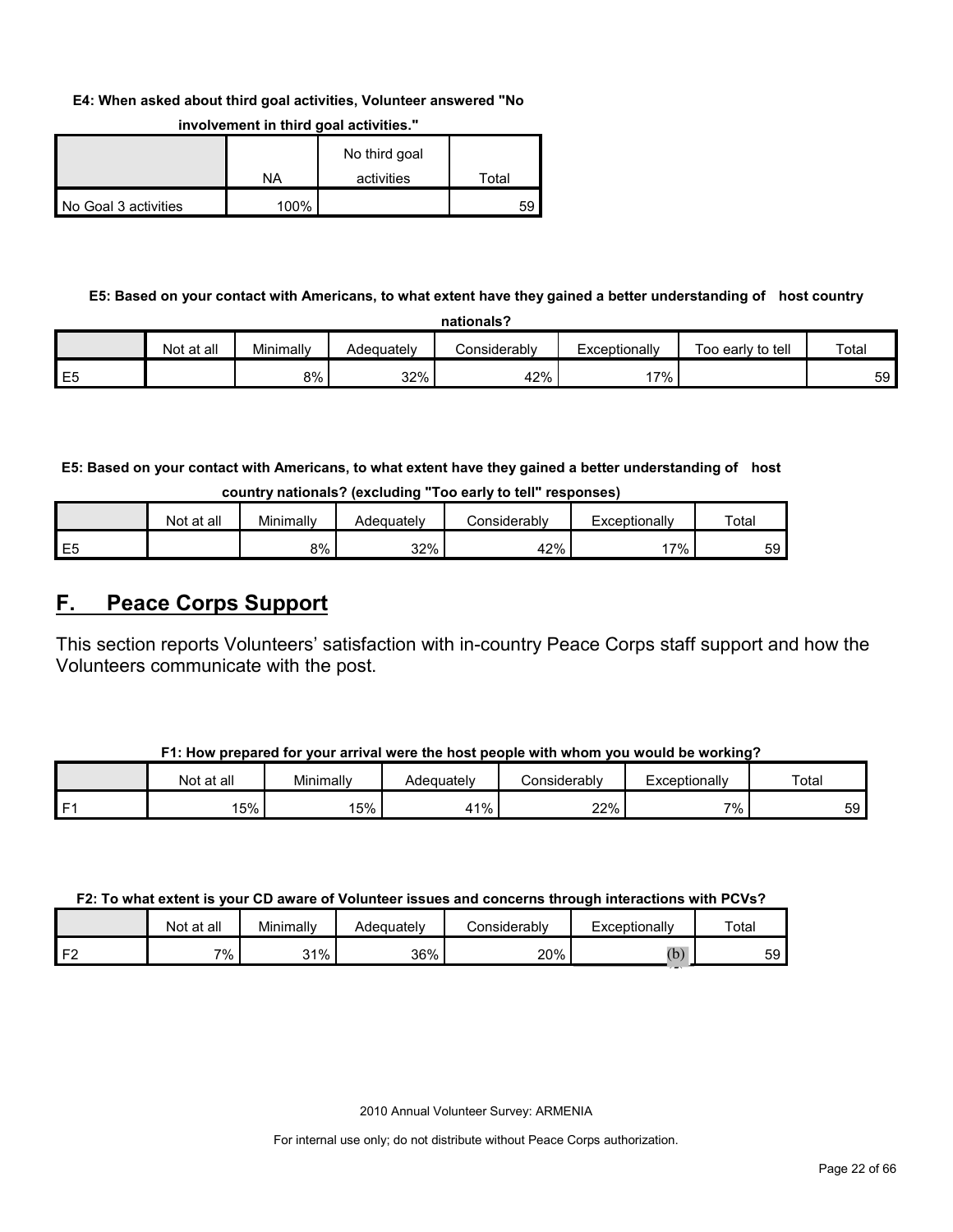#### **F3: How satisfied are you with the health care you received from your PCMO(s)?**

|          | Not at all | Minimally | Adequatelv | Considerablv | Exceptionally | Not Used | Total           |
|----------|------------|-----------|------------|--------------|---------------|----------|-----------------|
| $\Gamma$ | 10%        | 4%        | 39%        | 25%          | 10%           | 2%       | 59 <sup>°</sup> |

#### **F3: How satisfied are you with the health care you received from your PCMO(s)?(excluding "Not used"**

| responses) |           |            |                     |               |       |  |  |  |
|------------|-----------|------------|---------------------|---------------|-------|--|--|--|
| Not at all | Minimally | Adequately | <b>Considerably</b> | Exceptionally | Total |  |  |  |
| 10%        | 14%       | 40%        | 26%                 | 10%           | 58    |  |  |  |

#### **F4: How satisfied are you with the following support provided by in-country PC staff?**

|                             | Not at all | Minimally | Adequately | Considerably | Exceptionally | <b>NA</b> | Total |
|-----------------------------|------------|-----------|------------|--------------|---------------|-----------|-------|
| Administrative/logistical   | 5%         | 5%        | 25%        | 41%          | 24%           |           | 59    |
| Cross-cultural              | 12%        | 15%       | 41%        | 25%          | 7%            |           | 59    |
| Emotional                   | 12%        | 20%       | 39%        | 12%          | 8%            | 8%        | 59    |
| Feedback on my work reports | 10%        | 20%       | 37%        | 19%          | 14%           |           | 59    |
| Job assignment              | 12%        | 22%       | 34%        | 15%          | 15%           | 2%        | 59    |
| Language learning           | 2%         |           | 32%        | 31%          | 36%           |           | 59    |
| Medical                     | 7%         | 12%       | 42%        | 25%          | 12%           | 2%        | 59    |
| Safety and security         |            | 5%        | 25%        | 27%          | 42%           |           | 59    |
| Site selection/preparation  | 20%        | 27%       | 17%        | 19%          | 17%           |           | 59    |
| <b>Technical skills</b>     | 10%        | 29%       | 39%        | 19%          | 3%            |           | 59    |

#### **F4: How satisfied are you with the following support provided by in-country PC staff? (excluding "NA" responses)**

|                             | Not at all | Minimally | Adequately | Considerably | Exceptionally | Total |
|-----------------------------|------------|-----------|------------|--------------|---------------|-------|
| Administrative/logistical   | 5%         | 5%        | 25%        | 41%          | 24%           | 59    |
| Cross-cultural              | 12%        | 15%       | 41%        | 25%          | 7%            | 59    |
| Emotional                   | 13%        | 22%       | 43%        | 13%          | 9%            | 54    |
| Feedback on my work reports | 10%        | 20%       | 37%        | 19%          | 14%           | 59    |
| Job assignment              | 12%        | 22%       | 34%        | 16%          | 16%           | 58    |
| Language learning           | 2%         |           | 32%        | 31%          | 36%           | 59    |
| Medical                     | 7%         | 12%       | 43%        | 26%          | 12%           | 58    |
| Safety and security         |            | 5%        | 25%        | 27%          | 42%           | 59    |
| Site selection/preparation  | 20%        | 27%       | 17%        | 19%          | 17%           | 59    |
| <b>Technical skills</b>     | 10%        | 29%       | 39%        | 19%          | 3%            | 59    |

2010 Annual Volunteer Survey: ARMENIA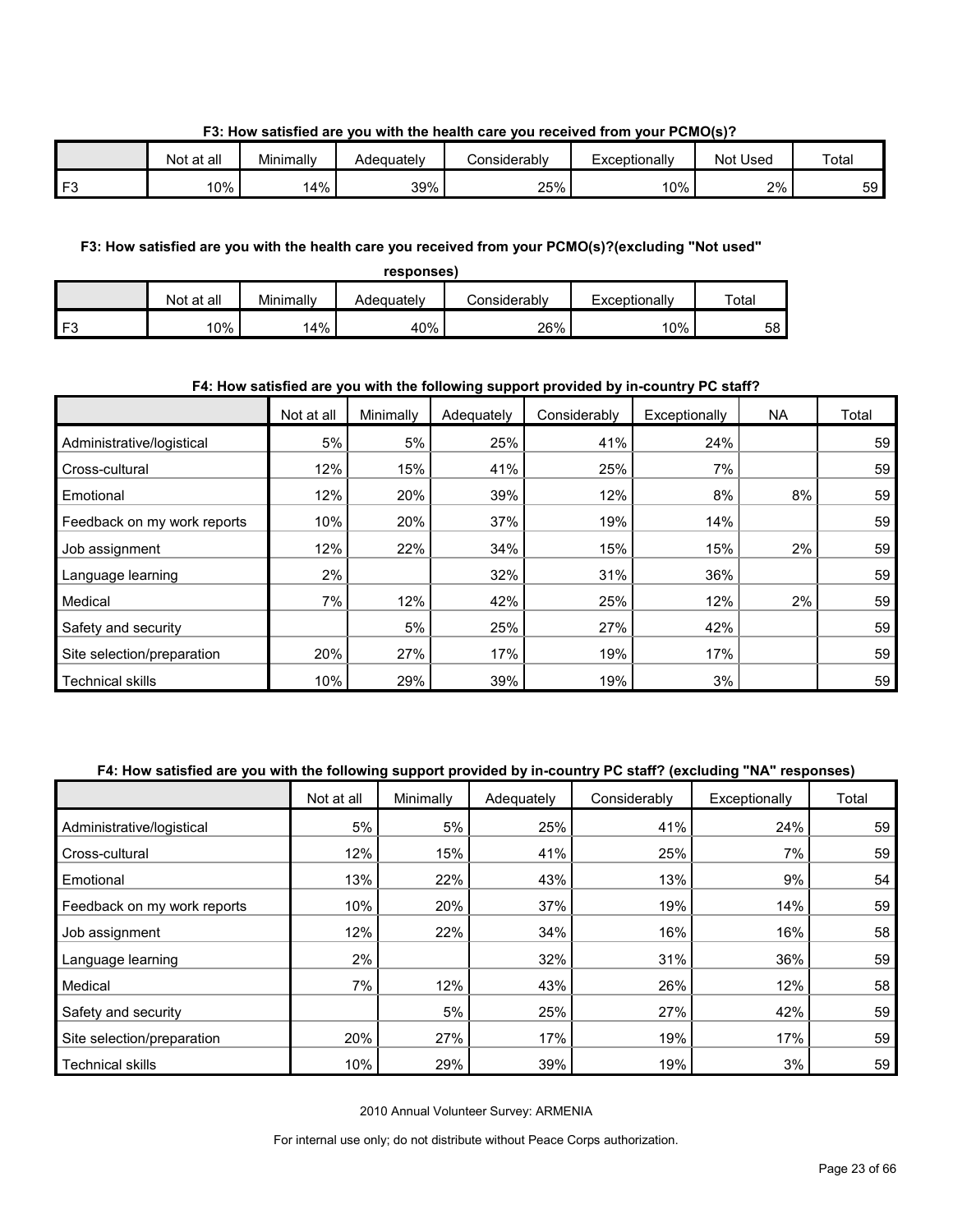### **F5: What level of PC support have you received to help cope with stress from issues such as HIV/AIDS, food insecurity, etc. in your community? (Including PCVs w/no need for support)**

|                |            |                 | Adequate | Considerable | Exceptional | NA<br>have no    |       |
|----------------|------------|-----------------|----------|--------------|-------------|------------------|-------|
|                | No support | Minimal support | support  | support      | support     | need for support | Total |
| F <sub>5</sub> | 5%         | 15%             | 31%      | 10%          | $2\%$       | 37%              | 59    |

### **F5: What level of PC support have you received to help cope with stress from issues such as HIV/AIDS, food insecurity, etc. in your community? (excluding "NA/No need for support" responses)**

|    |            |                 |                  | Considerable | Exceptional |       |
|----|------------|-----------------|------------------|--------------|-------------|-------|
|    | No support | Minimal support | Adequate support | support      | support     | Total |
| F5 | 8%         | 24%             | 49%              | 16%          | 3%          | 27    |

#### **F6a: How would you rate your interaction with the Country Director (CD)**

| in terms of the following? |            |          |       |  |  |  |  |
|----------------------------|------------|----------|-------|--|--|--|--|
|                            | Inadequate | Adequate | Total |  |  |  |  |
| <b>CD Responsiveness</b>   | 22%        | 78%      | 59    |  |  |  |  |
| CD Informative content     | 19%        | 81%      | 58    |  |  |  |  |
| CD Comfort level           | 33%        | 67%      | 58    |  |  |  |  |
| CD Site visits             | 24%        | 76%      | 59    |  |  |  |  |

#### **F6b: How would you rate your interaction with the PTO in terms of --?**

|                           | Inadequate | Adequate | Total |
|---------------------------|------------|----------|-------|
| <b>PTO Responsiveness</b> | 7%         | 93%      | 59    |
| PTO Informative content   | 7%         | 93%      | 59    |
| <b>PTO Comfort level</b>  | 12%        | 88%      | 59    |
| <b>PTO Site visits</b>    | 29%        | 71%      | 58    |

#### **F6c: How would you rate your interaction with the APCD/Program Manager in**

#### **terms of --?**

2010 Annual Volunteer Survey: ARMENIA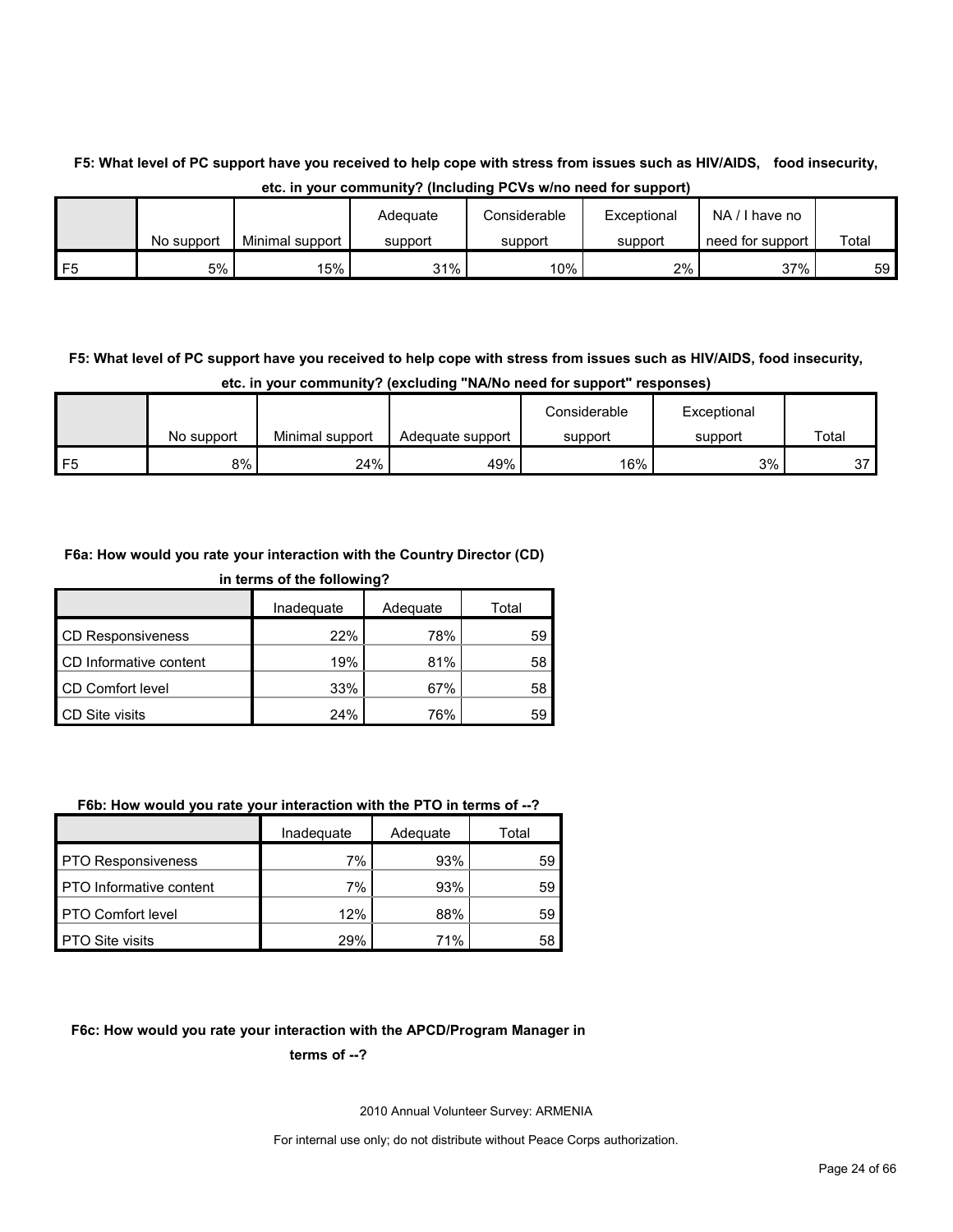|                               | Inadequate | Adequate | Total |
|-------------------------------|------------|----------|-------|
| <b>APCD/PM Responsiveness</b> | 21%        | 79%      | 58    |
| APCD/PM Informative content   | 19%        | 81%      | 57    |
| APCD/PM Comfort level         | 12%        | 88%      | 57    |
| <b>APCD/PM Site visits</b>    | 21%        | 79%      | 58    |

#### **F6d: How would you rate your interaction with the PCMO in terms of --?**

| Inadequate                      |     | Adequate | Total |
|---------------------------------|-----|----------|-------|
| <b>PCMO Responsiveness</b>      | 17% | 83%      | 59    |
| <b>PCMO</b> Informative content | 19% | 81%      | 58    |
| <b>PCMO Comfort level</b>       | 22% | 78%      | 58    |
| <b>PCMO Site visits</b>         | 15% | 85%      | 59    |

#### **F6e: How would you rate your interaction with the Safety and Security**

| Coordinator (SSC) in terms of --? |     |     |    |  |  |  |  |
|-----------------------------------|-----|-----|----|--|--|--|--|
| Inadequate<br>Adequate<br>Total   |     |     |    |  |  |  |  |
| <b>SSC Responsiveness</b>         | 10% | 90% | 59 |  |  |  |  |
| SSC Informative content           | 5%  | 95% | 58 |  |  |  |  |
| <b>SSC Comfort level</b>          | 9%  | 91% | 58 |  |  |  |  |
| <b>SSC Site visits</b>            | 10% | 90% | 59 |  |  |  |  |

#### **F6f: How would you rate your interaction with the Training Manager in terms**

| of $-2$                      |            |          |       |
|------------------------------|------------|----------|-------|
|                              | Inadequate | Adequate | Total |
| <b>TrMngr Responsiveness</b> | 12%        | 88%      | 59    |
| TrMngr Informative content   | 7%         | 93%      | 57    |
| <b>TrMngr Comfort level</b>  | 16%        | 84%      | 58    |
| <b>TrMngr Site visits</b>    | 22%        | 78%      | 59    |

2010 Annual Volunteer Survey: ARMENIA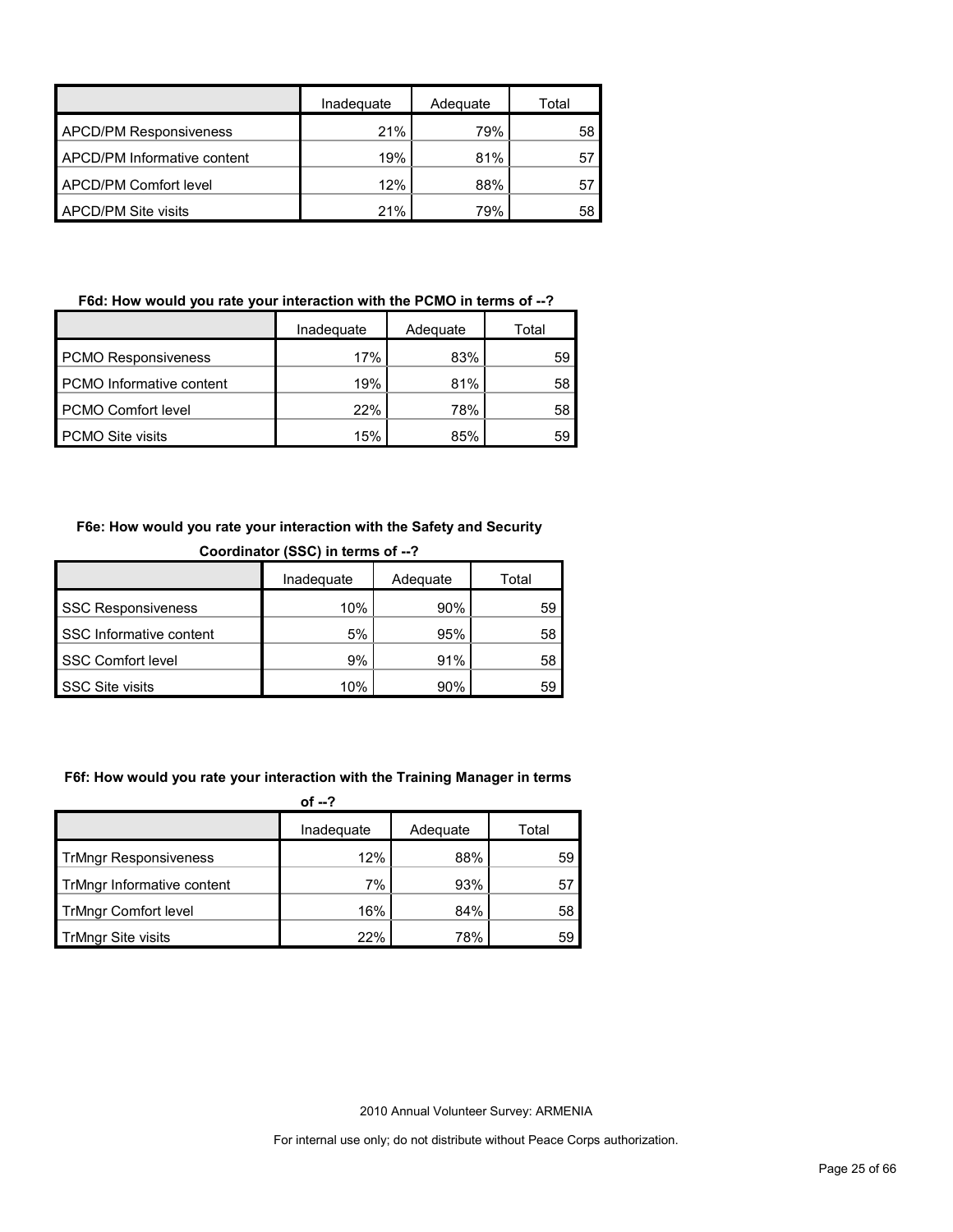#### **F6g: How would you rate your interaction with administrative staff in terms**

| of $-2$                         |     |     |    |  |
|---------------------------------|-----|-----|----|--|
| Inadequate<br>Adequate<br>Total |     |     |    |  |
| Admin Responsiveness            | 3%  | 97% | 59 |  |
| Admin Informative content       | 3%  | 97% | 58 |  |
| Admin Comfort level             | 5%  | 95% | 58 |  |
| Admin Site visits               | 15% | 85% | 59 |  |

#### **F7: What is the best method for you to communicate with your Peace**

| <b>Corps office?</b>               |         |        |  |  |  |  |
|------------------------------------|---------|--------|--|--|--|--|
|                                    | Percent | Number |  |  |  |  |
| Cell phone                         | 66%     | 39     |  |  |  |  |
| Email                              | 19%     | 11     |  |  |  |  |
| Text messaging (SMS)               | 10%     | 6      |  |  |  |  |
| In-person visits                   | 5%      | 3      |  |  |  |  |
| Other: Please specify below        |         |        |  |  |  |  |
| Telephone not at residence or work |         |        |  |  |  |  |
| Telephone at residence or work     |         |        |  |  |  |  |
| Letters/postal service             |         |        |  |  |  |  |
| Fax                                |         |        |  |  |  |  |
| Total                              | 100%    | 59     |  |  |  |  |

#### **F7.OTHER: Description of "other" best**

#### **method to communicate with post**

|       | <b>PERCENT</b>                                 | <b>NUMBER</b> |  |
|-------|------------------------------------------------|---------------|--|
|       | Open-ended results. Not responsive to request. |               |  |
|       |                                                |               |  |
| Total | 100%                                           | 59            |  |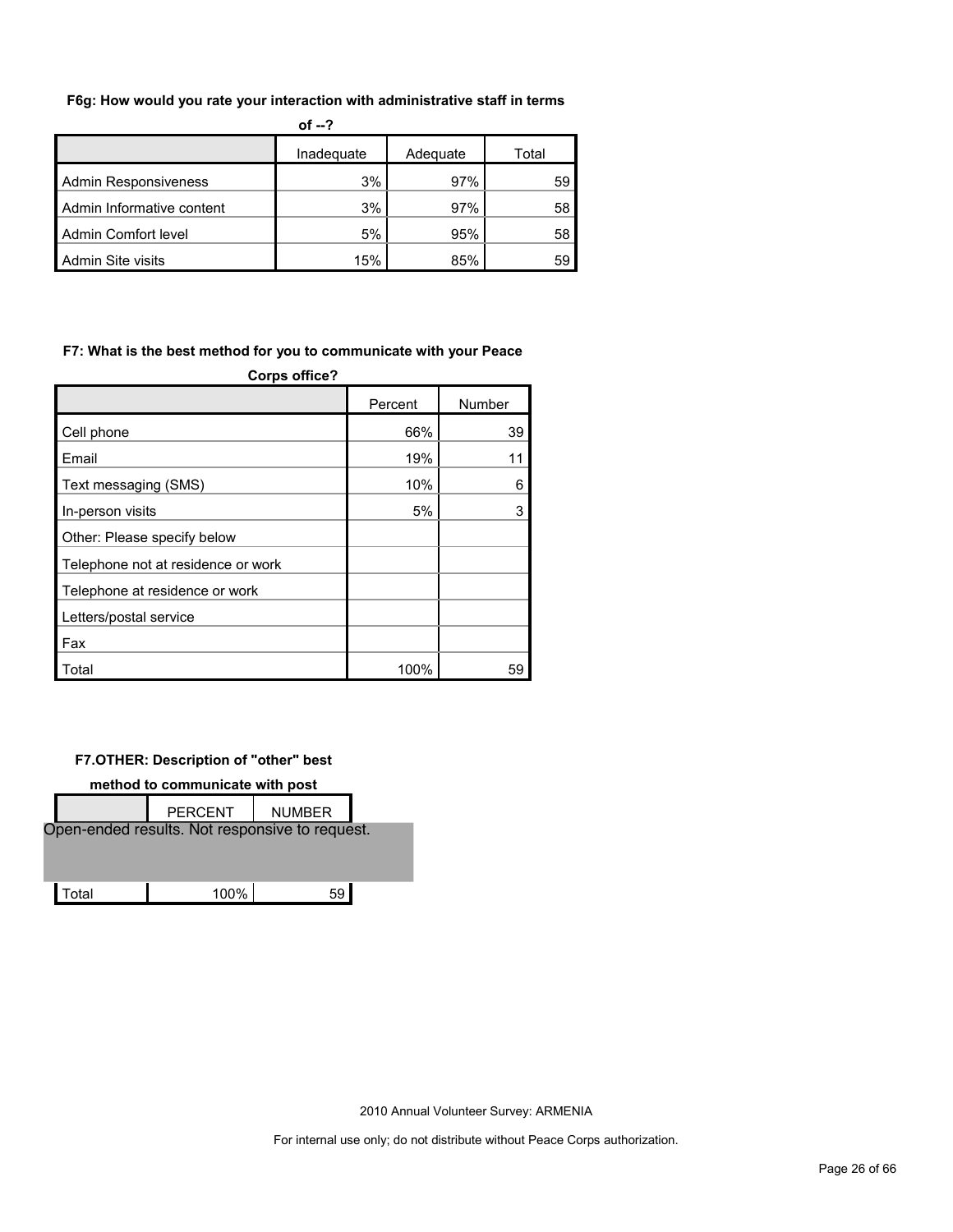**F8: In general, how do you rate the effectiveness of your communication resources for contacting your** 

| <b>PC staff in-country?</b> |               |      |          |           |                |             |
|-----------------------------|---------------|------|----------|-----------|----------------|-------------|
|                             | Not effective | Poor | Adequate | Effective | Very effective | $\tau$ otal |
| F8                          | 2%            | 3%   | 25%      | 39%       | 31%            | 59          |

### <span id="page-26-0"></span>**G. Your Safety and Security**

This section reports on how safe Volunteers feel. Volunteers' experiences with various types of insensitive remarks or behaviors, harassment or discrimination, and crime are summarized, as well as whether harassment and crime events were reported to Peace Corps.

#### **G1: How safe do you feel...?**

|                                    | Not at All Safe | Often Unsafe | Adequately Safe | Usually Safe | Very Safe | Total           |
|------------------------------------|-----------------|--------------|-----------------|--------------|-----------|-----------------|
| Where you live                     |                 | 2%           | 10%             | 24%          | 64%       | 59 <sup>°</sup> |
| Where you work                     |                 |              | 3%              | 15%          | 81%       | 59              |
| When you travel in-country         |                 | 3%           | 10%             | 34%          | 53%       | 59              |
| City where main Peace Corps office |                 |              | 8%              | 25%          | 66%       | 59              |
| is located                         |                 |              |                 |              |           |                 |

### **G2: Have you encountered insensitive comments or behavior toward you based on your race, ethnicity, age, gender, or sexual orientation from any of the following sources?**

|                         | Yes | No  | <b>NA</b> | Total |
|-------------------------|-----|-----|-----------|-------|
| Host/home stay family   | 20% | 75% | 5%        | 59    |
| Community members       | 58% | 37% | 5%        | 59    |
| <b>Other Volunteers</b> | 12% | 83% | 5%        | 59    |
| PC in-country staff     | 8%  | 86% | 5%        | 59    |
| Other                   | 13% | 22% | 66%       | 32    |

2010 Annual Volunteer Survey: ARMENIA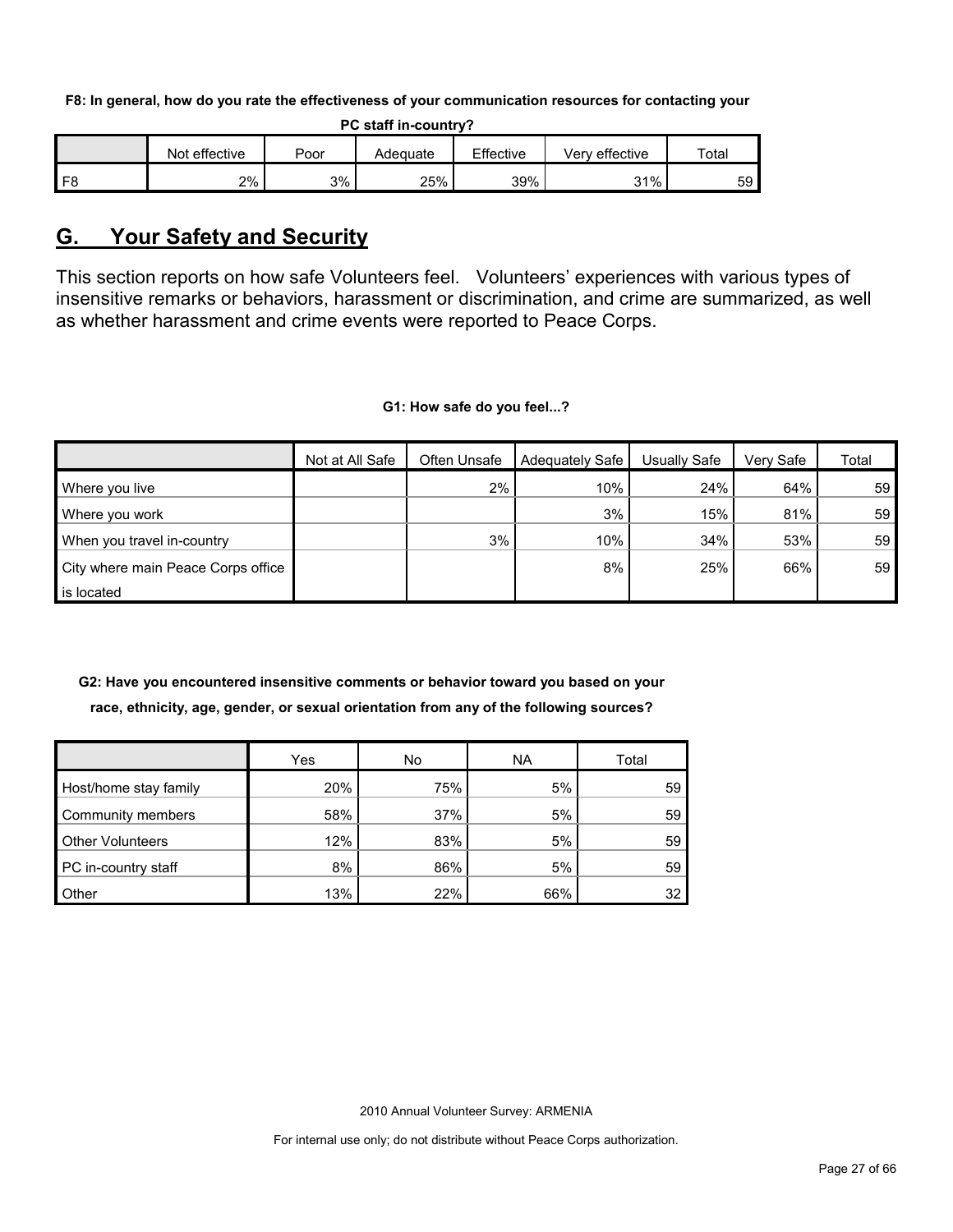**G2: Have you encountered insensitive comments or behavior toward you** 

**based on your race, ethnicity, age, gender, or sexual orientation from any of** 

|                         | Yes | No  | Total |
|-------------------------|-----|-----|-------|
| Host/home stay family   | 21% | 79% | 56    |
| Community members       | 61% | 39% | 56    |
| <b>Other Volunteers</b> | 13% | 88% | 56    |
| PC in-country staff     | 9%  | 91% | 56    |
| Other                   | 36% | 64% |       |

#### **the following sources? (excluding "NA" responses)**

#### **G2.OTHER: Description of "other" sources of insensitive comments/behavior**

|                                                | PERCENT | <b>NUMBER</b> |
|------------------------------------------------|---------|---------------|
| Open-ended results. Not responsive to request. |         |               |
|                                                |         |               |
|                                                |         |               |
|                                                |         |               |
|                                                |         |               |
|                                                |         |               |
|                                                |         |               |
| Total                                          | 100%    | 59            |

NOTE: See Open-Ended Responses Report for comments Volunteers wrote in response to Question G3 to explain their harassment/discrimination answers.

#### **G3: Please indicate the number of times you experienced the following types of discrimination/harassment: PERCENTAGES**

|                              | None | Once | 2-5 times | 6-10 times | 11-25 times | 26+ times | Total |
|------------------------------|------|------|-----------|------------|-------------|-----------|-------|
| Age H/D                      | 93%  |      | 2%        |            | 2%          | 2%        | 46    |
| Anti-American H/D            | 55%  | 15%  | 21%       | 2%         | 2%          | 4%        | 47    |
| Disability H/D               | 100% |      |           |            |             |           | 46    |
| Gender H/D                   | 73%  | 2%   | 8%        | 6%         | 6%          | 4%        | 48    |
| Racial/color H/D             | 87%  |      | 9%        | 2%         |             | 2%        | 47    |
| Religious H/D                | 85%  | 2%   | 4%        | 6%         | 2%          |           | 47    |
| Sexual orientation H/D       | 93%  |      | 2%        |            | 2%          | 2%        | 46    |
| Sexual harassment (physical) | 77%  | 13%  | 11%       |            |             |           | 47    |
| Sexual harassment (verbal)   | 58%  | 8%   | 23%       | 2%         |             | 8%        | 48    |

2010 Annual Volunteer Survey: ARMENIA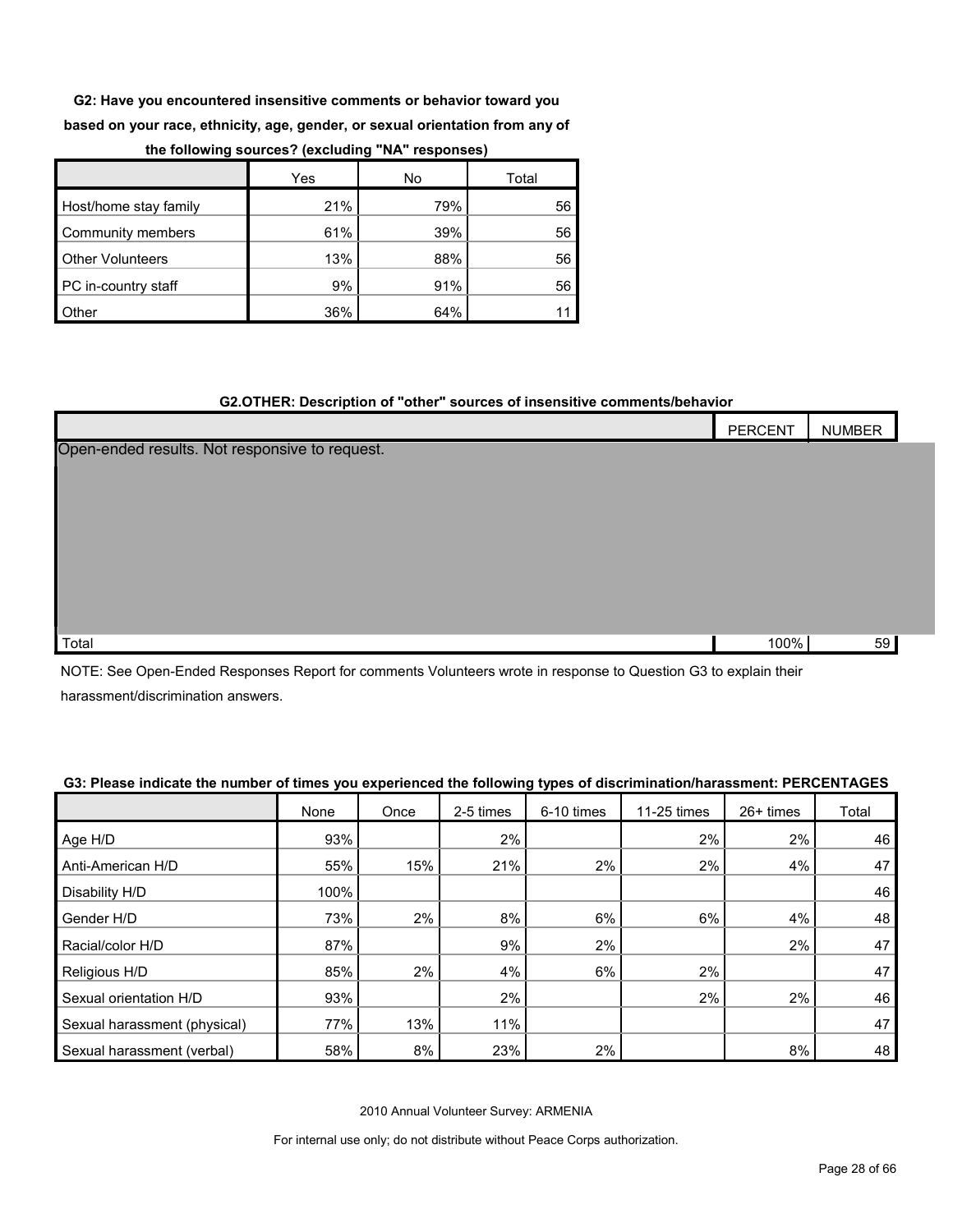|                              | None | Once | 2-5 times | 6-10 times | 11-25 times | 26+ times | Total |
|------------------------------|------|------|-----------|------------|-------------|-----------|-------|
| Age H/D                      | 43   |      |           |            |             |           | 46    |
| Anti-American H/D            | 26   |      | 10        |            |             | 2         | 47    |
| Disability H/D               | 46   |      |           |            |             |           | 46    |
| Gender H/D                   | 35   |      |           |            | 3           | ◠         | 48    |
| Racial/color H/D             | 41   |      |           |            |             |           | 47    |
| Religious H/D                | 40   |      |           |            |             |           | 47    |
| Sexual orientation H/D       | 43   |      |           |            |             |           | 46    |
| Sexual harassment (physical) | 36   | 6    | 5         |            |             |           | 47    |
| Sexual harassment (verbal)   | 28   |      |           |            |             | 4         | 48    |

**G3: Please indicate the number of times you experienced the following types of discrimination/harassment: NUMBERS**

**G3: Volunteers experiencing AGE discrimination/harassment: Events by Number of Reports to PC**

|         |             |       |      |           | Reported Age H/D |             |           |                |
|---------|-------------|-------|------|-----------|------------------|-------------|-----------|----------------|
|         |             | Never | Once | 2-5 times | 6-10 times       | 11-25 times | 26+ times | Total          |
| Age H/D | Once        |       |      |           |                  |             |           |                |
|         | 2-5 times   |       |      |           |                  |             |           |                |
|         | 6-10 times  |       |      |           |                  |             |           |                |
|         | 11-25 times |       |      |           |                  |             |           |                |
|         | 26+ times   |       |      |           |                  |             |           |                |
|         | Total       |       |      |           |                  |             |           | 3 <sub>l</sub> |

NOTE: Some PCVs provided the number of events without answering how many times they reported the event/s.

|         |                   |             | Someone you | Counterpart,<br>supervisor, | Peace Corps |                   |
|---------|-------------------|-------------|-------------|-----------------------------|-------------|-------------------|
|         |                   | Stranger    | know        | co-worker                   | Volunteer   | Peace Corps staff |
|         |                   | Responsible | Responsible | Responsible                 | Responsible | Responsible       |
| Age H/D | Once              |             |             |                             |             |                   |
|         | 2-5 times         |             |             |                             |             |                   |
|         | 6-10 times        |             |             |                             |             |                   |
|         | 11-25 times       |             |             |                             |             |                   |
|         | $26+$ times       |             |             |                             |             |                   |
|         | <b>Total PCVs</b> |             |             |                             |             |                   |

2010 Annual Volunteer Survey: ARMENIA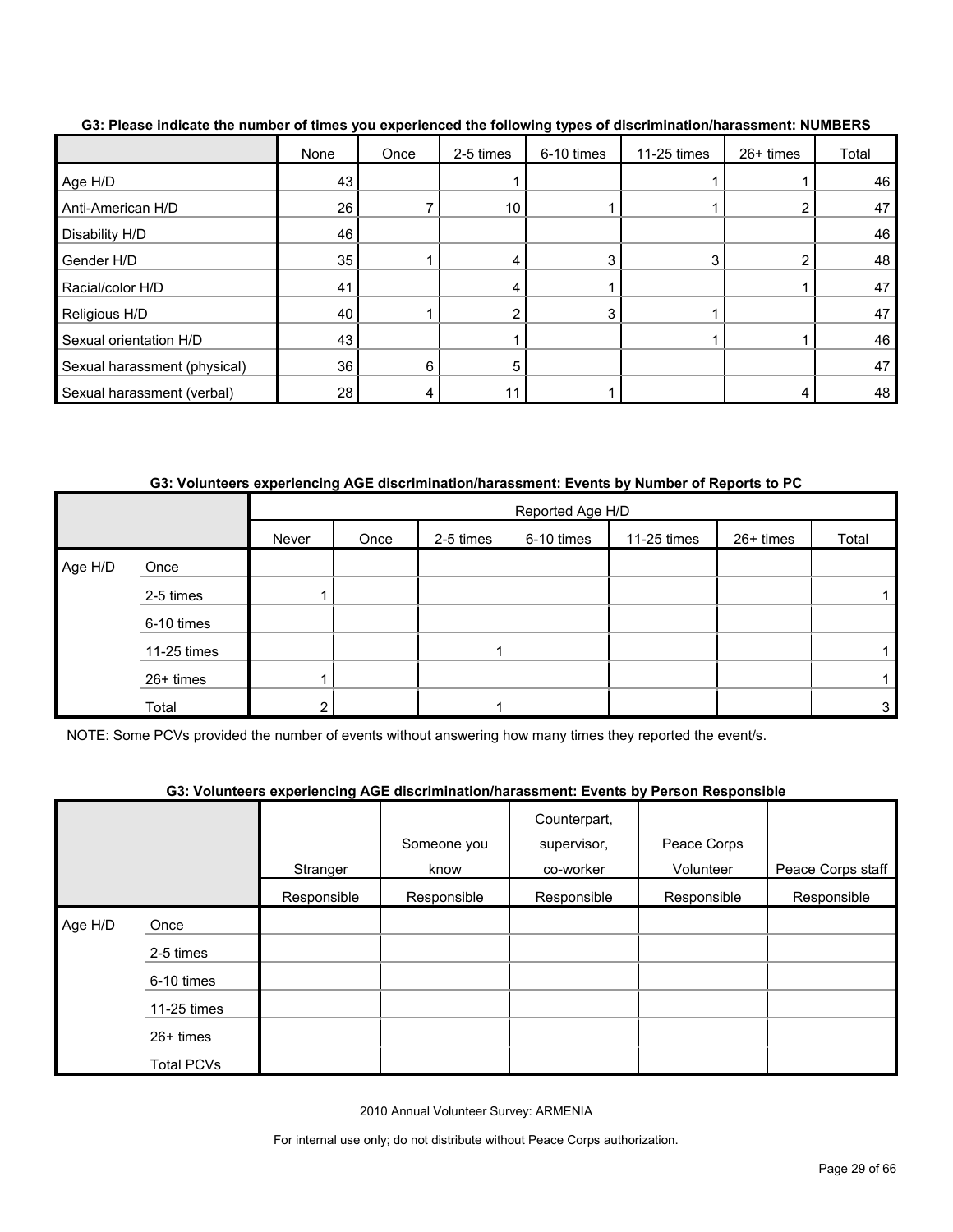#### **G3: Volunteers experiencing AGE discrimination/harassment: Events by Person Responsible**

|         |             | Stranger    | Someone you<br>know | Counterpart,<br>supervisor,<br>co-worker | Peace Corps<br>Volunteer | Peace Corps staff |
|---------|-------------|-------------|---------------------|------------------------------------------|--------------------------|-------------------|
|         |             | Responsible | Responsible         | Responsible                              | Responsible              | Responsible       |
| Age H/D | Once        |             |                     |                                          |                          |                   |
|         | 2-5 times   |             |                     |                                          |                          |                   |
|         | 6-10 times  |             |                     |                                          |                          |                   |
|         | 11-25 times |             |                     |                                          |                          |                   |
|         | $26+$ times |             |                     |                                          |                          |                   |
|         | Total PCVs  |             |                     |                                          |                          |                   |

NOTE: Some PCVs provided the number of events without answering who was responsible.

#### **G3: Volunteers experiencing AGE discrimination/harassment:**

|         |                   | Host country family<br>member | Other       |
|---------|-------------------|-------------------------------|-------------|
|         |                   | Responsible                   | Responsible |
| Age H/D | Once              |                               |             |
|         | 2-5 times         |                               |             |
|         | 6-10 times        |                               |             |
|         | 11-25 times       |                               |             |
|         | 26+ times         |                               |             |
|         | <b>Total PCVs</b> |                               |             |

#### **Events by Person Responsible**

NOTE: Some PCVs provided the number of events without answering

who was responsible.

#### **G3: Volunteers experiencing ANTI-AMERICAN discrimination/harassment: Events by Number of Reports to PC**

|                   |             | Reported Anti-American H/D |        |           |            |             |           |       |
|-------------------|-------------|----------------------------|--------|-----------|------------|-------------|-----------|-------|
|                   |             | Never                      | Once   | 2-5 times | 6-10 times | 11-25 times | 26+ times | Total |
| Anti-American H/D | Once        | 4                          | ◠<br>∠ |           |            |             |           | 6     |
|                   | 2-5 times   | 9                          |        |           |            |             |           | 9     |
|                   | 6-10 times  |                            |        |           |            |             |           |       |
|                   | 11-25 times |                            |        |           |            |             |           |       |
|                   | 26+ times   | ⌒                          |        |           |            |             |           |       |
|                   | Total       | 16                         |        |           |            |             |           | 18    |

NOTE: Some PCVs provided the number of events without answering how many times they reported the event/s.

2010 Annual Volunteer Survey: ARMENIA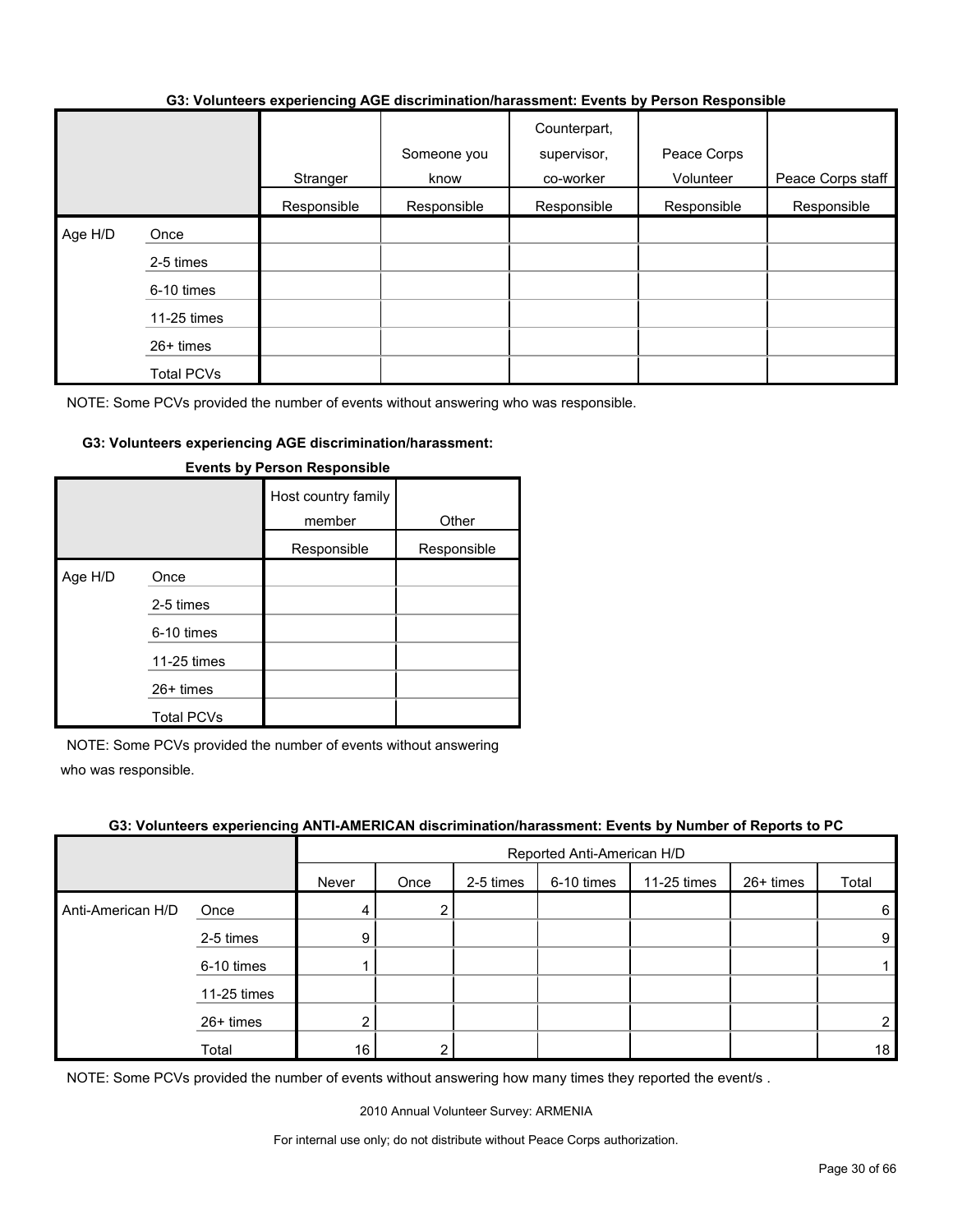#### **G3: Volunteers experiencing ANTI-AMERICAN discrimination/harassment: Events by Person Responsible**

|                   |                   | Stranger    | Someone you<br>know | Counterpart,<br>supervisor,<br>co-worker | Peace Corps<br>Volunteer | Peace Corps<br>staff |
|-------------------|-------------------|-------------|---------------------|------------------------------------------|--------------------------|----------------------|
|                   |                   | Responsible | Responsible         | Responsible                              | Responsible              | Responsible          |
| Anti-American H/D | Once              |             |                     |                                          |                          |                      |
|                   | 2-5 times         |             |                     |                                          |                          |                      |
|                   | 6-10 times        |             |                     |                                          |                          |                      |
|                   | 11-25 times       |             |                     |                                          |                          |                      |
|                   | 26+ times         |             |                     |                                          |                          |                      |
|                   | <b>Total PCVs</b> |             |                     |                                          |                          |                      |

NOTE: Some PCVs provided the number of events without answering who was responsible.

#### **G3: Volunteers experiencing ANTI-AMERICAN discrimination/harassment:**

|                   |                                                                                    | Host country family<br>member<br>Responsible | Other<br>Responsible |
|-------------------|------------------------------------------------------------------------------------|----------------------------------------------|----------------------|
| Anti-American H/D | Once<br>2-5 times<br>6-10 times<br>11-25 times<br>$26+$ times<br><b>Total PCVs</b> |                                              |                      |

#### **Events by Person Responsible**

NOTE: Some PCVs provided the number of events without answering who was responsible.

#### **G3: Volunteers experiencing DISABILITY discrimination/harassment: Events by Number of Reports to PC**

|                |             | Reported Disability H/D |      |           |            |             |           |       |  |
|----------------|-------------|-------------------------|------|-----------|------------|-------------|-----------|-------|--|
|                |             | Never                   | Once | 2-5 times | 6-10 times | 11-25 times | 26+ times | Total |  |
| Disability H/D | Once        |                         |      |           |            |             |           |       |  |
|                | 2-5 times   |                         |      |           |            |             |           |       |  |
|                | 6-10 times  |                         |      |           |            |             |           |       |  |
|                | 11-25 times |                         |      |           |            |             |           |       |  |
|                | 26+ times   |                         |      |           |            |             |           |       |  |
|                | Total       |                         |      |           |            |             |           |       |  |

NOTE: Some PCVs provided the number of events without answering how many times they reported the event/s .

2010 Annual Volunteer Survey: ARMENIA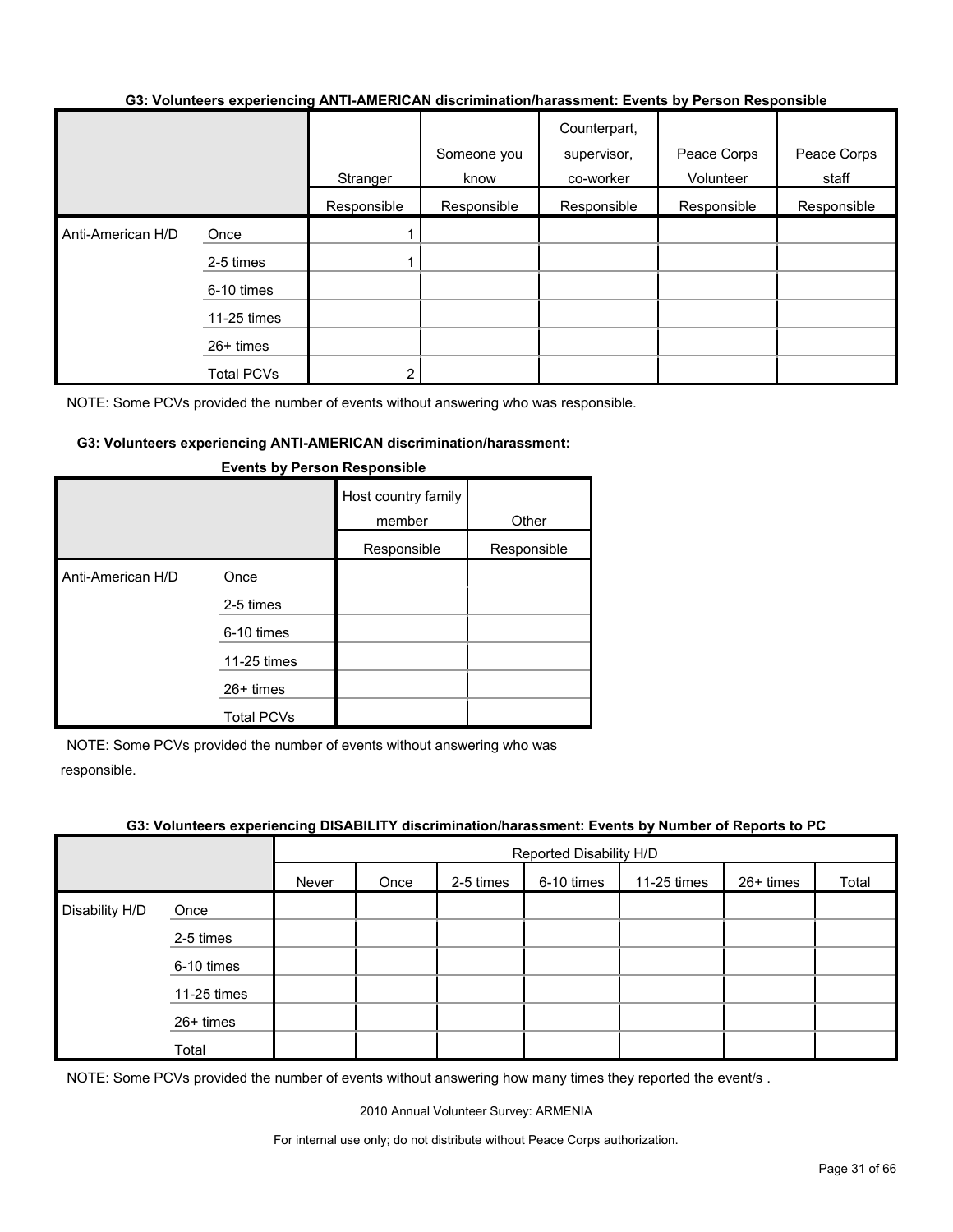#### **G3: Volunteers experiencing DISABILITY discrimination/harassment: Events by Person Responsible**

|                |                   | Stranger    | Someone you<br>know | Counterpart,<br>supervisor,<br>co-worker | Peace Corps<br>Volunteer | Peace Corps staff |
|----------------|-------------------|-------------|---------------------|------------------------------------------|--------------------------|-------------------|
|                |                   | Responsible | Responsible         | Responsible                              | Responsible              | Responsible       |
| Disability H/D | Once              |             |                     |                                          |                          |                   |
|                | 2-5 times         |             |                     |                                          |                          |                   |
|                | 6-10 times        |             |                     |                                          |                          |                   |
|                | 11-25 times       |             |                     |                                          |                          |                   |
|                | 26+ times         |             |                     |                                          |                          |                   |
|                | <b>Total PCVs</b> |             |                     |                                          |                          |                   |

NOTE: Some PCVs provided the number of events without answering who was responsible.

#### **G3: Volunteers experiencing DISABILITY discrimination/harassment:**

|                |                   | Host country family<br>member | Other       |
|----------------|-------------------|-------------------------------|-------------|
|                |                   | Responsible                   | Responsible |
| Disability H/D | Once              |                               |             |
|                | 2-5 times         |                               |             |
|                | 6-10 times        |                               |             |
|                | 11-25 times       |                               |             |
|                | 26+ times         |                               |             |
|                | <b>Total PCVs</b> |                               |             |

#### **Events by Person Responsible**

NOTE: Some PCVs provided the number of events without answering who

was responsible.

#### **G3: Volunteers experiencing GENDER discrimination/harassment: Events by Number of Reports to PC**

|            |             | Reported Gender H/D |      |           |            |             |           |                 |  |
|------------|-------------|---------------------|------|-----------|------------|-------------|-----------|-----------------|--|
|            |             | Never               | Once | 2-5 times | 6-10 times | 11-25 times | 26+ times | Total           |  |
| Gender H/D | Once        |                     |      |           |            |             |           |                 |  |
|            | 2-5 times   | ົ                   |      |           |            |             |           | 4               |  |
|            | 6-10 times  |                     |      |           |            |             |           | $\overline{2}$  |  |
|            | 11-25 times | າ                   |      |           |            |             |           | $\mathbf{3}$    |  |
|            | 26+ times   | ⌒                   |      |           |            |             |           | $\overline{2}$  |  |
|            | Total       | 11                  |      |           |            |             |           | 12 <sup>°</sup> |  |

NOTE: Some PCVs provided the number of events without answering how many times they reported the event/s.

2010 Annual Volunteer Survey: ARMENIA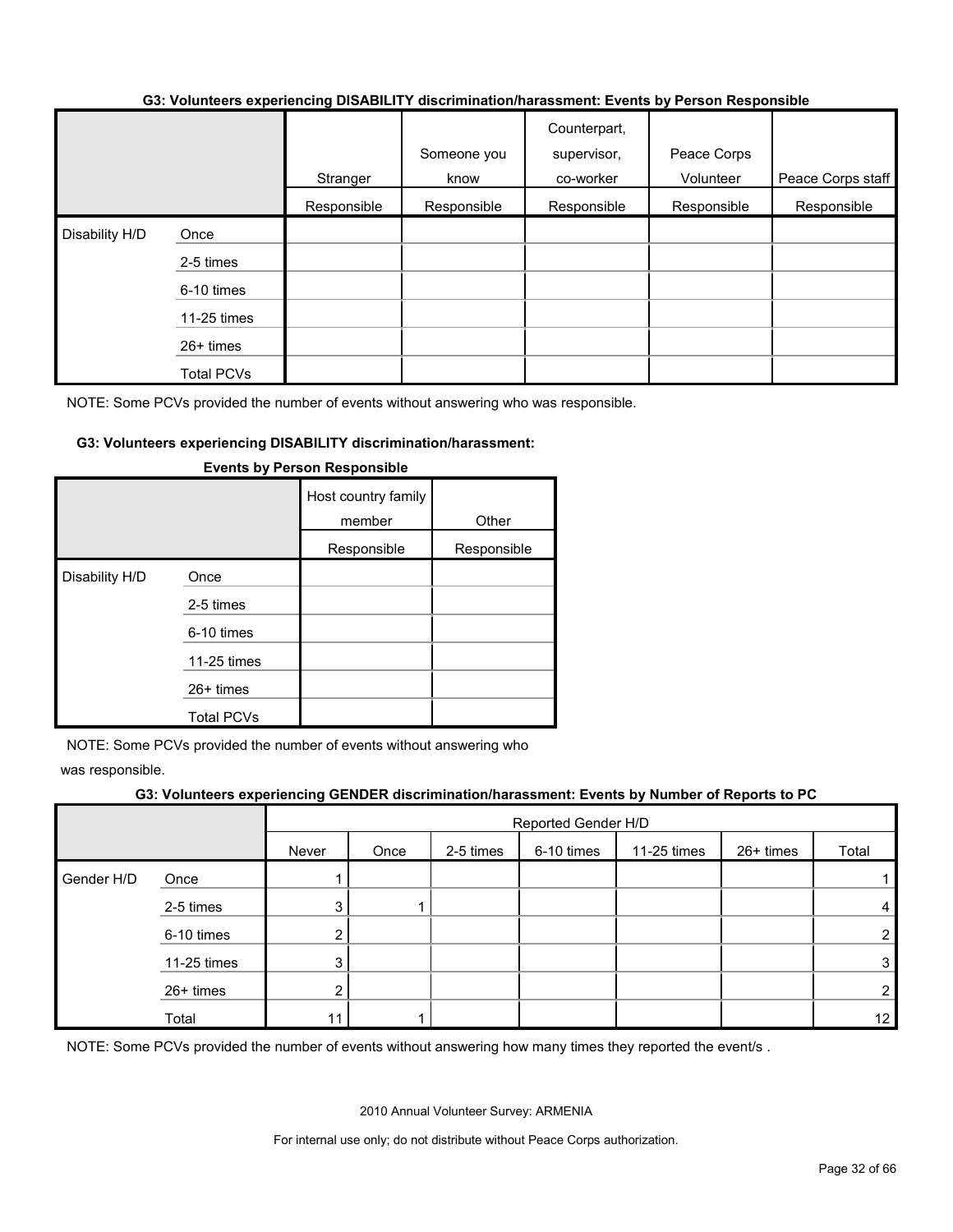|            |             | Stranger    | Someone you<br>know | Counterpart,<br>supervisor,<br>co-worker | Peace Corps<br>Volunteer | Peace Corps staff |
|------------|-------------|-------------|---------------------|------------------------------------------|--------------------------|-------------------|
|            |             | Responsible | Responsible         | Responsible                              | Responsible              | Responsible       |
| Gender H/D | Once        |             |                     |                                          |                          |                   |
|            | 2-5 times   |             |                     |                                          |                          |                   |
|            | 6-10 times  |             |                     |                                          |                          |                   |
|            | 11-25 times |             |                     |                                          |                          |                   |
|            | 26+ times   |             |                     |                                          |                          |                   |
|            | Total PCVs  |             |                     |                                          |                          |                   |

#### **G3: Volunteers experiencing GENDER discrimination/harassment: Events by Person Responsible**

NOTE: Some PCVs provided the number of events without answering who was responsible.

#### **G3: Volunteers experiencing GENDER discrimination/harassment:**

|            |                   | Host country family<br>member | Other       |  |
|------------|-------------------|-------------------------------|-------------|--|
|            |                   | Responsible                   | Responsible |  |
| Gender H/D | Once              |                               |             |  |
|            | 2-5 times         |                               |             |  |
|            | 6-10 times        | 1                             |             |  |
|            | 11-25 times       |                               |             |  |
|            | 26+ times         |                               |             |  |
|            | <b>Total PCVs</b> |                               |             |  |

#### **Events by Person Responsible**

NOTE: Some PCVs provided the number of events without answering who

was responsible.

#### **G3: Volunteers experiencing RACIAL/COLOR discrimination/harassment: Events by Number of Reports to PC**

|                  | Reported Racial/color H/D |       |      |           |            |             |           |       |
|------------------|---------------------------|-------|------|-----------|------------|-------------|-----------|-------|
|                  |                           | Never | Once | 2-5 times | 6-10 times | 11-25 times | 26+ times | Total |
| Racial/color H/D | Once                      |       |      |           |            |             |           |       |
|                  | 2-5 times                 | 4     |      |           |            |             |           | 4     |
|                  | 6-10 times                |       |      |           |            |             |           |       |
|                  | 11-25 times               |       |      |           |            |             |           |       |
|                  | 26+ times                 |       |      |           |            |             |           |       |
|                  | Total                     | 5     |      |           |            |             |           | 5     |

NOTE: Some PCVs provided the number of events without answering how many times they reported the event/s.

2010 Annual Volunteer Survey: ARMENIA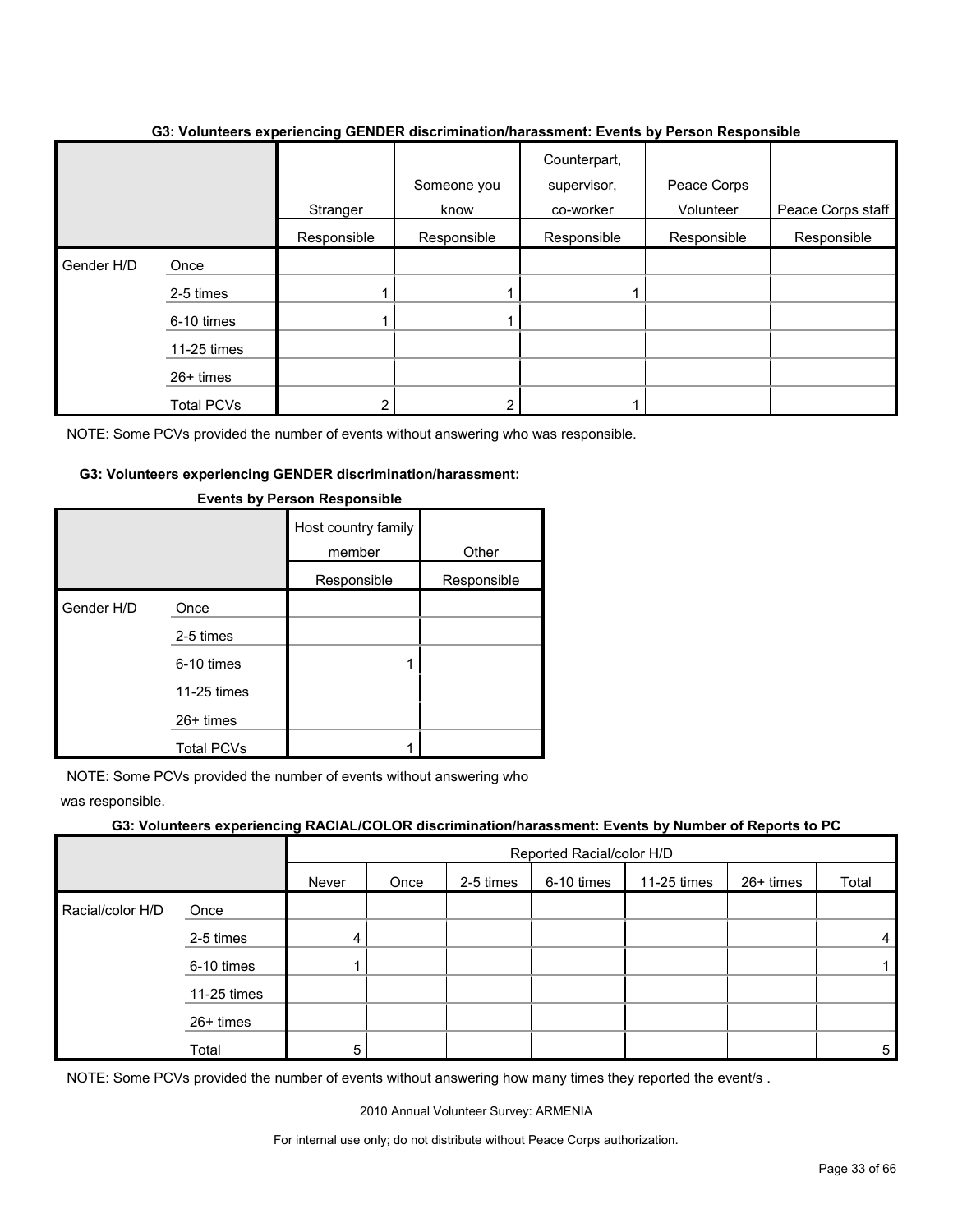|                  |             | Stranger    | Someone you<br>know | Counterpart,<br>supervisor,<br>co-worker | Peace Corps<br>Volunteer | Peace Corps<br>staff |
|------------------|-------------|-------------|---------------------|------------------------------------------|--------------------------|----------------------|
|                  |             | Responsible | Responsible         | Responsible                              | Responsible              | Responsible          |
| Racial/color H/D | Once        |             |                     |                                          |                          |                      |
|                  | 2-5 times   |             |                     |                                          |                          |                      |
|                  | 6-10 times  |             |                     |                                          |                          |                      |
|                  | 11-25 times |             |                     |                                          |                          |                      |
|                  | 26+ times   |             |                     |                                          |                          |                      |
|                  | Total PCVs  |             |                     |                                          |                          |                      |

NOTE: Some PCVs provided the number of events without answering who was responsible.

#### **G3: Volunteers experiencing RACIAL/COLOR discrimination/harassment:**

|                  |                   |             | Other       |  |
|------------------|-------------------|-------------|-------------|--|
|                  |                   | Responsible | Responsible |  |
| Racial/color H/D | Once              |             |             |  |
|                  | 2-5 times         |             |             |  |
|                  | 6-10 times        |             |             |  |
|                  | 11-25 times       |             |             |  |
|                  | $26+$ times       |             |             |  |
|                  | <b>Total PCVs</b> |             |             |  |

#### **Events by Person Responsible**

NOTE: Some PCVs provided the number of events without answering who was

responsible.

#### **G3: Volunteers experiencing RELIGIOUS discrimination/harassment: Events by Number of Reports to PC**

|               |             | Reported Religious H/D |      |           |            |             |           |       |  |
|---------------|-------------|------------------------|------|-----------|------------|-------------|-----------|-------|--|
|               |             | Never                  | Once | 2-5 times | 6-10 times | 11-25 times | 26+ times | Total |  |
| Religious H/D | Once        |                        |      |           |            |             |           |       |  |
|               | 2-5 times   |                        |      |           |            |             |           |       |  |
|               | 6-10 times  | 3                      |      |           |            |             |           | 3     |  |
|               | 11-25 times |                        |      |           |            |             |           |       |  |
|               | 26+ times   |                        |      |           |            |             |           |       |  |
|               | Total       | 6                      |      |           |            |             |           | 6     |  |

NOTE: Some PCVs provided the number of events without answering how many times they reported the event/s.

2010 Annual Volunteer Survey: ARMENIA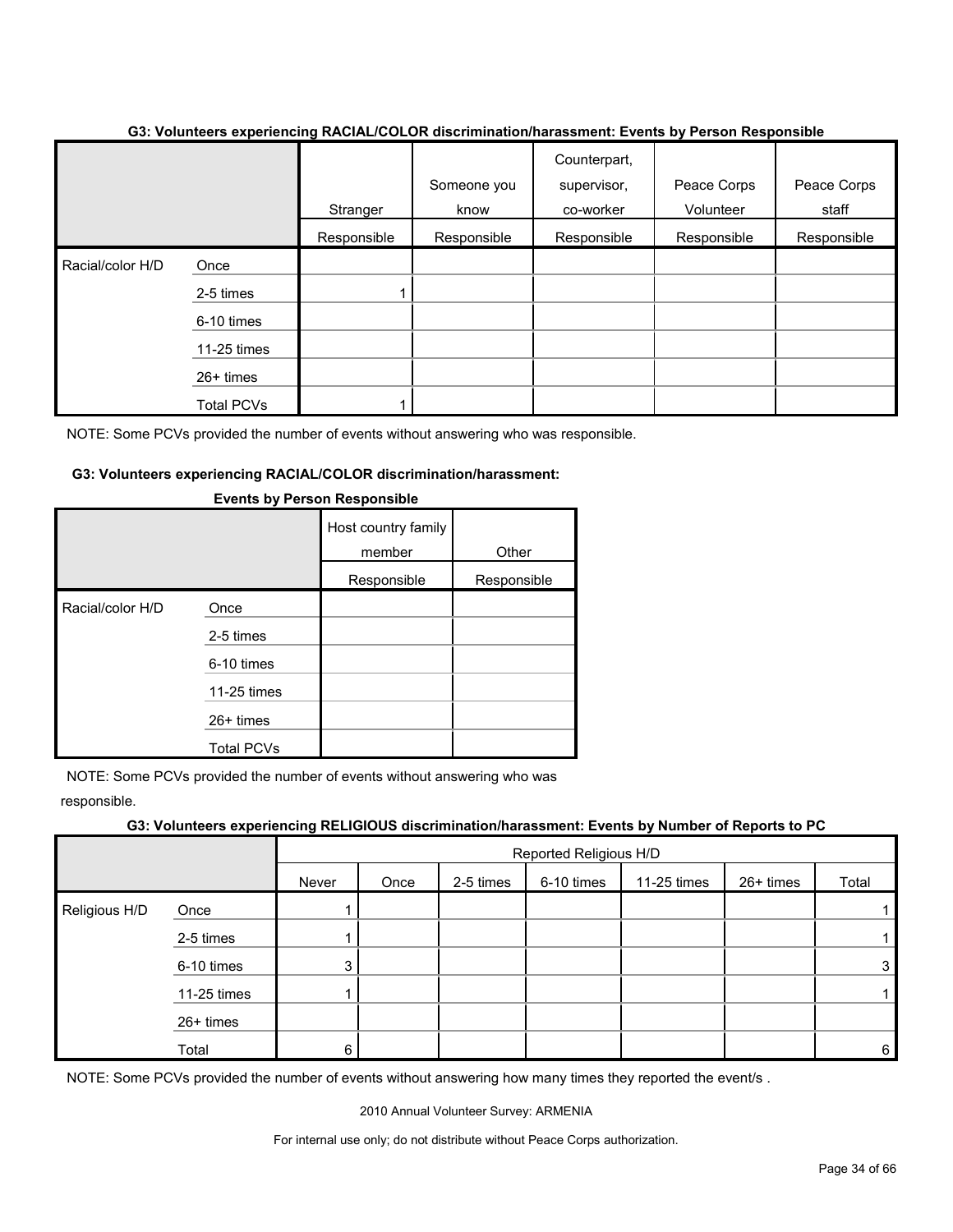|               |                   | Stranger    | Someone you<br>know | Counterpart,<br>supervisor,<br>co-worker | Peace Corps<br>Volunteer | Peace Corps staff |
|---------------|-------------------|-------------|---------------------|------------------------------------------|--------------------------|-------------------|
|               |                   | Responsible | Responsible         | Responsible                              | Responsible              | Responsible       |
| Religious H/D | Once              |             |                     |                                          |                          |                   |
|               | 2-5 times         |             |                     |                                          |                          |                   |
|               | 6-10 times        |             |                     |                                          |                          |                   |
|               | 11-25 times       |             |                     |                                          |                          |                   |
|               | 26+ times         |             |                     |                                          |                          |                   |
|               | <b>Total PCVs</b> |             |                     |                                          |                          |                   |

#### **G3: Volunteers experiencing RELIGIOUS discrimination/harassment: Events by Person Responsible**

NOTE: Some PCVs provided the number of events without answering who was responsible.

#### **G3: Volunteers experiencing RELIGIOUS discrimination/harassment:**

|               |                            | Host country family<br>member<br>Responsible | Other<br>Responsible |
|---------------|----------------------------|----------------------------------------------|----------------------|
| Religious H/D | Once<br>2-5 times          |                                              |                      |
|               | 6-10 times                 |                                              |                      |
|               | 11-25 times<br>$26+$ times |                                              |                      |
|               | <b>Total PCVs</b>          |                                              |                      |

#### **Events by Person Responsible**

NOTE: Some PCVs provided the number of events without answering who

was responsible.

#### **G3: Volunteers experiencing SEXUAL ORIENTATION discrimination/harassment: Events by Number of Reports to PC**

|                        |             | Reported Sexual orientation H/D          |  |  |             |  |  |
|------------------------|-------------|------------------------------------------|--|--|-------------|--|--|
|                        |             | 6-10 times<br>2-5 times<br>Never<br>Once |  |  | 11-25 times |  |  |
| Sexual orientation H/D | Once        |                                          |  |  |             |  |  |
|                        | 2-5 times   |                                          |  |  |             |  |  |
|                        | 6-10 times  |                                          |  |  |             |  |  |
|                        | 11-25 times |                                          |  |  |             |  |  |
|                        | 26+ times   |                                          |  |  |             |  |  |
|                        | Total       | 3                                        |  |  |             |  |  |

NOTE: Some PCVs provided the number of events without answering how many times they reported the event/s .

2010 Annual Volunteer Survey: ARMENIA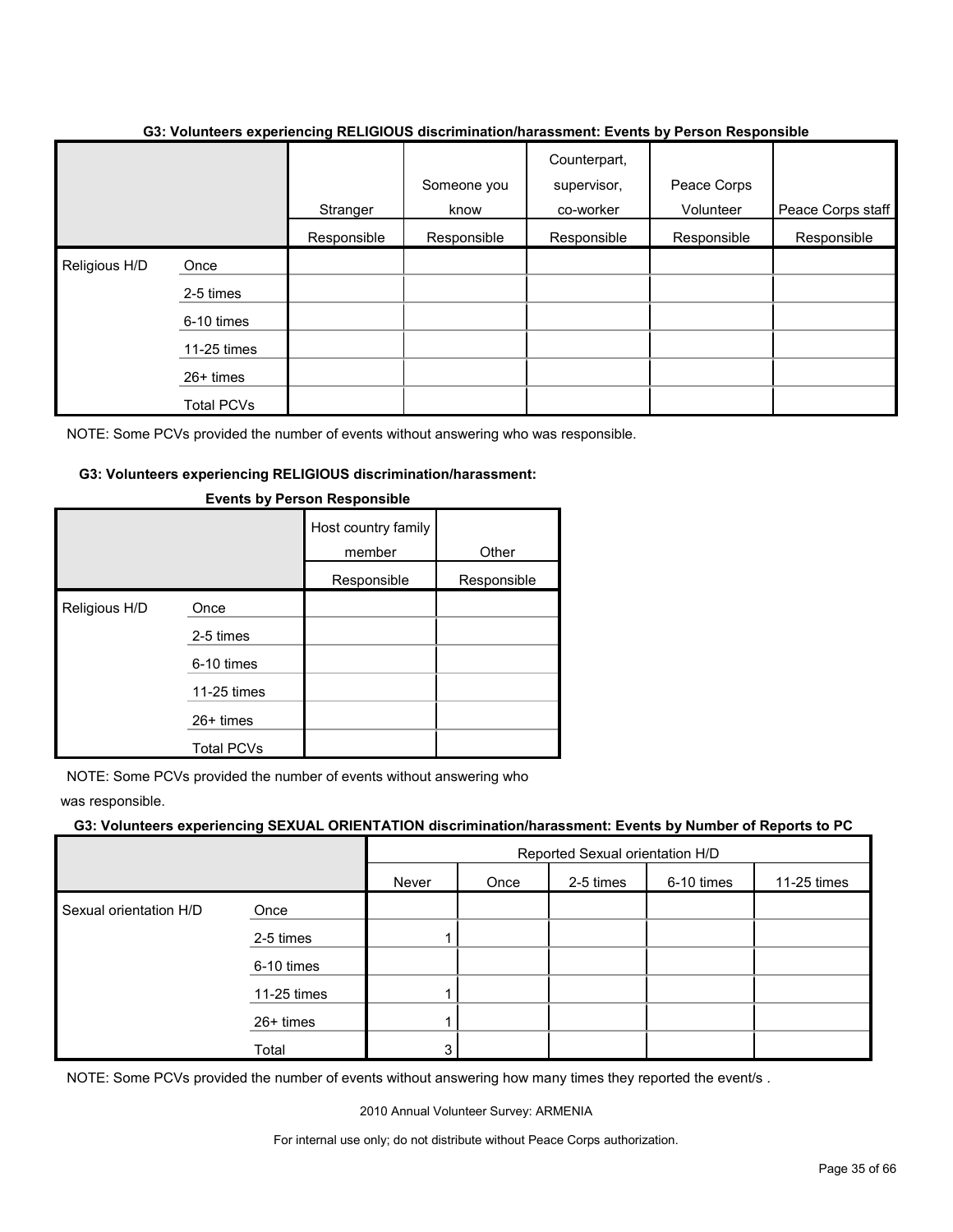#### **G3: Volunteers experiencing SEXUAL ORIENTATION discrimination/harassment:**

|                        |             | Reported Sexual orientation H/D |       |  |
|------------------------|-------------|---------------------------------|-------|--|
|                        |             | 26+ times                       | Total |  |
| Sexual orientation H/D | Once        |                                 |       |  |
|                        | 2-5 times   |                                 |       |  |
|                        | 6-10 times  |                                 |       |  |
|                        | 11-25 times |                                 |       |  |
|                        | 26+ times   |                                 |       |  |
|                        | Total       |                                 |       |  |

#### **Events by Number of Reports to PC**

NOTE: Some PCVs provided the number of events without answering how many times

they reported the event/s .

#### **G3: Volunteers experiencing SEXUAL ORIENTATION discrimination/harassment: Events by Person Responsible**

|                        |                   |             |             | Counterpart, |             |             |
|------------------------|-------------------|-------------|-------------|--------------|-------------|-------------|
|                        |                   |             | Someone you | supervisor,  | Peace Corps | Peace Corps |
|                        |                   | Stranger    | know        | co-worker    | Volunteer   | staff       |
|                        |                   | Responsible | Responsible | Responsible  | Responsible | Responsible |
| Sexual orientation H/D | Once              |             |             |              |             |             |
|                        | 2-5 times         |             |             |              |             |             |
|                        | 6-10 times        |             |             |              |             |             |
|                        | 11-25 times       |             |             |              |             |             |
|                        | 26+ times         |             |             |              |             |             |
|                        | <b>Total PCVs</b> |             |             |              |             |             |

NOTE: Some PCVs provided the number of events without answering who was responsible.

#### **G3: Volunteers experiencing SEXUAL ORIENTATION discrimination/harassment:**

#### **Events by Person Responsible**

|                        |                   | Host country family<br>member | Other       |
|------------------------|-------------------|-------------------------------|-------------|
|                        |                   | Responsible                   | Responsible |
| Sexual orientation H/D | Once              |                               |             |
|                        | 2-5 times         |                               |             |
|                        | 6-10 times        |                               |             |
|                        | 11-25 times       |                               |             |
|                        | $26+$ times       |                               |             |
|                        | <b>Total PCVs</b> |                               |             |

2010 Annual Volunteer Survey: ARMENIA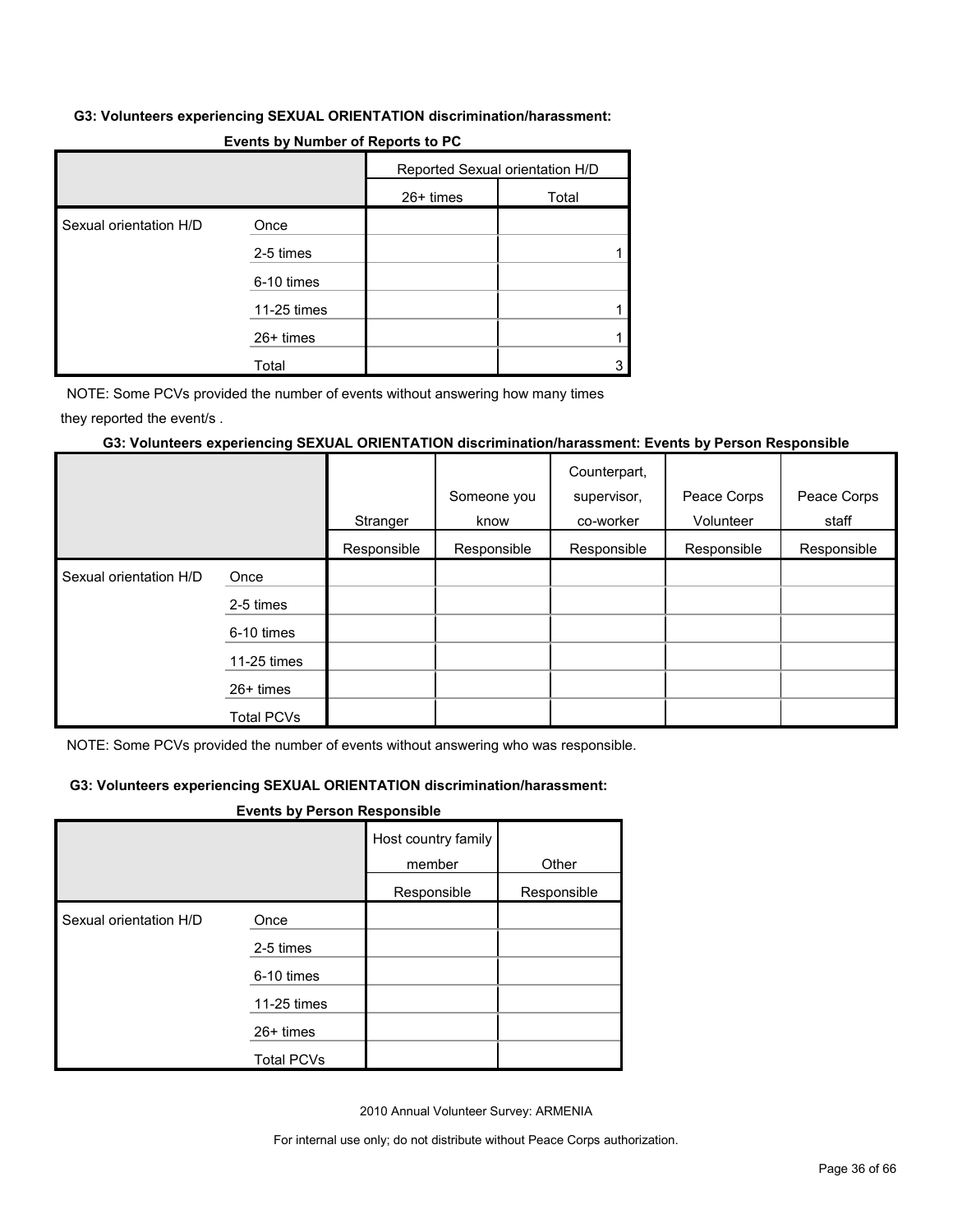#### **G3: Volunteers experiencing SEXUAL ORIENTATION discrimination/harassment:**

|  |  | <b>Events by Person Responsible</b> |
|--|--|-------------------------------------|
|--|--|-------------------------------------|

|                        |                   | Host country family<br>member | Other       |
|------------------------|-------------------|-------------------------------|-------------|
|                        |                   | Responsible                   | Responsible |
| Sexual orientation H/D | Once              |                               |             |
|                        | 2-5 times         |                               |             |
|                        | 6-10 times        |                               |             |
|                        | 11-25 times       |                               |             |
|                        | 26+ times         |                               |             |
|                        | <b>Total PCVs</b> |                               |             |

NOTE: Some PCVs provided the number of events without answering who was responsible.

#### **G3: Volunteers experiencing PHYSICAL SEXUAL harassment: Events by Number of Reports to PC**

|                              |             | Reported Sexual harassment (physical) |      |           |            |             |
|------------------------------|-------------|---------------------------------------|------|-----------|------------|-------------|
|                              |             | Never                                 | Once | 2-5 times | 6-10 times | 11-25 times |
| Sexual harassment (physical) | Once        |                                       |      |           |            |             |
|                              | 2-5 times   | 3                                     |      |           |            |             |
|                              | 6-10 times  |                                       |      |           |            |             |
|                              | 11-25 times |                                       |      |           |            |             |
|                              | 26+ times   |                                       |      |           |            |             |
|                              | Total       | 6                                     | 3    |           |            |             |

NOTE: Some PCVs provided the number of events without answering how many times they reported the event/s .

#### **G3: Volunteers experiencing PHYSICAL SEXUAL harassment: Events by Number of Reports**

|                              | to PC       |           |                                       |
|------------------------------|-------------|-----------|---------------------------------------|
|                              |             |           | Reported Sexual harassment (physical) |
|                              |             | 26+ times | Total                                 |
| Sexual harassment (physical) | Once        |           | 5                                     |
|                              | 2-5 times   |           | 5                                     |
|                              | 6-10 times  |           |                                       |
|                              | 11-25 times |           |                                       |
|                              | $26+$ times |           |                                       |
|                              | Total       |           | 10                                    |

2010 Annual Volunteer Survey: ARMENIA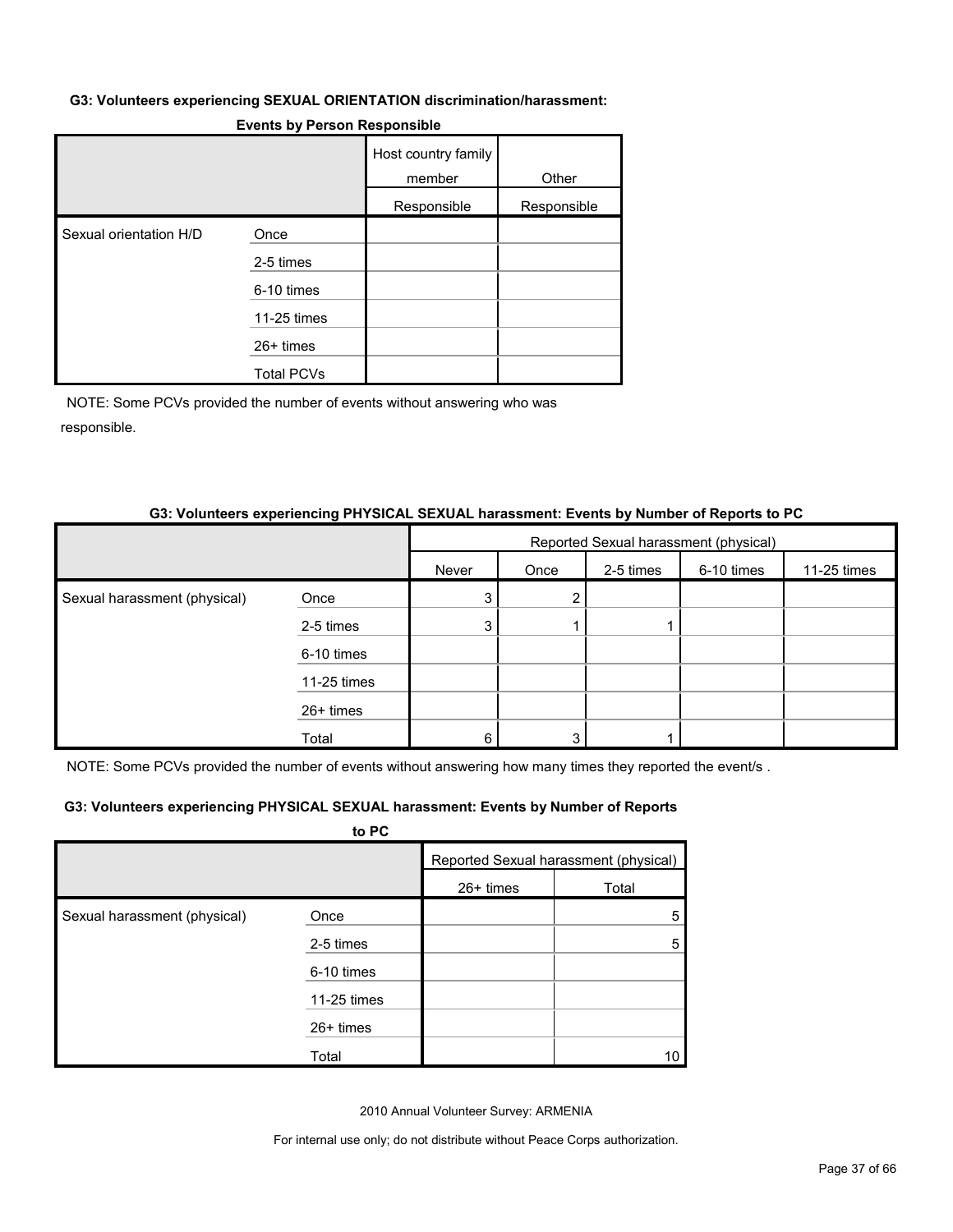#### **G3: Volunteers experiencing PHYSICAL SEXUAL harassment: Events by Number of Reports**

|                              | to PC       |           |                                       |
|------------------------------|-------------|-----------|---------------------------------------|
|                              |             |           | Reported Sexual harassment (physical) |
|                              |             | 26+ times | Total                                 |
| Sexual harassment (physical) | Once        |           | 5                                     |
|                              | 2-5 times   |           | 5                                     |
|                              | 6-10 times  |           |                                       |
|                              | 11-25 times |           |                                       |
|                              | 26+ times   |           |                                       |
|                              | Total       |           | 10                                    |

NOTE: Some PCVs provided the number of events without answering how many times they reported the event/s .

#### **G3: Volunteers experiencing PHYSICAL SEXUAL harassment: Events by Person Responsible**

|                              |                   |             |             | Counterpart, |             |
|------------------------------|-------------------|-------------|-------------|--------------|-------------|
|                              |                   |             | Someone you | supervisor,  | Peace Corps |
|                              |                   | Stranger    | know        | co-worker    | Volunteer   |
|                              |                   | Responsible | Responsible | Responsible  | Responsible |
| Sexual harassment (physical) | Once              |             |             |              |             |
|                              | 2-5 times         |             |             |              |             |
|                              | 6-10 times        |             |             |              |             |
|                              | 11-25 times       |             |             |              |             |
|                              | $26+$ times       |             |             |              |             |
|                              | <b>Total PCVs</b> |             |             |              |             |

NOTE: Some PCVs provided the number of events without answering who was responsible.

#### **G3: Volunteers experiencing PHYSICAL SEXUAL harassment: Events by Person Responsible**

|                              |                   | Peace Corps staff | Host country family<br>member | Other       |
|------------------------------|-------------------|-------------------|-------------------------------|-------------|
|                              |                   | Responsible       | Responsible                   | Responsible |
| Sexual harassment (physical) | Once              |                   |                               |             |
|                              | 2-5 times         |                   |                               |             |
|                              | 6-10 times        |                   |                               |             |
|                              | 11-25 times       |                   |                               |             |
|                              | $26+$ times       |                   |                               |             |
|                              | <b>Total PCVs</b> |                   |                               |             |

NOTE: Some PCVs provided the number of events without answering who was responsible.

2010 Annual Volunteer Survey: ARMENIA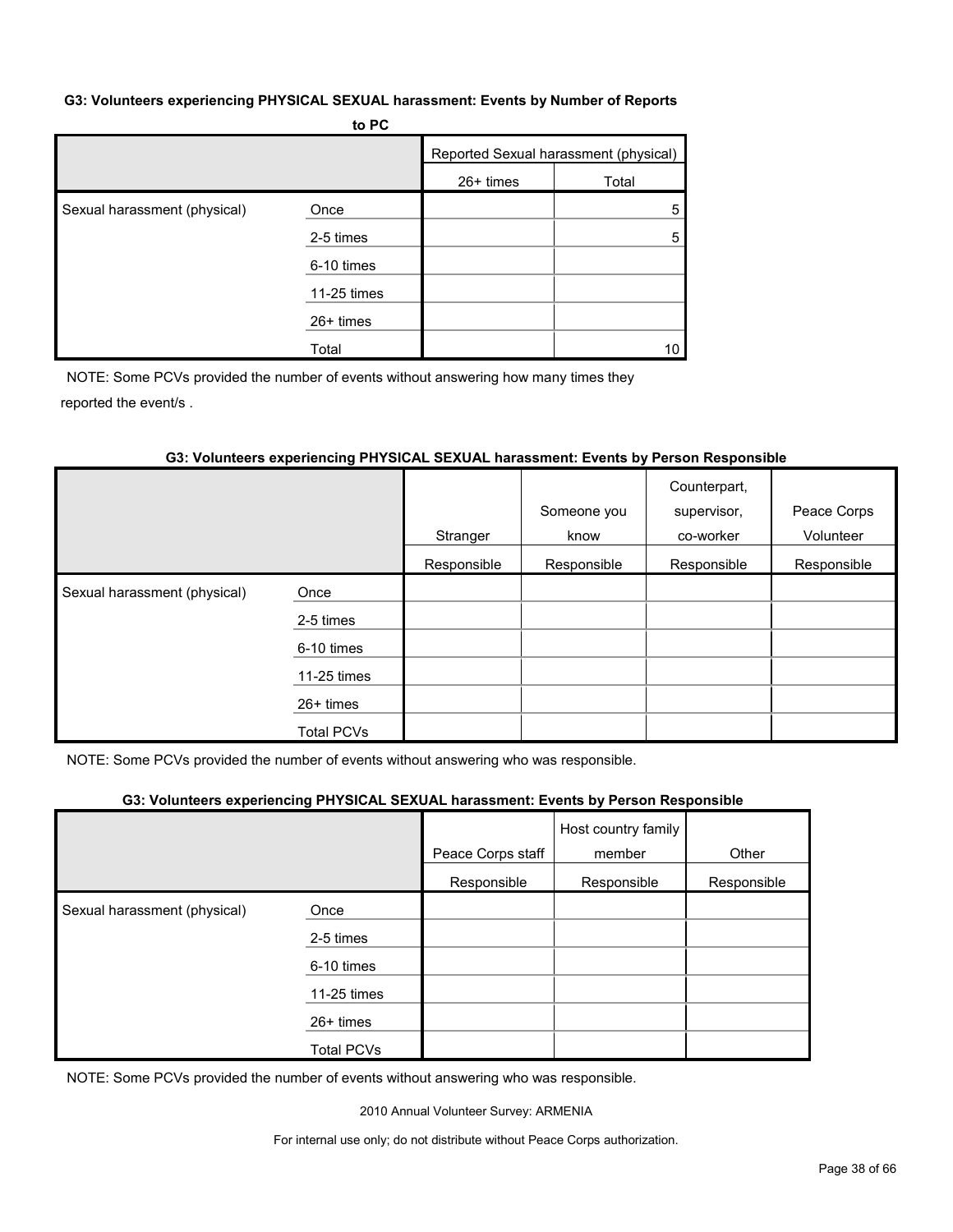|                            |             | Reported Sexual harassment (verbal) |      |           |            |             |
|----------------------------|-------------|-------------------------------------|------|-----------|------------|-------------|
|                            |             | Never                               | Once | 2-5 times | 6-10 times | 11-25 times |
| Sexual harassment (verbal) | Once        | 3                                   |      |           |            |             |
|                            | 2-5 times   |                                     |      |           |            |             |
|                            | 6-10 times  |                                     |      |           |            |             |
|                            | 11-25 times |                                     |      |           |            |             |
|                            | 26+ times   | 3                                   |      |           |            |             |
|                            | Total       | 14                                  |      |           |            |             |

#### **G3: Volunteers experiencing VERBAL SEXUAL harassment: Events by Number of Reports to PC**

NOTE: Some PCVs provided the number of events without answering how many times they reported the event/s.

#### **G3: Volunteers experiencing VERBAL SEXUAL harassment: Events by Number of Reports**

|                            | to PC       |           |                                     |
|----------------------------|-------------|-----------|-------------------------------------|
|                            |             |           | Reported Sexual harassment (verbal) |
|                            |             | 26+ times | Total                               |
| Sexual harassment (verbal) | Once        |           |                                     |
|                            | 2-5 times   |           |                                     |
|                            | 6-10 times  |           |                                     |
|                            | 11-25 times |           |                                     |
|                            | 26+ times   |           |                                     |
|                            | Total       |           | 20                                  |

NOTE: Some PCVs provided the number of events without answering how many times they reported the event/s .

#### **G3: Volunteers experiencing VERBAL SEXUAL harassment: Events by Person Responsible**

|                            |                   | Stranger    | Someone you<br>know | Counterpart,<br>supervisor,<br>co-worker | Peace Corps<br>Volunteer |
|----------------------------|-------------------|-------------|---------------------|------------------------------------------|--------------------------|
|                            |                   | Responsible | Responsible         | Responsible                              | Responsible              |
| Sexual harassment (verbal) | Once              |             |                     |                                          |                          |
|                            | 2-5 times         |             |                     |                                          |                          |
|                            | 6-10 times        |             |                     |                                          |                          |
|                            | 11-25 times       |             |                     |                                          |                          |
|                            | 26+ times         |             |                     |                                          |                          |
|                            | <b>Total PCVs</b> |             |                     |                                          |                          |

2010 Annual Volunteer Survey: ARMENIA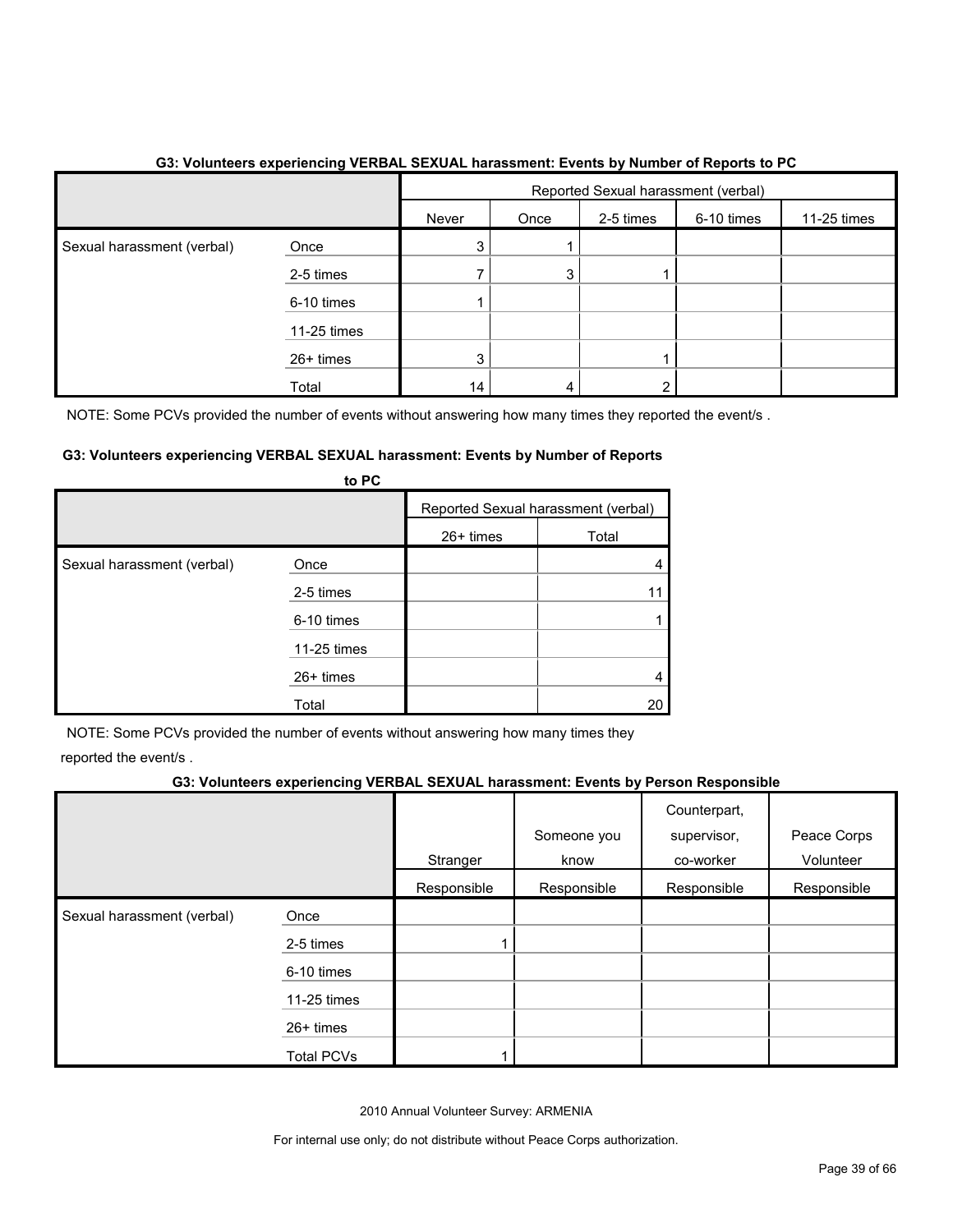#### **G3: Volunteers experiencing VERBAL SEXUAL harassment: Events by Number of Reports**

|                            | to PC       |             |                                     |
|----------------------------|-------------|-------------|-------------------------------------|
|                            |             |             | Reported Sexual harassment (verbal) |
|                            |             | $26+$ times | Total                               |
| Sexual harassment (verbal) | Once        |             |                                     |
|                            | 2-5 times   |             |                                     |
|                            | 6-10 times  |             |                                     |
|                            | 11-25 times |             |                                     |
|                            | 26+ times   |             |                                     |
|                            | Total       |             | 20                                  |

NOTE: Some PCVs provided the number of events without answering who was responsible.

#### **G3: Volunteers experiencing VERBAL SEXUAL harassment: Events by Person Responsible**

|                            |             | Peace Corps staff | Host country family<br>member | Other       |
|----------------------------|-------------|-------------------|-------------------------------|-------------|
|                            |             | Responsible       | Responsible                   | Responsible |
| Sexual harassment (verbal) | Once        |                   |                               |             |
|                            | 2-5 times   |                   |                               |             |
|                            | 6-10 times  |                   |                               |             |
|                            | 11-25 times |                   |                               |             |
|                            | 26+ times   |                   |                               |             |
|                            | Total PCVs  |                   |                               |             |

NOTE: Some PCVs provided the number of events without answering who was responsible.

#### **G4: Please indicate the number of times you experienced the following types of crimes: PERCENTAGES**

|                    | None | Once | 2-5 times | 6-10 times | 11-25 times | $26+$ times | Total |
|--------------------|------|------|-----------|------------|-------------|-------------|-------|
| <b>Buglary</b>     | 96%  | 2%   | $2\%$     |            |             |             | 45    |
| Theft              | 75%  | 21%  | 4%        |            |             |             | 48    |
| Robbery            | 100% |      |           |            |             |             | 45    |
| Physical assault   | 91%  | 7%   | 2%        |            |             |             | 45    |
| Aggravated assault | 100% |      |           |            |             |             | 45    |
| Sexual assault     | 91%  | 4%   | 4%        |            |             |             | 45    |
| Rape               | 100% |      |           |            |             |             | 45    |

2010 Annual Volunteer Survey: ARMENIA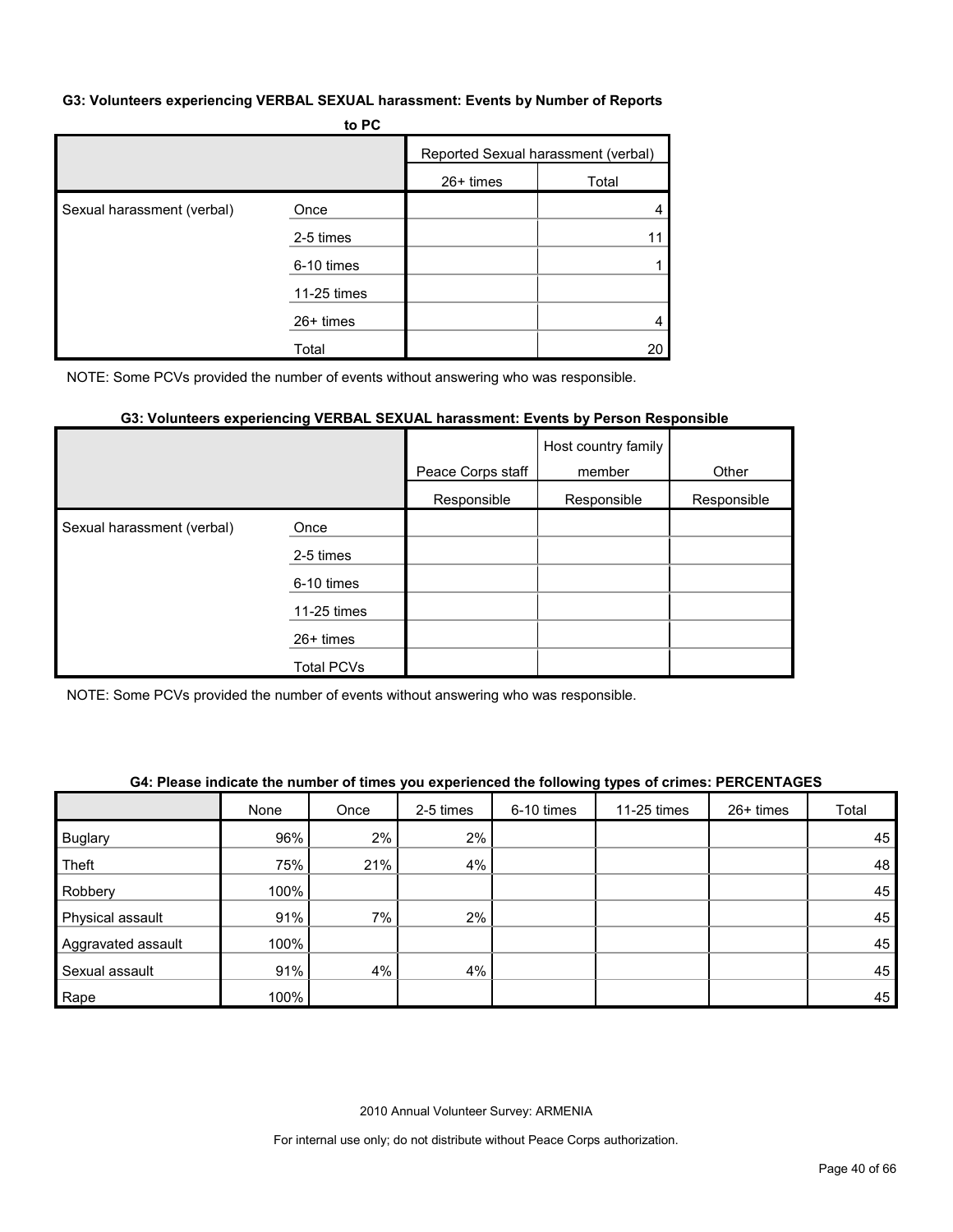|                    | None | Once | 2-5 times      | 6-10 times | 11-25 times | 26+ times | Total |
|--------------------|------|------|----------------|------------|-------------|-----------|-------|
| Buglary            | 43   |      |                |            |             |           | 45    |
| Theft              | 36   | 10   | $\overline{2}$ |            |             |           | 48    |
| Robbery            | 45   |      |                |            |             |           | 45    |
| Physical assault   | 41   | 3    |                |            |             |           | 45    |
| Aggravated assault | 45   |      |                |            |             |           | 45    |
| Sexual assault     | 41   | ົ    | າ<br><u>L</u>  |            |             |           | 45    |
| Rape               | 45   |      |                |            |             |           | 45    |
| Attempted rape     | 45   |      |                |            |             |           | 45    |

#### **G4: Please indicate the number of times you experienced the following types of crimes: NUMBERS**

#### **G4: Volunteers experiencing BURGLARY: Events by Number of Reports to PC**

|                |             |       | <b>Buglary Reported</b> |           |            |             |           |       |
|----------------|-------------|-------|-------------------------|-----------|------------|-------------|-----------|-------|
|                |             | Never | Once                    | 2-5 times | 6-10 times | 11-25 times | 26+ times | Total |
| <b>Buglary</b> | Once        |       |                         |           |            |             |           |       |
|                | 2-5 times   |       |                         |           |            |             |           |       |
|                | 6-10 times  |       |                         |           |            |             |           |       |
|                | 11-25 times |       |                         |           |            |             |           |       |
|                | 26+ times   |       |                         |           |            |             |           |       |
|                | Total       |       |                         |           |            |             |           | ◠     |

NOTE: Some PCVs provided the number of events without answering how many times they reported the event/s.

#### **G4: Volunteers experiencing BURGLARY: Events by Person Responsible**

|                |             |             | Someone you | Counterpart,<br>supervisor, | Peace Corps |                   |
|----------------|-------------|-------------|-------------|-----------------------------|-------------|-------------------|
|                |             | Stranger    | know        | co-worker                   | Volunteer   | Peace Corps staff |
|                |             | Responsible | Responsible | Responsible                 | Responsible | Responsible       |
| <b>Buglary</b> | Once        |             |             |                             |             |                   |
|                | 2-5 times   |             |             |                             |             |                   |
|                | 6-10 times  |             |             |                             |             |                   |
|                | 11-25 times |             |             |                             |             |                   |
|                | 26+ times   |             |             |                             |             |                   |
|                | Total PCVs  |             |             |                             |             |                   |

NOTE: Some PCVs provided the number of events without answering who was responsible.

2010 Annual Volunteer Survey: ARMENIA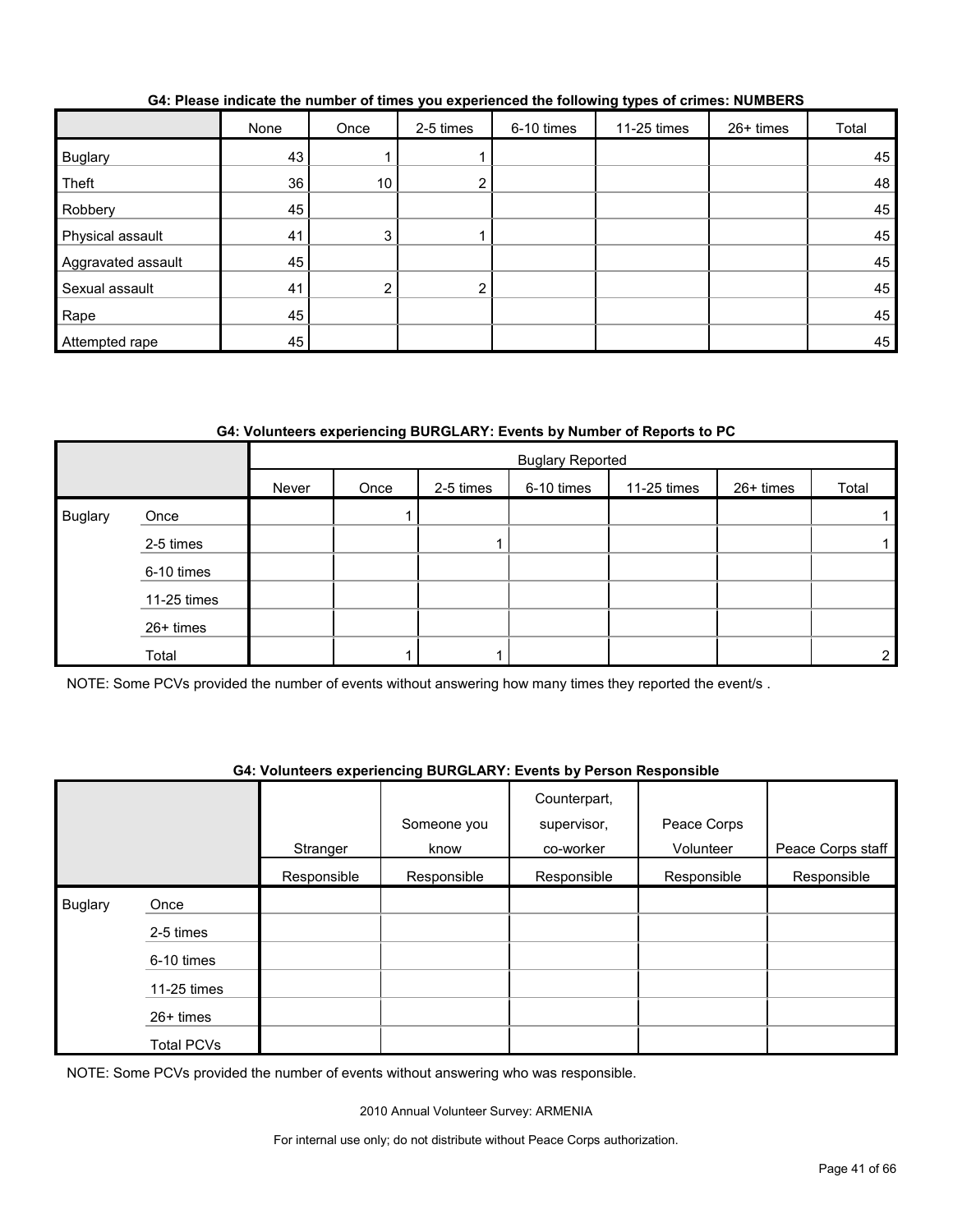#### **G4: Volunteers experiencing BURGLARY: Events by Person**

| <b>Responsible</b> |                   |                               |             |  |  |  |  |  |
|--------------------|-------------------|-------------------------------|-------------|--|--|--|--|--|
|                    |                   | Host country family<br>member | Other       |  |  |  |  |  |
|                    |                   | Responsible                   | Responsible |  |  |  |  |  |
| <b>Buglary</b>     | Once              |                               |             |  |  |  |  |  |
|                    | 2-5 times         |                               |             |  |  |  |  |  |
|                    | 6-10 times        |                               |             |  |  |  |  |  |
|                    | 11-25 times       |                               |             |  |  |  |  |  |
|                    | 26+ times         |                               |             |  |  |  |  |  |
|                    | <b>Total PCVs</b> |                               |             |  |  |  |  |  |

NOTE: Some PCVs provided the number of events without answering

who was responsible.

#### **G4: Volunteers experiencing THEFT: Events by Number of Reports to PC**

|       |             |       | <b>Theft Reported</b> |           |            |             |           |                |
|-------|-------------|-------|-----------------------|-----------|------------|-------------|-----------|----------------|
|       |             | Never | Once                  | 2-5 times | 6-10 times | 11-25 times | 26+ times | Total          |
| Theft | Once        | 3     | 6                     |           |            |             |           | 9              |
|       | 2-5 times   |       | ົ                     |           |            |             |           | $\overline{2}$ |
|       | 6-10 times  |       |                       |           |            |             |           |                |
|       | 11-25 times |       |                       |           |            |             |           |                |
|       | 26+ times   |       |                       |           |            |             |           |                |
|       | Total       | 3     | 8                     |           |            |             |           | 11             |

NOTE: Some PCVs provided the number of events without answering how many times they reported the event/s.

#### **G4: Volunteers experiencing THEFT: Events by Person Responsible**

|       |               |             | Someone you | Counterpart,<br>supervisor, | Peace Corps |                   |
|-------|---------------|-------------|-------------|-----------------------------|-------------|-------------------|
|       |               | Stranger    | know        | co-worker                   | Volunteer   | Peace Corps staff |
|       |               | Responsible | Responsible | Responsible                 | Responsible | Responsible       |
| Theft | Once          |             |             |                             |             |                   |
|       | 2-5 times     |             |             |                             |             |                   |
|       | 6-10 times    |             |             |                             |             |                   |
|       | $11-25$ times |             |             |                             |             |                   |
|       | $26+$ times   |             |             |                             |             |                   |
|       | Total PCVs    |             |             |                             |             |                   |

NOTE: Some PCVs provided the number of events without answering who was responsible.

2010 Annual Volunteer Survey: ARMENIA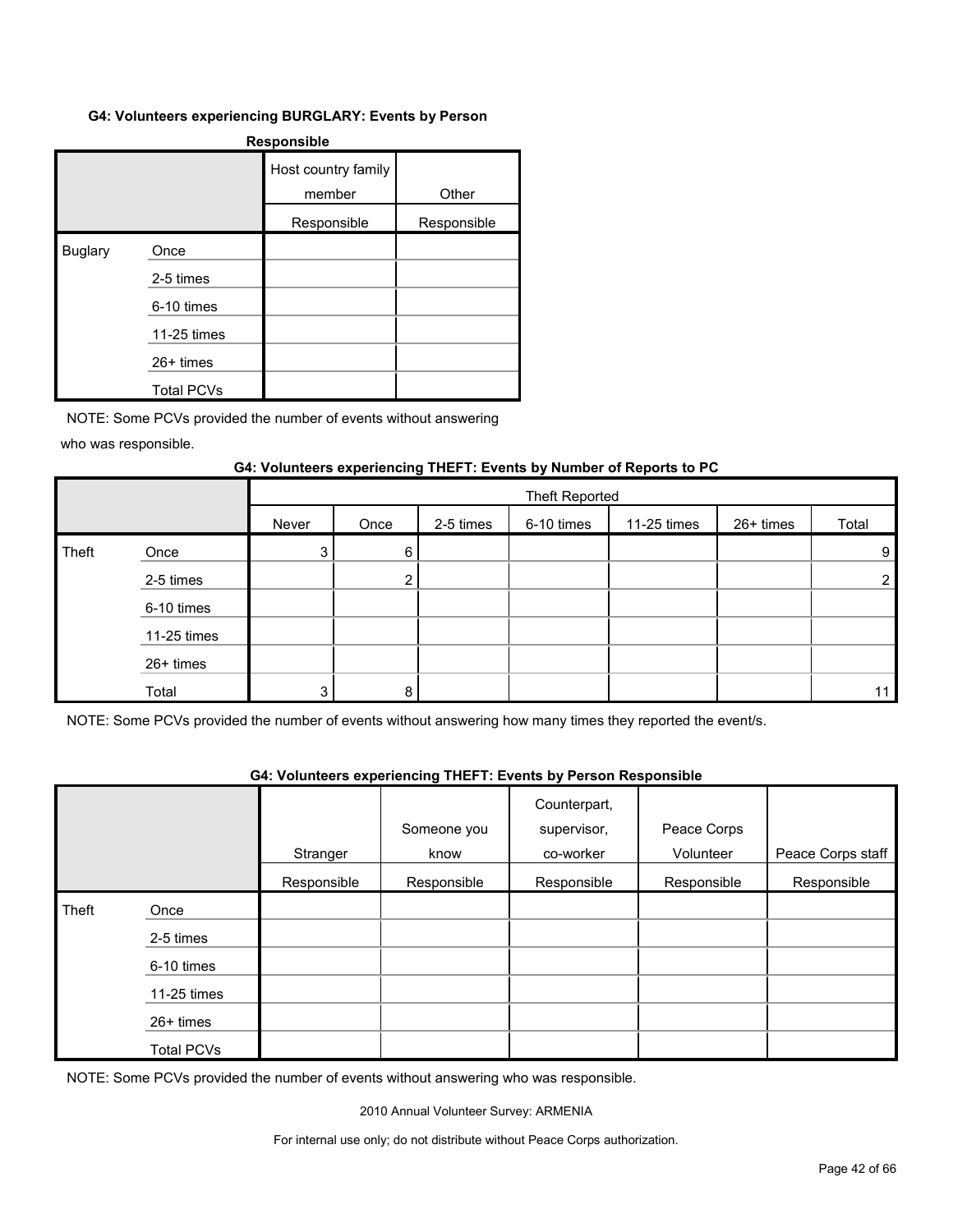#### **G4: Volunteers experiencing THEFT: Events by Person Responsible**

|       |                   | Host country family<br>member | Other       |
|-------|-------------------|-------------------------------|-------------|
|       |                   | Responsible                   | Responsible |
| Theft | Once              |                               |             |
|       | 2-5 times         |                               |             |
|       | 6-10 times        |                               |             |
|       | 11-25 times       |                               |             |
|       | $26+$ times       |                               |             |
|       | <b>Total PCVs</b> |                               |             |

NOTE: Some PCVs provided the number of events without answering

who was responsible.

#### **G4: Volunteers experiencing ROBBERY: Events by Number of Reports to PC**

|         |             |       | Robbery Reported |           |            |             |           |       |  |
|---------|-------------|-------|------------------|-----------|------------|-------------|-----------|-------|--|
|         |             | Never | Once             | 2-5 times | 6-10 times | 11-25 times | 26+ times | Total |  |
| Robbery | Once        |       |                  |           |            |             |           |       |  |
|         | 2-5 times   |       |                  |           |            |             |           |       |  |
|         | 6-10 times  |       |                  |           |            |             |           |       |  |
|         | 11-25 times |       |                  |           |            |             |           |       |  |
|         | 26+ times   |       |                  |           |            |             |           |       |  |
|         | Total       |       |                  |           |            |             |           |       |  |

NOTE: Some PCVs provided the number of events without answering how many times they reported the event/s.

#### **G4: Volunteers experiencing ROBBERY: Events by Person Responsible**

|         |             | Stranger    | Someone you<br>know | Counterpart,<br>supervisor,<br>co-worker | Peace Corps<br>Volunteer | Peace Corps staff |
|---------|-------------|-------------|---------------------|------------------------------------------|--------------------------|-------------------|
|         |             | Responsible | Responsible         | Responsible                              | Responsible              | Responsible       |
| Robbery | Once        |             |                     |                                          |                          |                   |
|         | 2-5 times   |             |                     |                                          |                          |                   |
|         | 6-10 times  |             |                     |                                          |                          |                   |
|         | 11-25 times |             |                     |                                          |                          |                   |
|         | 26+ times   |             |                     |                                          |                          |                   |
|         | Total PCVs  |             |                     |                                          |                          |                   |

NOTE: Some PCVs provided the number of events without answering who was responsible.

2010 Annual Volunteer Survey: ARMENIA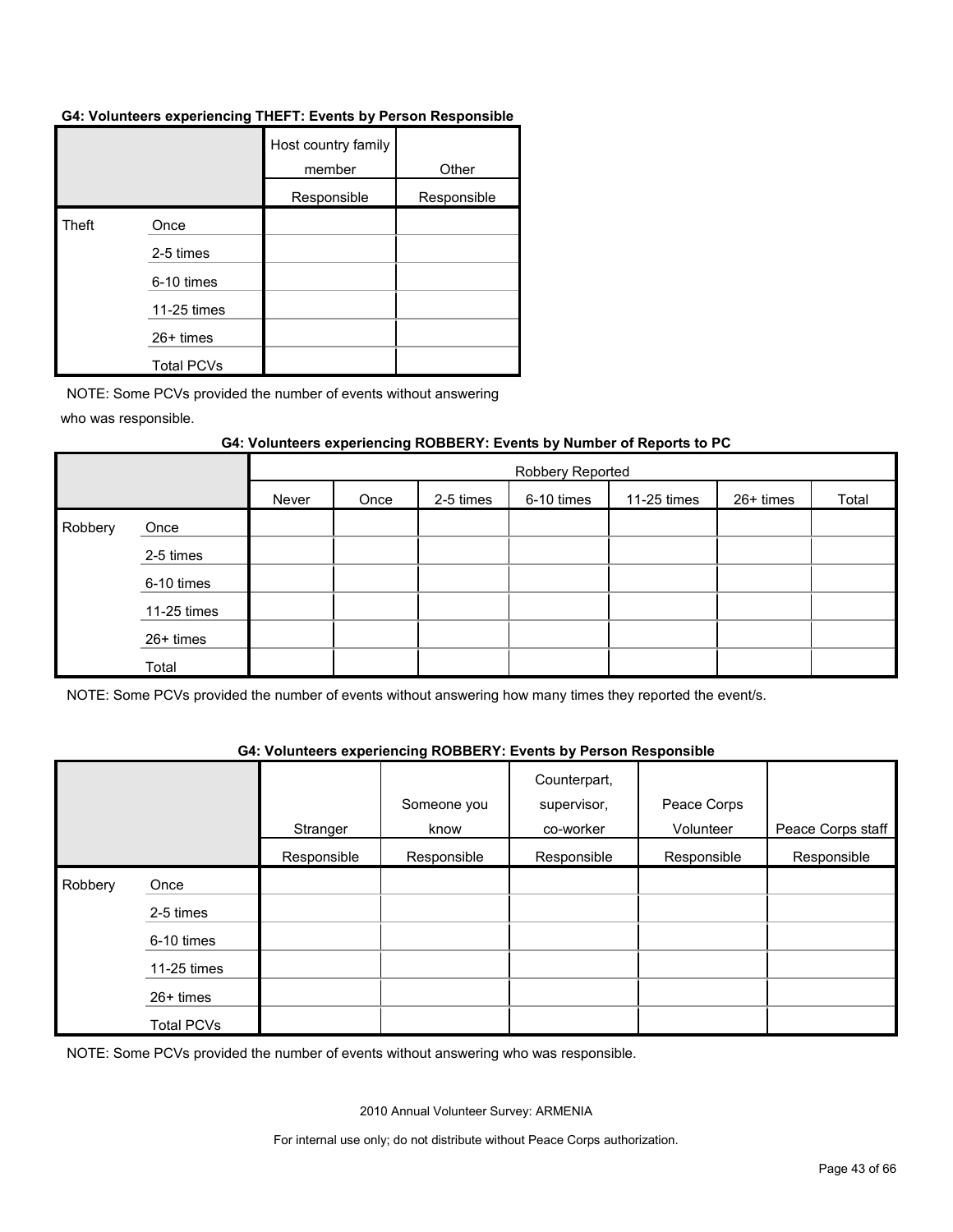#### **G4: Volunteers experiencing ROBBERY: Events by Person**

| <b>Responsible</b> |                   |                               |             |  |  |  |
|--------------------|-------------------|-------------------------------|-------------|--|--|--|
|                    |                   | Host country family<br>member | Other       |  |  |  |
|                    |                   | Responsible                   | Responsible |  |  |  |
| Robbery            | Once              |                               |             |  |  |  |
|                    | 2-5 times         |                               |             |  |  |  |
|                    | 6-10 times        |                               |             |  |  |  |
|                    | 11-25 times       |                               |             |  |  |  |
|                    | $26+$ times       |                               |             |  |  |  |
|                    | <b>Total PCVs</b> |                               |             |  |  |  |

NOTE: Some PCVs provided the number of events without answering

who was responsible.

#### **G4: Volunteers experiencing PHYSICAL ASSAULT: Events by Number of Reports to PC**

|                  |             |       | Physical assault Reported |           |            |             |           |                       |
|------------------|-------------|-------|---------------------------|-----------|------------|-------------|-----------|-----------------------|
|                  |             | Never | Once                      | 2-5 times | 6-10 times | 11-25 times | 26+ times | Total                 |
| Physical assault | Once        |       |                           |           |            |             |           | $\mathbf{2}^{\prime}$ |
|                  | 2-5 times   |       |                           |           |            |             |           |                       |
|                  | 6-10 times  |       |                           |           |            |             |           |                       |
|                  | 11-25 times |       |                           |           |            |             |           |                       |
|                  | 26+ times   |       |                           |           |            |             |           |                       |
|                  | Total       |       |                           |           |            |             |           | 3 <sub>1</sub>        |

NOTE: Some PCVs provided the number of events without answering how many times they reported the event/s.

#### **G4: Volunteers experiencing PHYSICAL ASSAULT: Events by Person Responsible**

|                  |             |             | Someone you | Counterpart,<br>supervisor, | Peace Corps<br>Volunteer | Peace Corps<br>staff |
|------------------|-------------|-------------|-------------|-----------------------------|--------------------------|----------------------|
|                  |             | Stranger    | know        | co-worker                   |                          |                      |
|                  |             | Responsible | Responsible | Responsible                 | Responsible              | Responsible          |
| Physical assault | Once        |             |             |                             |                          |                      |
|                  | 2-5 times   |             |             |                             |                          |                      |
|                  | 6-10 times  |             |             |                             |                          |                      |
|                  | 11-25 times |             |             |                             |                          |                      |
|                  | 26+ times   |             |             |                             |                          |                      |
|                  | Total PCVs  |             |             |                             |                          |                      |

2010 Annual Volunteer Survey: ARMENIA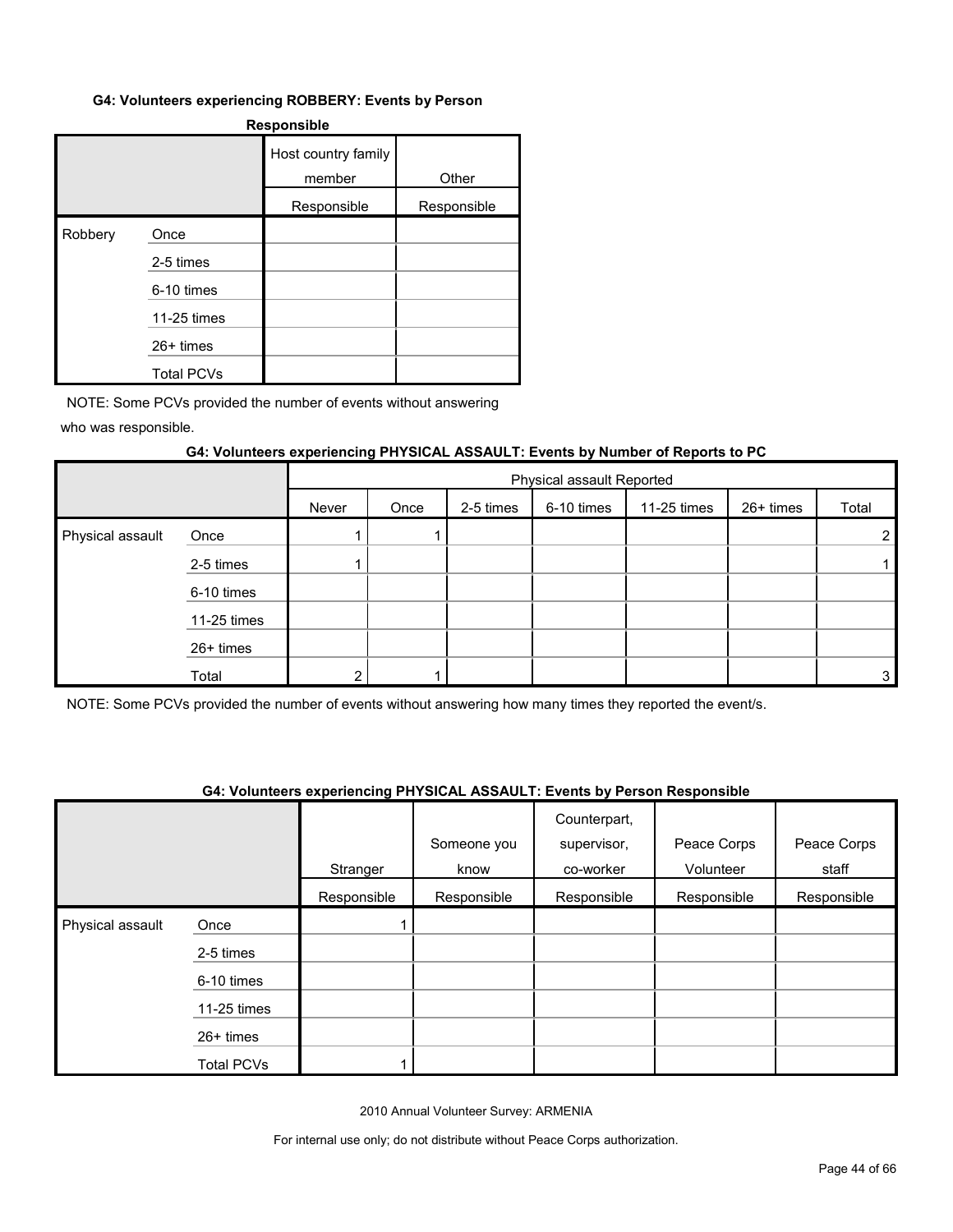#### **G4: Volunteers experiencing PHYSICAL ASSAULT: Events by Person Responsible**

|                  |               | Stranger    | Someone you<br>know | Counterpart,<br>supervisor,<br>co-worker | Peace Corps<br>Volunteer | Peace Corps<br>staff |
|------------------|---------------|-------------|---------------------|------------------------------------------|--------------------------|----------------------|
|                  |               | Responsible | Responsible         | Responsible                              | Responsible              | Responsible          |
| Physical assault | Once          |             |                     |                                          |                          |                      |
|                  | 2-5 times     |             |                     |                                          |                          |                      |
|                  | 6-10 times    |             |                     |                                          |                          |                      |
|                  | $11-25$ times |             |                     |                                          |                          |                      |
|                  | $26+$ times   |             |                     |                                          |                          |                      |
|                  | Total PCVs    |             |                     |                                          |                          |                      |

NOTE: Some PCVs provided the number of events without answering who was responsible.

#### **G4: Volunteers experiencing PHYSICAL ASSAULT: Events by Person**

|                  |                                                                                    | Host country family<br>member<br>Responsible | Other<br>Responsible |
|------------------|------------------------------------------------------------------------------------|----------------------------------------------|----------------------|
| Physical assault | Once<br>2-5 times<br>6-10 times<br>11-25 times<br>$26+$ times<br><b>Total PCVs</b> |                                              |                      |

#### **Responsible**

NOTE: Some PCVs provided the number of events without answering who was responsible.

#### **G4: Volunteers experiencing AGGRAVATED ASSAULT: Events by Number of Reports to PC**

|                    |             | Aggravated assault Reported |      |           |            |             |
|--------------------|-------------|-----------------------------|------|-----------|------------|-------------|
|                    |             | Never                       | Once | 2-5 times | 6-10 times | 11-25 times |
| Aggravated assault | Once        |                             |      |           |            |             |
|                    | 2-5 times   |                             |      |           |            |             |
|                    | 6-10 times  |                             |      |           |            |             |
|                    | 11-25 times |                             |      |           |            |             |
|                    | 26+ times   |                             |      |           |            |             |
|                    | Total       |                             |      |           |            |             |

NOTE: Some PCVs provided the number of events without answering how many times they reported the event/s.

2010 Annual Volunteer Survey: ARMENIA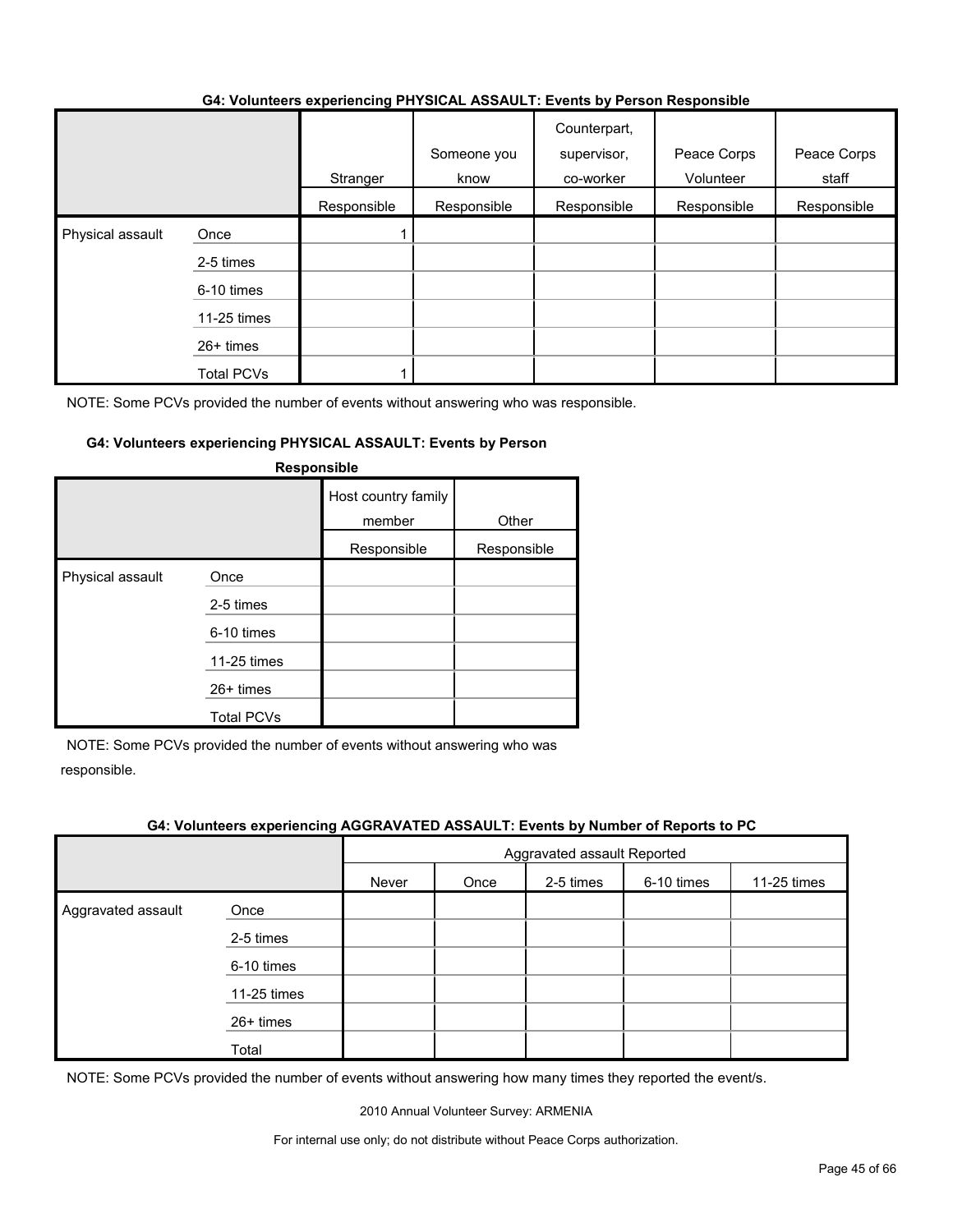#### **G4: Volunteers experiencing AGGRAVATED ASSAULT: Events by Number of**

| Reports to PC      |             |                             |       |  |  |  |
|--------------------|-------------|-----------------------------|-------|--|--|--|
|                    |             | Aggravated assault Reported |       |  |  |  |
|                    |             | 26+ times                   | Total |  |  |  |
| Aggravated assault | Once        |                             |       |  |  |  |
|                    | 2-5 times   |                             |       |  |  |  |
|                    | 6-10 times  |                             |       |  |  |  |
|                    | 11-25 times |                             |       |  |  |  |
|                    | $26+$ times |                             |       |  |  |  |
|                    | Total       |                             |       |  |  |  |

**Reports to PC**

NOTE: Some PCVs provided the number of events without answering how many

times they reported the event/s.

#### **G4: Volunteers experiencing AGGRAVATED ASSAULT: Events by Person Responsible**

|                    |             | Stranger    | Someone you<br>know | Counterpart,<br>supervisor,<br>co-worker | Peace Corps<br>Volunteer | Peace Corps<br>staff |
|--------------------|-------------|-------------|---------------------|------------------------------------------|--------------------------|----------------------|
|                    |             | Responsible | Responsible         | Responsible                              | Responsible              | Responsible          |
| Aggravated assault | Once        |             |                     |                                          |                          |                      |
|                    | 2-5 times   |             |                     |                                          |                          |                      |
|                    | 6-10 times  |             |                     |                                          |                          |                      |
|                    | 11-25 times |             |                     |                                          |                          |                      |
|                    | $26+$ times |             |                     |                                          |                          |                      |
|                    | Total PCVs  |             |                     |                                          |                          |                      |

NOTE: Some PCVs provided the number of events without answering who was responsible.

#### **G4: Volunteers experiencing AGGRAVATED ASSAULT: Events by Person**

| Responsible        |                   |                               |             |  |  |  |
|--------------------|-------------------|-------------------------------|-------------|--|--|--|
|                    |                   | Host country family<br>member | Other       |  |  |  |
|                    |                   | Responsible                   | Responsible |  |  |  |
| Aggravated assault | Once              |                               |             |  |  |  |
|                    | 2-5 times         |                               |             |  |  |  |
|                    | 6-10 times        |                               |             |  |  |  |
|                    | 11-25 times       |                               |             |  |  |  |
|                    | $26+$ times       |                               |             |  |  |  |
|                    | <b>Total PCVs</b> |                               |             |  |  |  |

2010 Annual Volunteer Survey: ARMENIA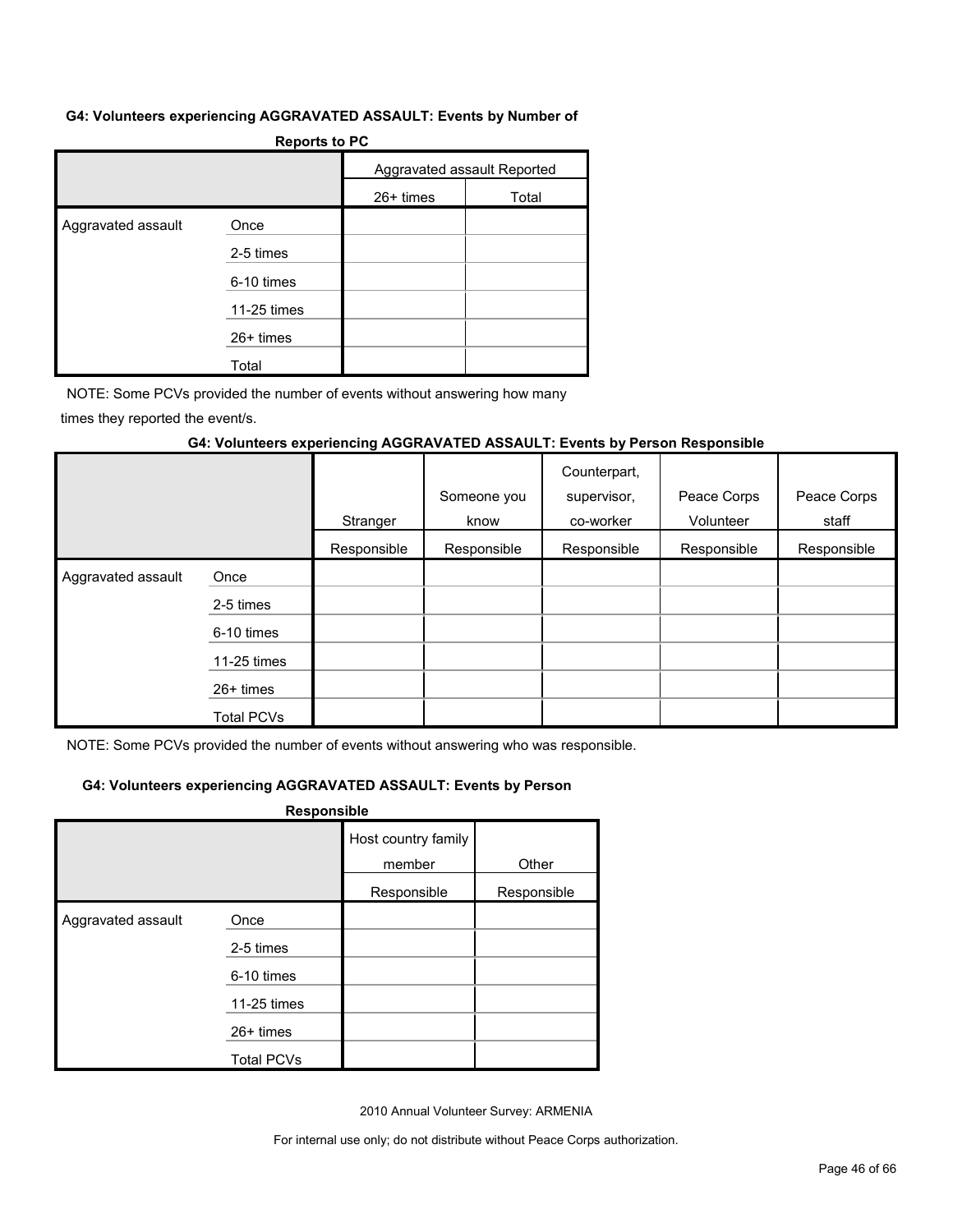#### **G4: Volunteers experiencing AGGRAVATED ASSAULT: Events by Person**

| <b>Responsible</b> |
|--------------------|
|--------------------|

|                    |                   | Host country family<br>member | Other       |
|--------------------|-------------------|-------------------------------|-------------|
|                    |                   | Responsible                   | Responsible |
| Aggravated assault | Once              |                               |             |
|                    | 2-5 times         |                               |             |
|                    | 6-10 times        |                               |             |
|                    | 11-25 times       |                               |             |
|                    | $26+$ times       |                               |             |
|                    | <b>Total PCVs</b> |                               |             |

NOTE: Some PCVs provided the number of events without answering who was responsible.

#### **G4: Volunteers experiencing SEXUAL ASSAULT: Events by Number of Reports to PC**

|                |             |       | Sexual assault Reported |           |            |             |           |       |
|----------------|-------------|-------|-------------------------|-----------|------------|-------------|-----------|-------|
|                |             | Never | Once                    | 2-5 times | 6-10 times | 11-25 times | 26+ times | Total |
| Sexual assault | Once        |       |                         |           |            |             |           |       |
|                | 2-5 times   |       |                         |           |            |             |           | ົ     |
|                | 6-10 times  |       |                         |           |            |             |           |       |
|                | 11-25 times |       |                         |           |            |             |           |       |
|                | 26+ times   |       |                         |           |            |             |           |       |
|                | Total       | ◠     |                         |           |            |             |           | 3     |

NOTE: Some PCVs provided the number of events without answering how many times they reported the event/s.

#### **G4: Volunteers experiencing SEXUAL ASSAULT: Events by Person Responsible**

|                |                   | Stranger    | Someone you<br>know | Counterpart,<br>supervisor,<br>co-worker | Peace Corps<br>Volunteer | Peace Corps<br>staff |
|----------------|-------------------|-------------|---------------------|------------------------------------------|--------------------------|----------------------|
|                |                   | Responsible | Responsible         | Responsible                              | Responsible              | Responsible          |
| Sexual assault | Once              |             |                     |                                          |                          |                      |
|                | 2-5 times         |             |                     |                                          |                          |                      |
|                | 6-10 times        |             |                     |                                          |                          |                      |
|                | 11-25 times       |             |                     |                                          |                          |                      |
|                | 26+ times         |             |                     |                                          |                          |                      |
|                | <b>Total PCVs</b> |             |                     |                                          |                          |                      |

2010 Annual Volunteer Survey: ARMENIA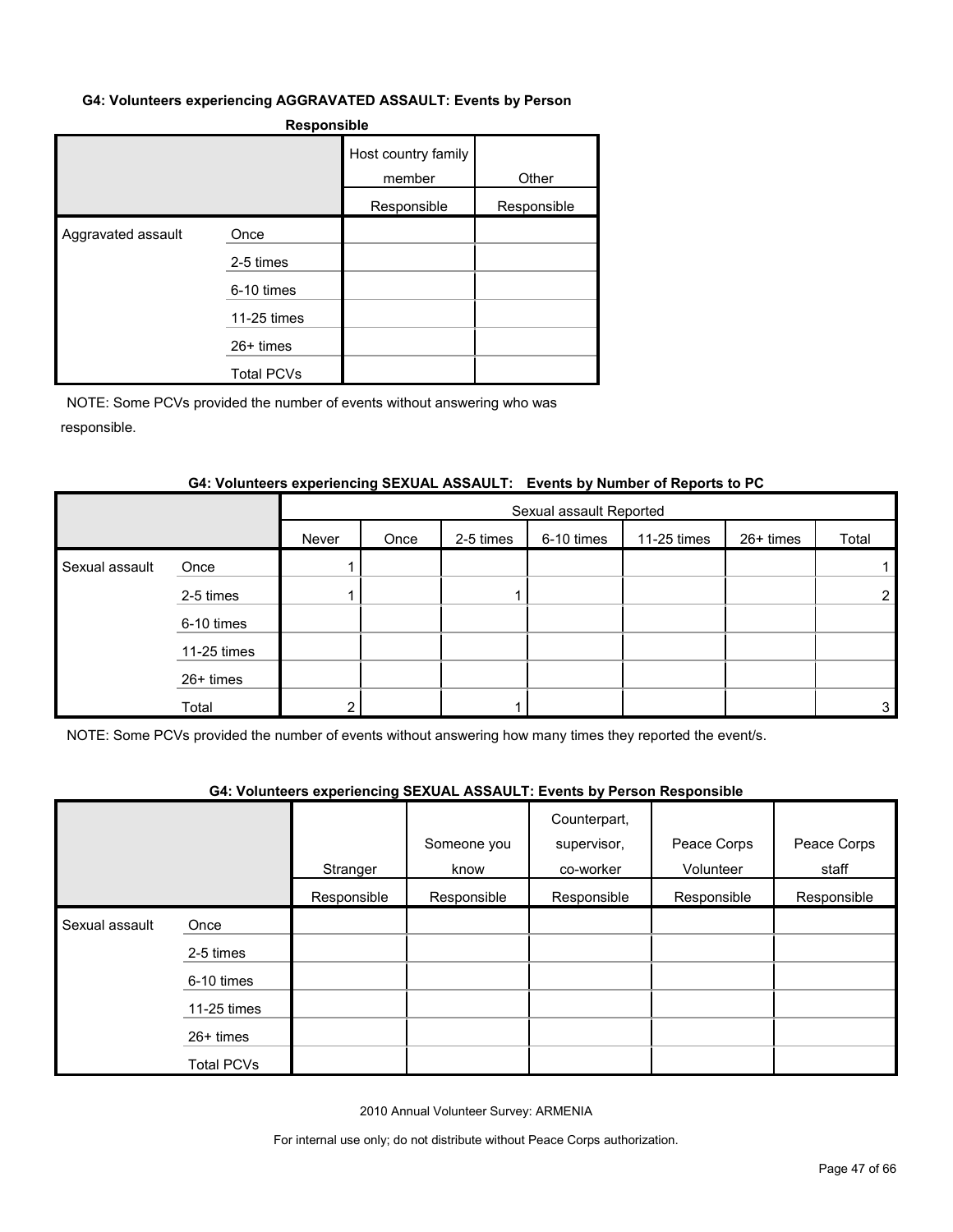|                |                   | Stranger    | Someone you<br>know | Counterpart,<br>supervisor,<br>co-worker | Peace Corps<br>Volunteer | Peace Corps<br>staff |
|----------------|-------------------|-------------|---------------------|------------------------------------------|--------------------------|----------------------|
|                |                   | Responsible | Responsible         | Responsible                              | Responsible              | Responsible          |
| Sexual assault | Once              |             |                     |                                          |                          |                      |
|                | 2-5 times         |             |                     |                                          |                          |                      |
|                | 6-10 times        |             |                     |                                          |                          |                      |
|                | 11-25 times       |             |                     |                                          |                          |                      |
|                | $26+$ times       |             |                     |                                          |                          |                      |
|                | <b>Total PCVs</b> |             |                     |                                          |                          |                      |

#### **G4: Volunteers experiencing SEXUAL ASSAULT: Events by Person Responsible**

NOTE: Some PCVs provided the number of events without answering who was responsible.

#### **G4: Volunteers experiencing SEXUAL ASSAULT: Events by Person**

|                |                                                                                    | Host country family<br>member<br>Responsible | Other<br>Responsible |
|----------------|------------------------------------------------------------------------------------|----------------------------------------------|----------------------|
| Sexual assault | Once<br>2-5 times<br>6-10 times<br>11-25 times<br>$26+$ times<br><b>Total PCVs</b> |                                              |                      |

#### **Responsible**

NOTE: Some PCVs provided the number of events without answering who was responsible.

#### **G4: Volunteers experiencing RAPE: Events by Number of Reports to PC**

|      |             |       | Rape Reported |           |            |             |           |       |
|------|-------------|-------|---------------|-----------|------------|-------------|-----------|-------|
|      |             | Never | Once          | 2-5 times | 6-10 times | 11-25 times | 26+ times | Total |
| Rape | Once        |       |               |           |            |             |           |       |
|      | 2-5 times   |       |               |           |            |             |           |       |
|      | 6-10 times  |       |               |           |            |             |           |       |
|      | 11-25 times |       |               |           |            |             |           |       |
|      | 26+ times   |       |               |           |            |             |           |       |
|      | Total       |       |               |           |            |             |           |       |

NOTE: Some PCVs provided the number of events without answering how many times they reported the event/s.

2010 Annual Volunteer Survey: ARMENIA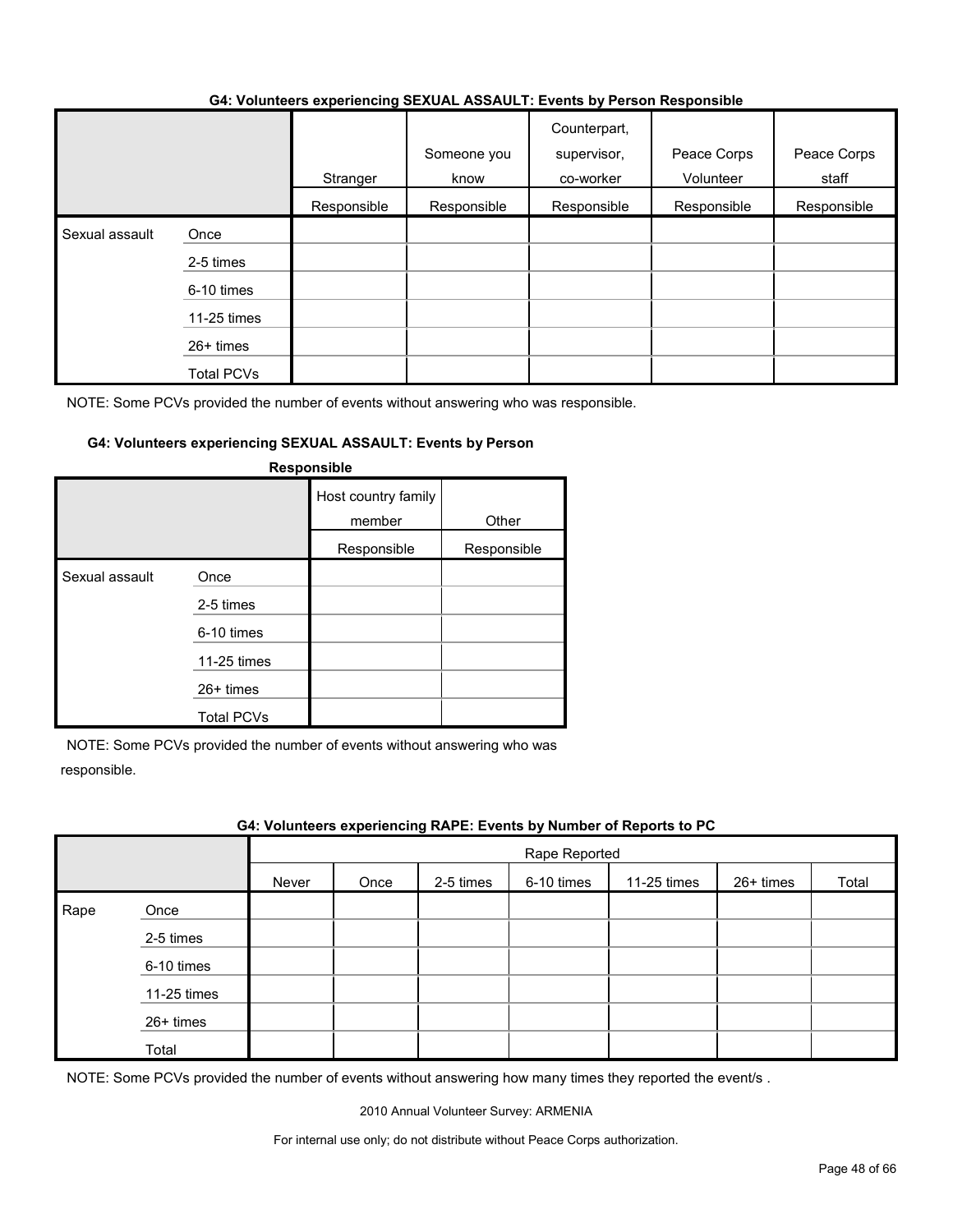#### **G4: Volunteers experiencing RAPE: Events by Person Responsible**

|      |             |             | $\tilde{\phantom{a}}$ |                                          |                          |                   |
|------|-------------|-------------|-----------------------|------------------------------------------|--------------------------|-------------------|
|      |             | Stranger    | Someone you<br>know   | Counterpart,<br>supervisor,<br>co-worker | Peace Corps<br>Volunteer | Peace Corps staff |
|      |             | Responsible | Responsible           | Responsible                              | Responsible              | Responsible       |
| Rape | Once        |             |                       |                                          |                          |                   |
|      | 2-5 times   |             |                       |                                          |                          |                   |
|      | 6-10 times  |             |                       |                                          |                          |                   |
|      | 11-25 times |             |                       |                                          |                          |                   |
|      | 26+ times   |             |                       |                                          |                          |                   |
|      | Total PCVs  |             |                       |                                          |                          |                   |

NOTE: Some PCVs provided the number of events without answering who was responsible.

#### **G4: Volunteers experiencing RAPE: Events by Person Responsible**

|      |                   | Host country family<br>member | Other       |
|------|-------------------|-------------------------------|-------------|
|      |                   | Responsible                   | Responsible |
| Rape | Once              |                               |             |
|      | 2-5 times         |                               |             |
|      | 6-10 times        |                               |             |
|      | 11-25 times       |                               |             |
|      | 26+ times         |                               |             |
|      | <b>Total PCVs</b> |                               |             |

NOTE: Some PCVs provided the number of events without answering

who was responsible.

#### **ers experiencing ATTEMPTED RAPE: Events by Number of Reports to PC**

|                | . .         | -                       |      |           | -          | . .         |           |       |
|----------------|-------------|-------------------------|------|-----------|------------|-------------|-----------|-------|
|                |             | Attempted rape Reported |      |           |            |             |           |       |
|                |             | Never                   | Once | 2-5 times | 6-10 times | 11-25 times | 26+ times | Total |
| Attempted rape | Once        |                         |      |           |            |             |           |       |
|                | 2-5 times   |                         |      |           |            |             |           |       |
|                | 6-10 times  |                         |      |           |            |             |           |       |
|                | 11-25 times |                         |      |           |            |             |           |       |
|                | 26+ times   |                         |      |           |            |             |           |       |
|                | Total       |                         |      |           |            |             |           |       |

NOTE: Some PCVs provided the number of events without answering how many times they reported the event/s .

2010 Annual Volunteer Survey: ARMENIA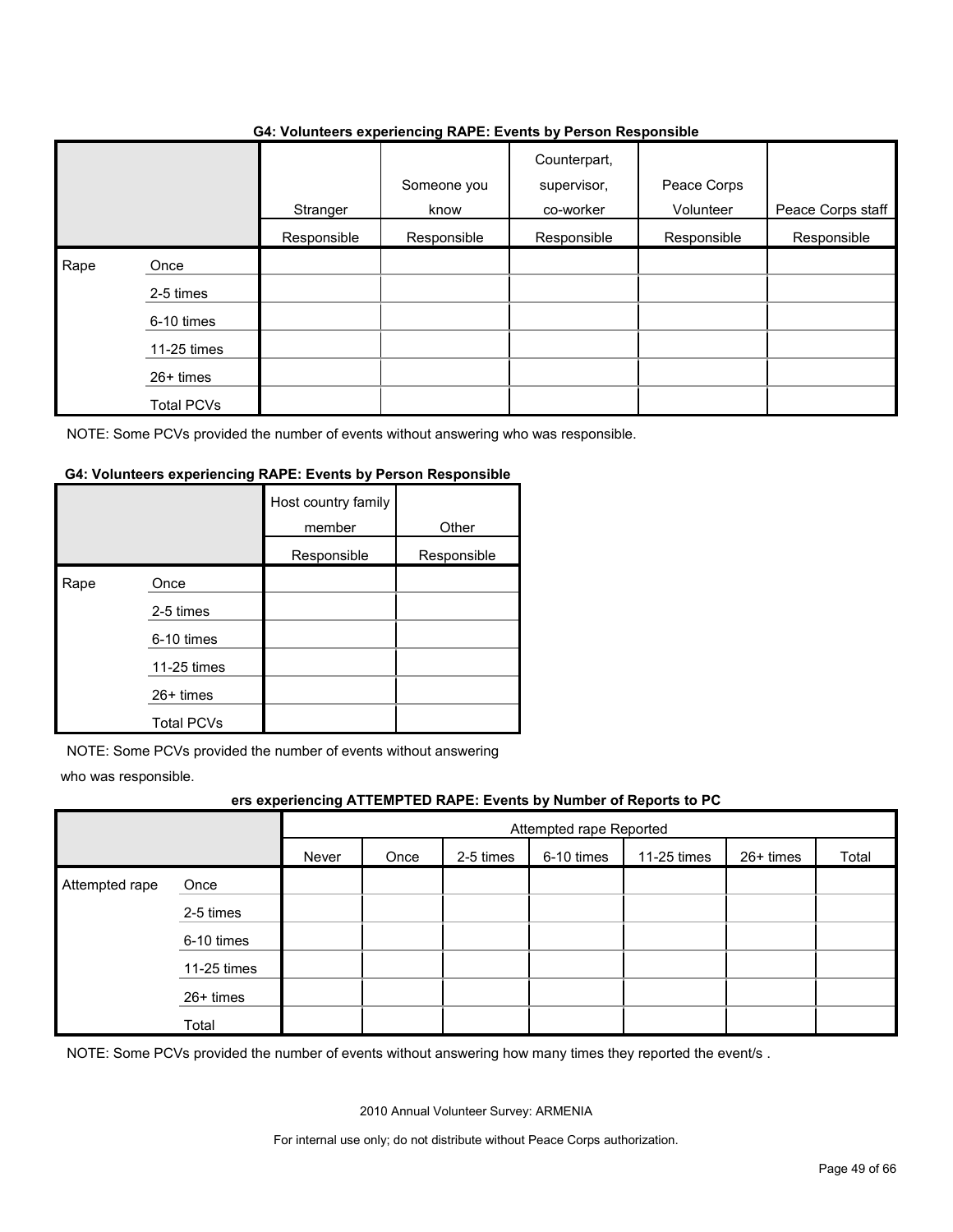|                     | 04. VOIDINGERS GAPGHEIRING AT LEIVIFTED INAFE. EVENIS DY FEISON NESPONSIBIG |             |                     |                                          |                          |                      |
|---------------------|-----------------------------------------------------------------------------|-------------|---------------------|------------------------------------------|--------------------------|----------------------|
|                     |                                                                             | Stranger    | Someone you<br>know | Counterpart,<br>supervisor,<br>co-worker | Peace Corps<br>Volunteer | Peace Corps<br>staff |
|                     |                                                                             | Responsible | Responsible         | Responsible                              | Responsible              | Responsible          |
| Attempted rape<br>I | Once                                                                        |             |                     |                                          |                          |                      |
|                     | 2-5 times                                                                   |             |                     |                                          |                          |                      |
|                     | 6-10 times                                                                  |             |                     |                                          |                          |                      |
|                     | 11-25 times                                                                 |             |                     |                                          |                          |                      |
|                     | 26+ times                                                                   |             |                     |                                          |                          |                      |
|                     | Total PCVs                                                                  |             |                     |                                          |                          |                      |

#### **G4: Volunteers experiencing ATTEMPTED RAPE: Events by Person Responsible**

NOTE: Some PCVs provided the number of events without answering who was responsible.

#### **G4: Volunteers experiencing ATTEMPTED RAPE: Events by Person**

| Responsible    |                   |                               |             |  |  |  |  |
|----------------|-------------------|-------------------------------|-------------|--|--|--|--|
|                |                   | Host country family<br>member | Other       |  |  |  |  |
|                |                   | Responsible                   | Responsible |  |  |  |  |
| Attempted rape | Once              |                               |             |  |  |  |  |
|                | 2-5 times         |                               |             |  |  |  |  |
|                | 6-10 times        |                               |             |  |  |  |  |
|                | 11-25 times       |                               |             |  |  |  |  |
|                | $26+$ times       |                               |             |  |  |  |  |
|                | <b>Total PCVs</b> |                               |             |  |  |  |  |

NOTE: Some PCVs provided the number of events without answering who was responsible.

## <span id="page-49-0"></span>**H. Volunteers Working in HIV/AIDS**

This section reports Volunteers' level of involvement in HIV/AIDS work. It also reports Volunteers' assessment of their Peace Corps HIV/AIDS training and the perceived effectiveness of their HIV/AIDS work with host country individuals or groups.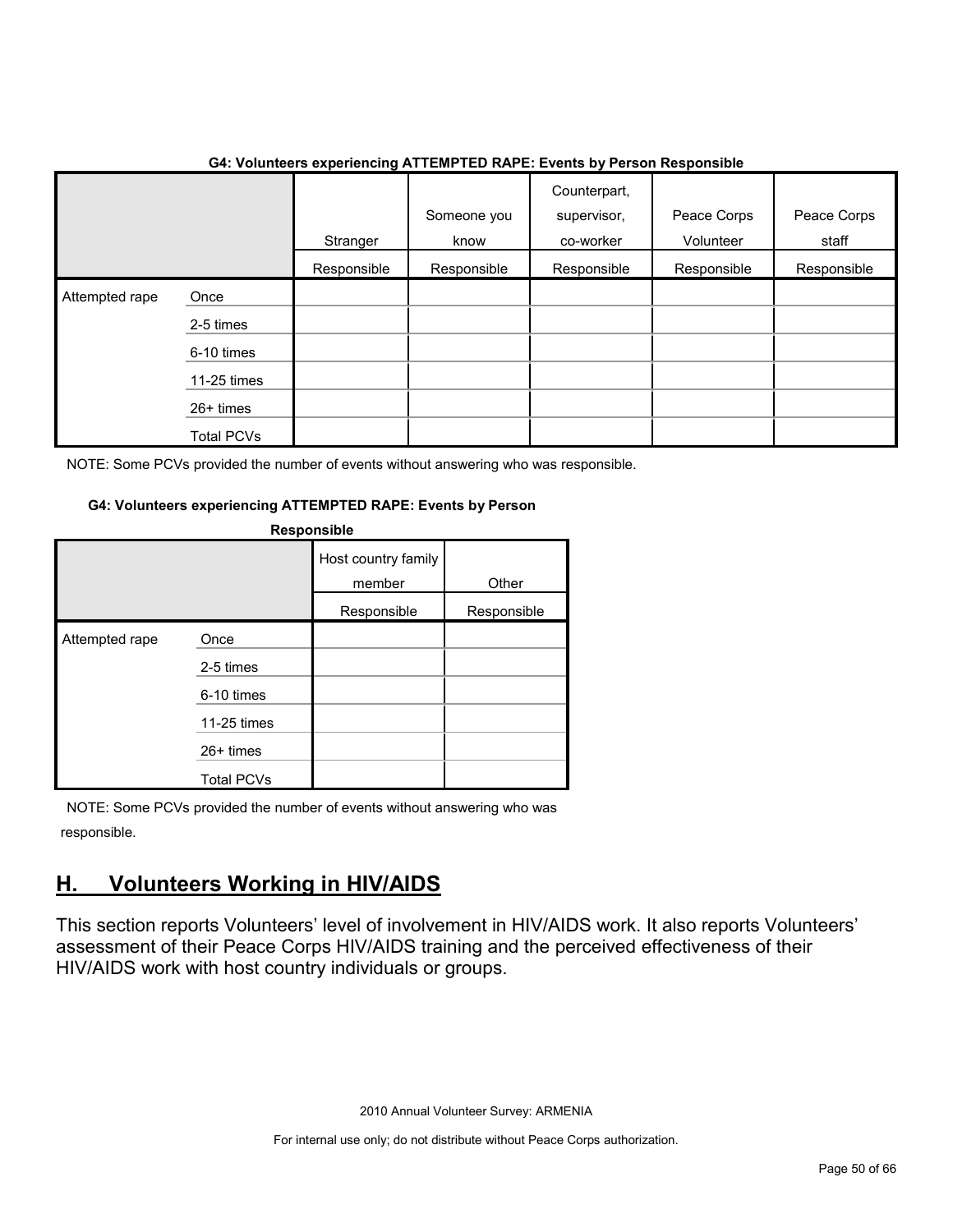#### **H1: Which of the following best describes your involvement in HIV/AIDS**

| activities? |
|-------------|
|             |
|             |

|                                                       | Percent | Number |
|-------------------------------------------------------|---------|--------|
| HIV/AIDS work is my primary assignment.               | 10%     |        |
| HIV/AIDS work is part of my secondary activities.     | 16%     |        |
| My HIV/AIDS efforts are not part of primary/secondary | 22%     | 13     |
| actvities.                                            |         |        |
| I have not been involved in any HIV/AIDS activities.  | 52%     | 30     |
| Total                                                 | 100%    | 58     |

#### **H2: How effective was the PC training you received in preparing you to undertake your HIV/AIDS activities?**

|                | Not effective | Poor | Adequate | Effective | Very effective | <b>NA</b> | Total |
|----------------|---------------|------|----------|-----------|----------------|-----------|-------|
| H <sub>2</sub> | 5%            | 25%  | 30%      | 8%        |                | 33%       | 40 L  |

#### **H2: How effective was the PC training you received in preparing you to undertake your HIV/AIDS**

**activities? (excluding the "NA" responses)**

|                | effective<br><b>Not</b> | Poor | Adequate | Effective | effective<br>√erv | Total              |
|----------------|-------------------------|------|----------|-----------|-------------------|--------------------|
| H <sub>2</sub> | $7\%$                   | 37%  | 44%      | 11%       |                   | $\sim$<br><u>.</u> |

#### **H3: In working with HC individuals or groups, how would you rate the effectiveness of your specific HIV/AIDS activities?**

|                |                  | Sometimes |                 | Almost always |            |       |
|----------------|------------------|-----------|-----------------|---------------|------------|-------|
|                | Seldom effective | effective | Often effective | effective     | Don't know | Total |
| H <sub>3</sub> | 5%               | 31%       | 26%             | 8%            | 31%        | 39    |

#### **H3: In working with HC individuals or groups, how would you rate the effectiveness of your specific HIV/AIDS activities? (excluding both the "NA" and the H1="No involvement in HIV/AIDS activities" responses)**

|                | responses)       |           |                 |               |       |  |  |  |  |
|----------------|------------------|-----------|-----------------|---------------|-------|--|--|--|--|
|                |                  | Sometimes |                 | Almost always |       |  |  |  |  |
|                | Seldom effective | effective | Often effective | effective     | Total |  |  |  |  |
| H <sub>3</sub> | 8%               | 46%       | 35%             | 12%           | 26    |  |  |  |  |

NOTE: See Open-Ended Responses Report for PCV explanations and examples of their H3 answers)

2010 Annual Volunteer Survey: ARMENIA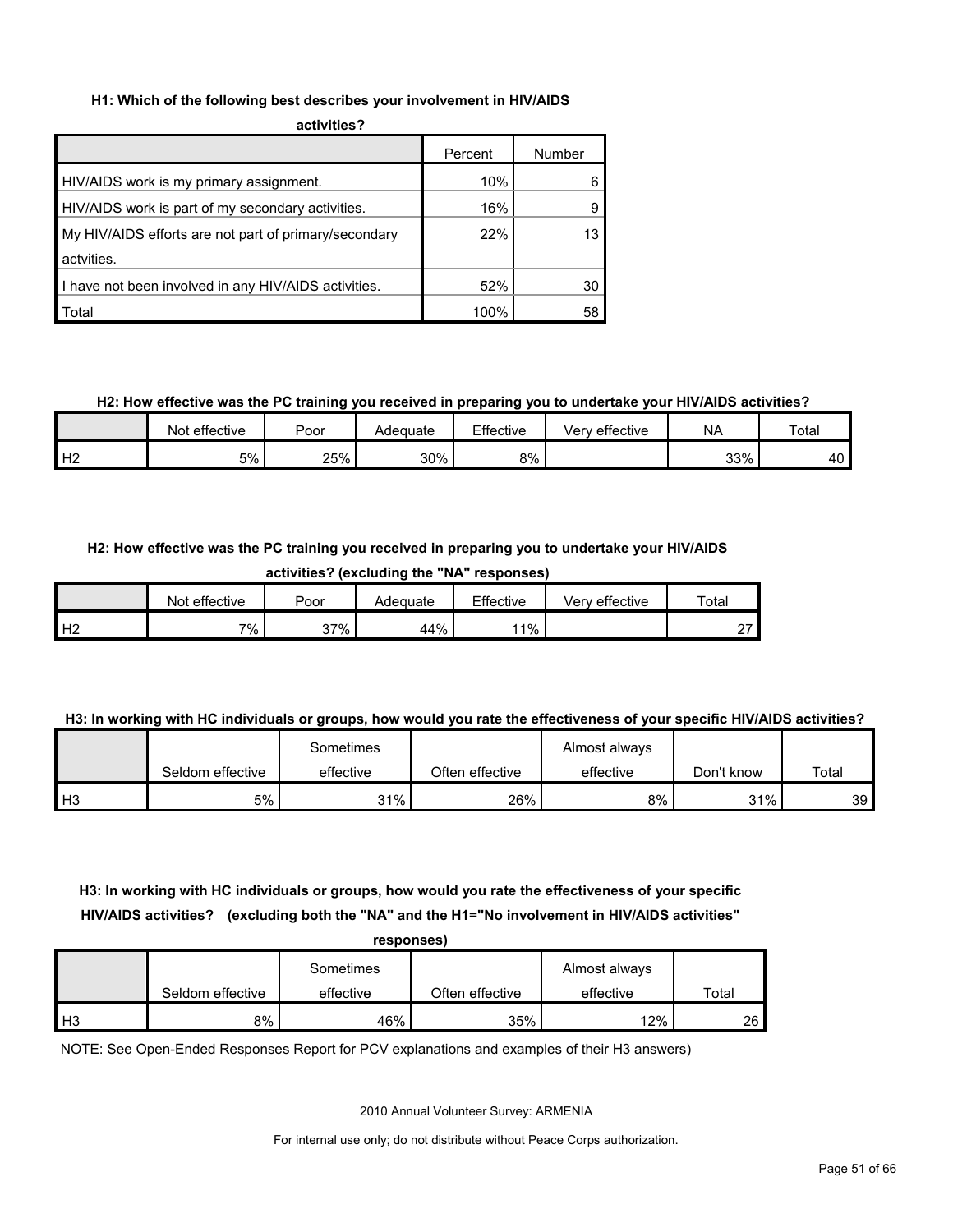## <span id="page-51-0"></span>**I. Your Life in the Peace Corps**

This section reports Volunteers' descriptions of and adjustments to their living conditions, including stress factors and how Volunteers cope with stress.

#### **I1: Have you lived with a host country individual or family?**

|                                                         | Percent | Number |
|---------------------------------------------------------|---------|--------|
| No, I have never lived with a HC individual or family.  | 2%      |        |
| Yes, I lived with a HC individual or family only during |         |        |
| PST.                                                    |         |        |
| Yes, in my community (not during PST).                  | 2%      |        |
| Yes, both during PST and later in my community.         | 96%     | 55     |
| Total                                                   | 100%    | 57     |

#### **I1: How long (in months) have you lived with a host country individual or family?**

|                        | month |       |    |       |       | 7-11 | $12 - 16$ | 17-26 |
|------------------------|-------|-------|----|-------|-------|------|-----------|-------|
| <b>PST Only</b>        |       |       |    |       |       |      |           |       |
| Post-PST               |       |       |    |       |       | 100% |           |       |
| <b>PST &amp; Later</b> |       | $2\%$ | 4% | $2\%$ | $9\%$ | 53%  | 25%       | $4\%$ |

**I1: How long (in months) have you lived** 

**with a host country individual or family?**

|                 | $27+$ mos | Total |
|-----------------|-----------|-------|
| <b>PST Only</b> |           |       |
| Post-PST        |           |       |
| PST & Later     | 2%        | 53    |

#### **I2: How often do you interact with HCNs in community/family social events?**

|          |       | Several times a |        |       |         | Less than once a |       |
|----------|-------|-----------------|--------|-------|---------|------------------|-------|
|          | Dailv | week            | Weekly | month | Monthly | month            | Total |
| ıо<br>ı∠ | 31%   | 27%             | 22%    | 15%   |         | 5%               | 59    |

2010 Annual Volunteer Survey: ARMENIA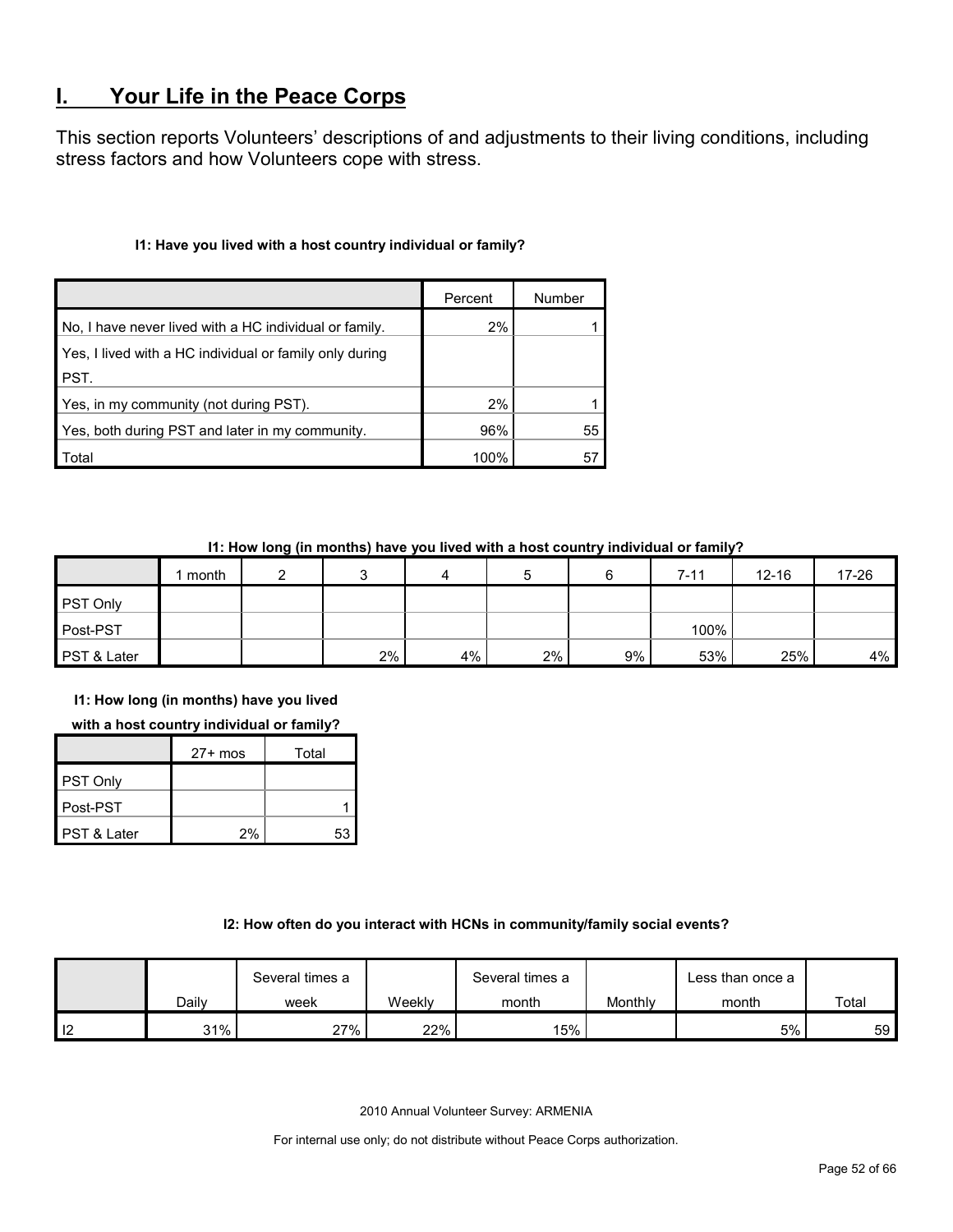#### **I3: How integrated into your community do you feel now?**

|           | Not at all | Minimally | Adeauatelv | Considerably | Exceptionally | Total |
|-----------|------------|-----------|------------|--------------|---------------|-------|
| -10<br>10 | 2%         | 3%        | 27%        | 46%          | 22%           | 59    |

#### **I4a: Do you have the following at your worksite?**

|               | Never | Sometimes | Jsually | Always | ™otal |
|---------------|-------|-----------|---------|--------|-------|
| Electricity   |       | 34%       | 39%     | 27%    | 59    |
| Running water | 22%   | 37%       | 27%     | 14%    | 59    |

#### **I4b: Do you have the following at your residence?**

|                      | Never | Sometimes | Jsually | Always | $\tau$ otal |
|----------------------|-------|-----------|---------|--------|-------------|
| Electricity          |       | 32%       | 45%     | 23%    | 56          |
| <b>Running water</b> | 14%   | 38%       | 29%     | 20%    | 56          |

**I5: How often do you have access to--?**

|                                  | Not at all | Less than monthly | Monthly | Weekly | Daily | Total |
|----------------------------------|------------|-------------------|---------|--------|-------|-------|
| Landline phone                   | 31%        | 5%                | 3%      | 10%    | 51%   | 59    |
| Computer                         |            |                   | 2%      | 5%     | 93%   | 59    |
| Internet                         |            |                   | 2%      | 22%    | 76%   | 59    |
| Cell phone (voice)               |            |                   |         |        | 100%  | 59    |
| Text messaging                   |            |                   |         |        | 100%  | 59    |
| Voice over internet, e.g., SKYPE | 25%        | 7%                | 10%     | 10%    | 47%   | 59    |
| Webcam/internet video            | 37%        | 10%               | 10%     | 12%    | 31%   | 59    |

#### **I6: Where do you most frequently connect to the Internet?**

|    |                |         | Another person's |               | <b>PC</b> office/satellite | Other: Please |       |
|----|----------------|---------|------------------|---------------|----------------------------|---------------|-------|
|    | Your residence | At work | home             | Internet cafe | office                     | specify       | Total |
| 16 | 66%            | 12%     | 2%               | 8%            | 3%                         | 8%            | 59    |

2010 Annual Volunteer Survey: ARMENIA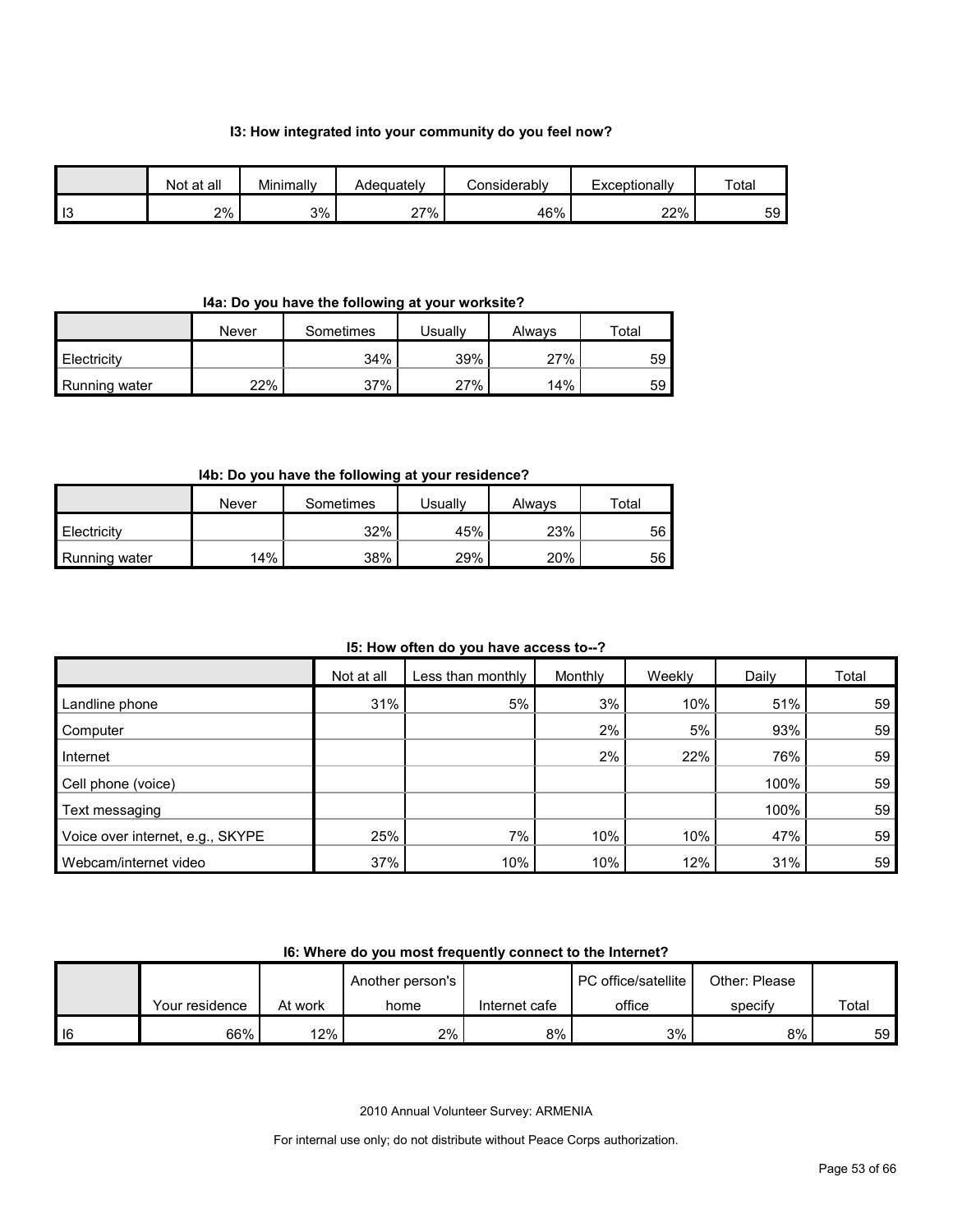#### **I6.TEXT: Description of "other" location to connect to**



#### **I7: How long do you travel to access the internet using your typical transport method (one-way trip)?**

| Less than one |                  | From two to four |                       | More than eight |       |
|---------------|------------------|------------------|-----------------------|-----------------|-------|
| hour          | One to two hours | hours            | Four to eight hours I | hours           | Total |
| 92%           | $6\%$            |                  | $2\%$                 |                 | 52 I  |

#### **Percent of Volunteers Traveling to/from Internet Connection in One Day (I8) by Travel Time (I7)**

|                                               |                        |      | 18 Return same day from traveling to Internet<br>connection? |       |
|-----------------------------------------------|------------------------|------|--------------------------------------------------------------|-------|
|                                               |                        | Yes  | No                                                           | Total |
| I7 Typical time to reach Internect connection | Less than one hour     | 94%  |                                                              | 48    |
|                                               | One to two hours       | 6%   |                                                              | 3     |
|                                               | From two to four hours |      |                                                              |       |
|                                               | Four to eight hours    |      | 100%                                                         |       |
|                                               | More than eight hours  |      |                                                              |       |
|                                               | Total                  | 100% | 100%                                                         | 52    |

2010 Annual Volunteer Survey: ARMENIA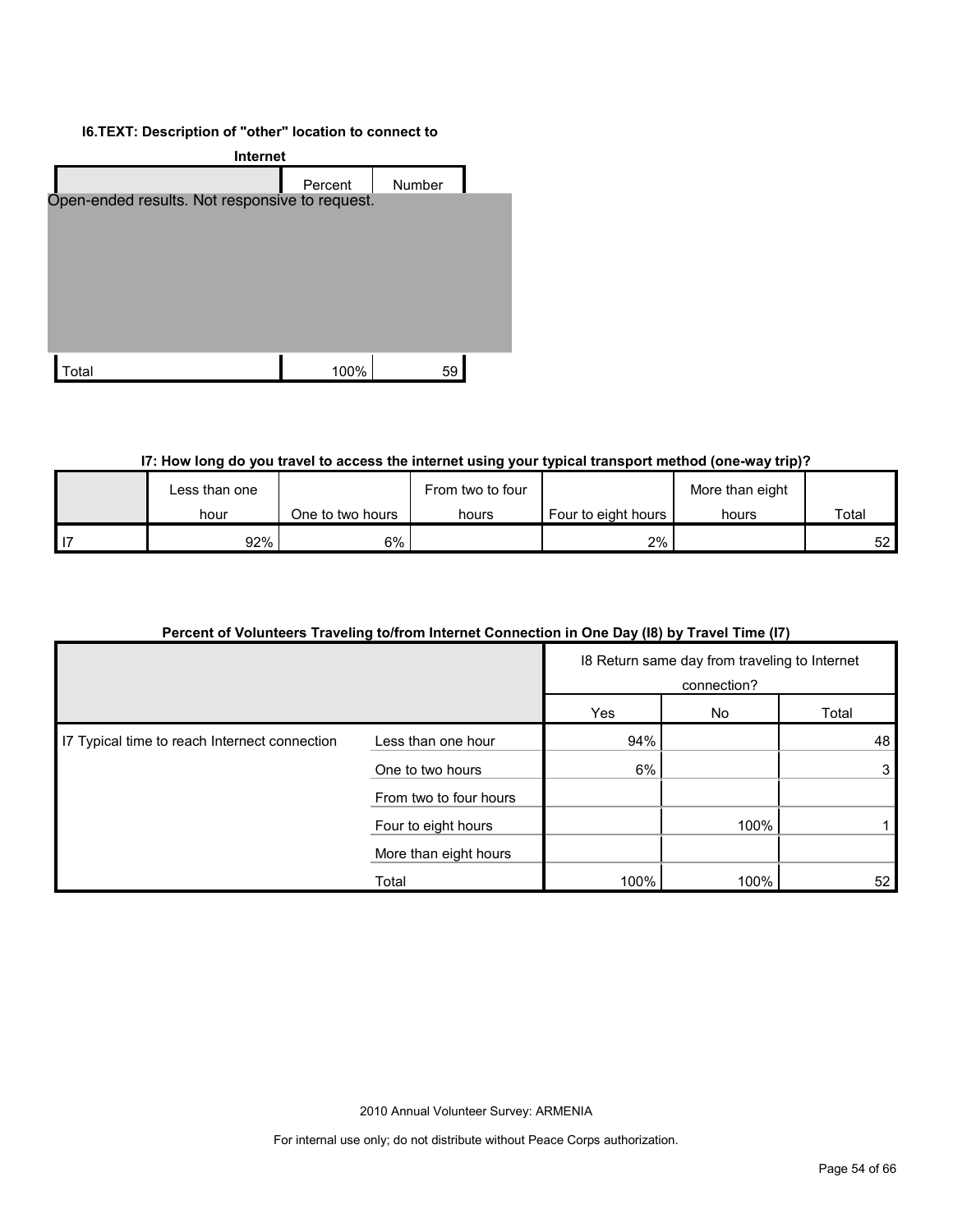| Number of Volunteers Traveling to/from Internet Connection in One Day (I8) by Travel Time (I7) |  |  |
|------------------------------------------------------------------------------------------------|--|--|
|                                                                                                |  |  |

|                                               |                        |     | 18 Return same day from traveling to Internet<br>connection? |       |
|-----------------------------------------------|------------------------|-----|--------------------------------------------------------------|-------|
|                                               |                        | Yes | No                                                           | Total |
| I7 Typical time to reach Internect connection | Less than one hour     | 48  |                                                              | 48    |
|                                               | One to two hours       | 3   |                                                              | 3     |
|                                               | From two to four hours |     |                                                              |       |
|                                               | Four to eight hours    |     |                                                              |       |
|                                               | More than eight hours  |     |                                                              |       |
|                                               | Total                  | 51  |                                                              | 52    |

#### **I9: Have you participated in the Coverdell World Wise**

#### **Schools/Correspondence Match (CWWS/CM)?**

|      | Yes - Please          | No - Please       |       |
|------|-----------------------|-------------------|-------|
|      | describe your         | describe your     |       |
|      | activities/interactio | reason(s) for not |       |
|      | n withCWWS/CM         | participating     | Total |
| l 19 | 33%                   | 67%               | 58    |

NOTE: See the Open-Ended Responses Report for PCV descriptions

of participation and reasons for not participating.

#### **I10: To what extent do the following create stress and/or emotional health issues for you?**

|                                                      |                      | Minimally | Moderately | Considerably |
|------------------------------------------------------|----------------------|-----------|------------|--------------|
|                                                      | Not at all stressful | stressful | stressful  | stressful    |
| Cultural issues                                      | 3%                   | 31%       | 37%        | 19%          |
| Dealing with violence in country                     | 51%                  | 14%       | 7%         |              |
| Health/medical problems                              | 27%                  | 39%       | 15%        | 12%          |
| Issues including family, friends, loved ones in U.S. | 25%                  | 36%       | 20%        | 14%          |
| Isolation/Ioneliness                                 | 19%                  | 32%       | 19%        | 24%          |
| Local language                                       | 8%                   | 37%       | 29%        | 20%          |
| Primary assignment                                   | 10%                  | 17%       | 27%        | 32%          |
| Romantic relationships in-country                    | 22%                  | 25%       | 15%        | 10%          |
| Interactions with other Volunteers                   | 25%                  | 41%       | 24%        | 2%           |
| Interactions with PC Staff                           | 24%                  | 46%       | 15%        | 8%           |
| Safety and security                                  | 49%                  | 37%       | 7%         | 3%           |
| Please specify below<br>Other:                       | 5%                   |           |            | 16%          |

2010 Annual Volunteer Survey: ARMENIA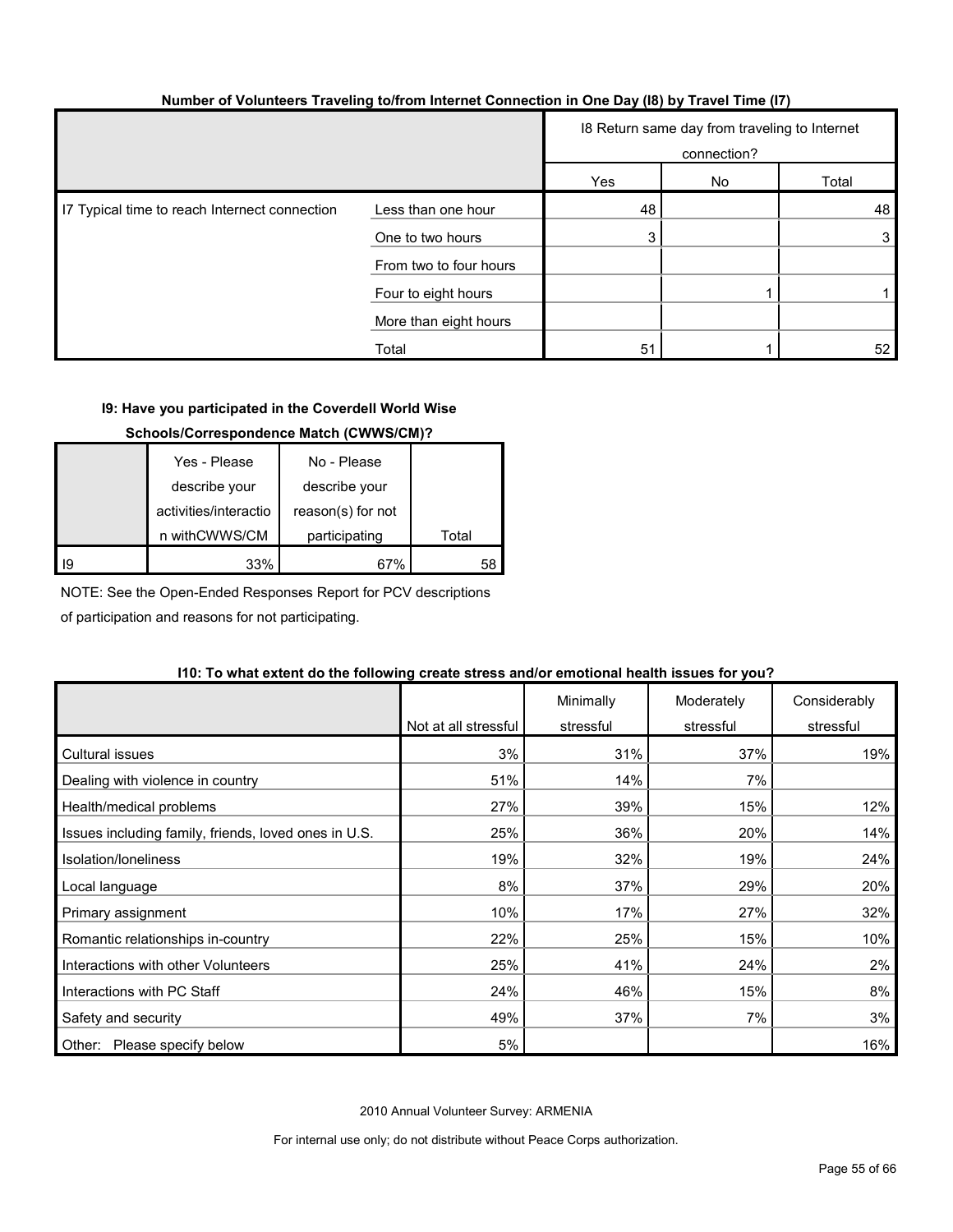|                                                      | Exceptionally |           |       |
|------------------------------------------------------|---------------|-----------|-------|
|                                                      | stressful     | <b>NA</b> | Total |
| <b>Cultural issues</b>                               | 10%           |           | 59    |
| Dealing with violence in country                     |               | 29%       | 59    |
| Health/medical problems                              | 7%            |           | 59    |
| Issues including family, friends, loved ones in U.S. | 5%            |           | 59    |
| Isolation/loneliness                                 | 7%            |           | 59    |
| Local language                                       | 5%            |           | 59    |
| Primary assignment                                   | 14%           |           | 59    |
| Romantic relationships in-country                    | 3%            | 24%       | 59    |
| Interactions with other Volunteers                   | 8%            |           | 59    |
| Interactions with PC Staff                           | 7%            |           | 59    |
| Safety and security                                  | 2%            | 2%        | 59    |
| Other: Please specify below                          | 11%           | 68%       | 19    |

#### **I10: To what extent do the following create stress and/or emotional health issues for you?**

#### **I10: To what extent do the following create stress and/or emotional health issues for you? (excluding "NA" responses)**

|                                         |                      |                     | Moderately | Considerably |
|-----------------------------------------|----------------------|---------------------|------------|--------------|
|                                         | Not at all stressful | Minimally stressful | stressful  | stressful    |
| Cultural issues                         | 3%                   | 31%                 | 37%        | 19%          |
| Dealing with violence in country        | 71%                  | 19%                 | 10%        |              |
| Health/medical problems                 | 27%                  | 39%                 | 15%        | 12%          |
| Issues including family, friends, loved | 25%                  | 36%                 | 20%        | 14%          |
| ones in U.S.                            |                      |                     |            |              |
| Isolation/loneliness                    | 19%                  | 32%                 | 19%        | 24%          |
| Local language                          | 8%                   | 37%                 | 29%        | 20%          |
| Primary assignment                      | 10%                  | 17%                 | 27%        | 32%          |
| Romantic relationships in-country       | 29%                  | 33%                 | 20%        | 13%          |
| Interactions with other Volunteers      | 25%                  | 41%                 | 24%        | 2%           |
| Interactions with PC Staff              | 24%                  | 46%                 | 15%        | 8%           |
| Safety and security                     | 50%                  | 38%                 | 7%         | 3%           |
| Other:<br>Please specify below          | 17%                  |                     |            | 50%          |

#### **I10: To what extent do the following create stress and/or emotional**

**health issues for you? (excluding "NA" responses)**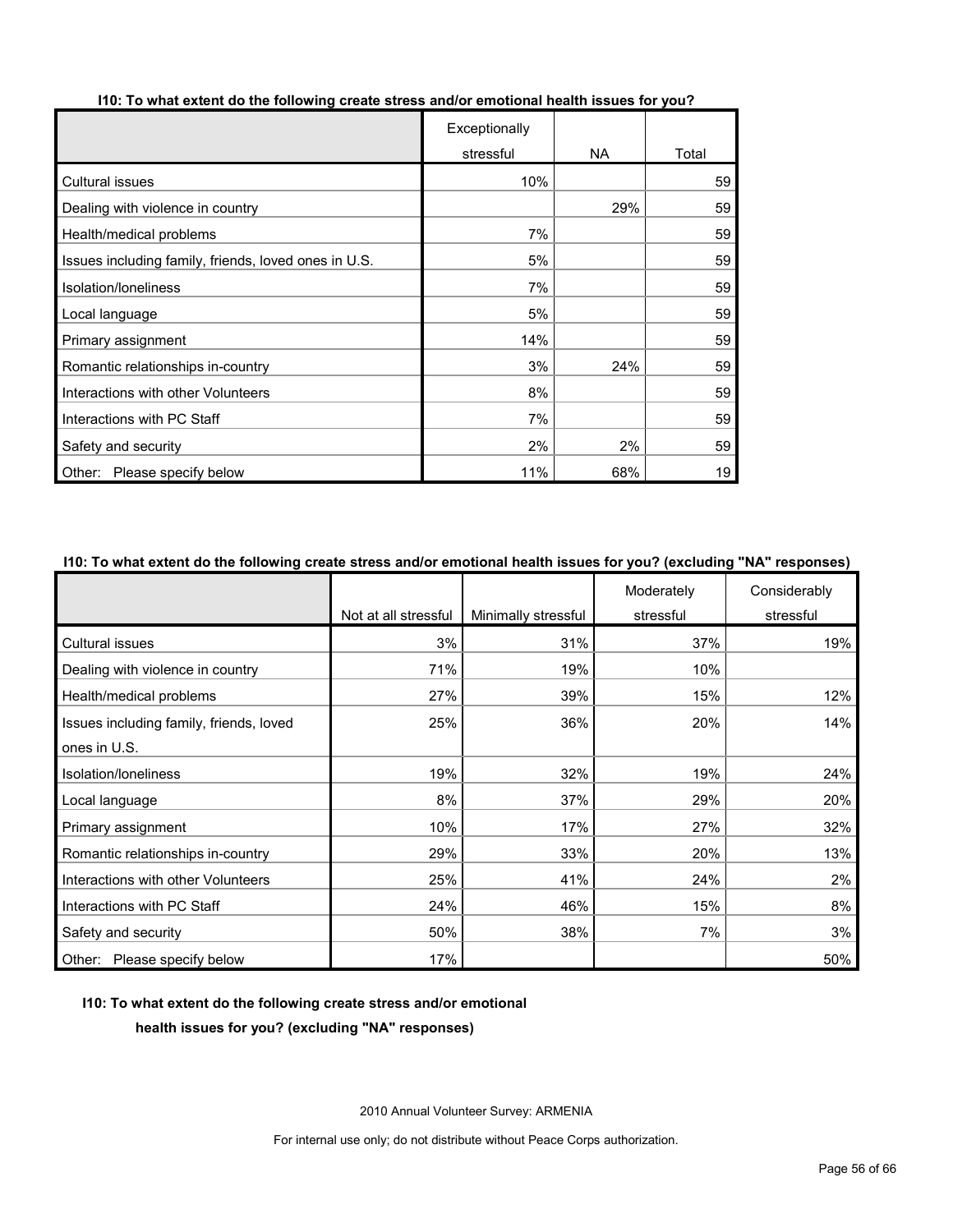|                                         | Exceptionally |       |
|-----------------------------------------|---------------|-------|
|                                         | stressful     | Total |
| <b>Cultural issues</b>                  | 10%           | 59    |
| Dealing with violence in country        |               | 42    |
| Health/medical problems                 | 7%            | 59    |
| Issues including family, friends, loved | 5%            | 59    |
| ones in U.S.                            |               |       |
| Isolation/Ioneliness                    | 7%            | 59    |
| Local language                          | 5%            | 59    |
| Primary assignment                      | 14%           | 59    |
| Romantic relationships in-country       | 4%            | 45    |
| Interactions with other Volunteers      | 8%            | 59    |
| Interactions with PC Staff              | 7%            | 59    |
| Safety and security                     | 2%            | 58    |
| Other:<br>Please specify below          | 33%           | 6     |

#### **I10.TEXT: Description of "other" stress factor**

|                                                | Percent | Number |  |
|------------------------------------------------|---------|--------|--|
| Open-ended results. Not responsive to request. |         |        |  |
|                                                |         |        |  |
|                                                |         |        |  |
|                                                |         |        |  |
|                                                |         |        |  |
|                                                |         |        |  |
|                                                |         |        |  |
|                                                |         |        |  |
|                                                |         |        |  |
|                                                |         |        |  |
| Total                                          | 100%    | 59     |  |

NOTE: Long PCV descriptions of "other" factors may have be cut off in this table. The complete text is available upon request from OSIRP.

| I11: Please mark all of the typical ways in which you cope with stress. |  |
|-------------------------------------------------------------------------|--|
|                                                                         |  |

|                                   |               | % Using This          | <b>Total PCVs</b> |
|-----------------------------------|---------------|-----------------------|-------------------|
|                                   | PCV Responses | <b>Stress Reducer</b> | Responding        |
| Pursue personal hobbies/interests | 44            | 76%                   |                   |
| Friends/family in U.S.            | 42            | 72%                   |                   |
| Leave community for a time        | 42            | 72%                   |                   |

2010 Annual Volunteer Survey: ARMENIA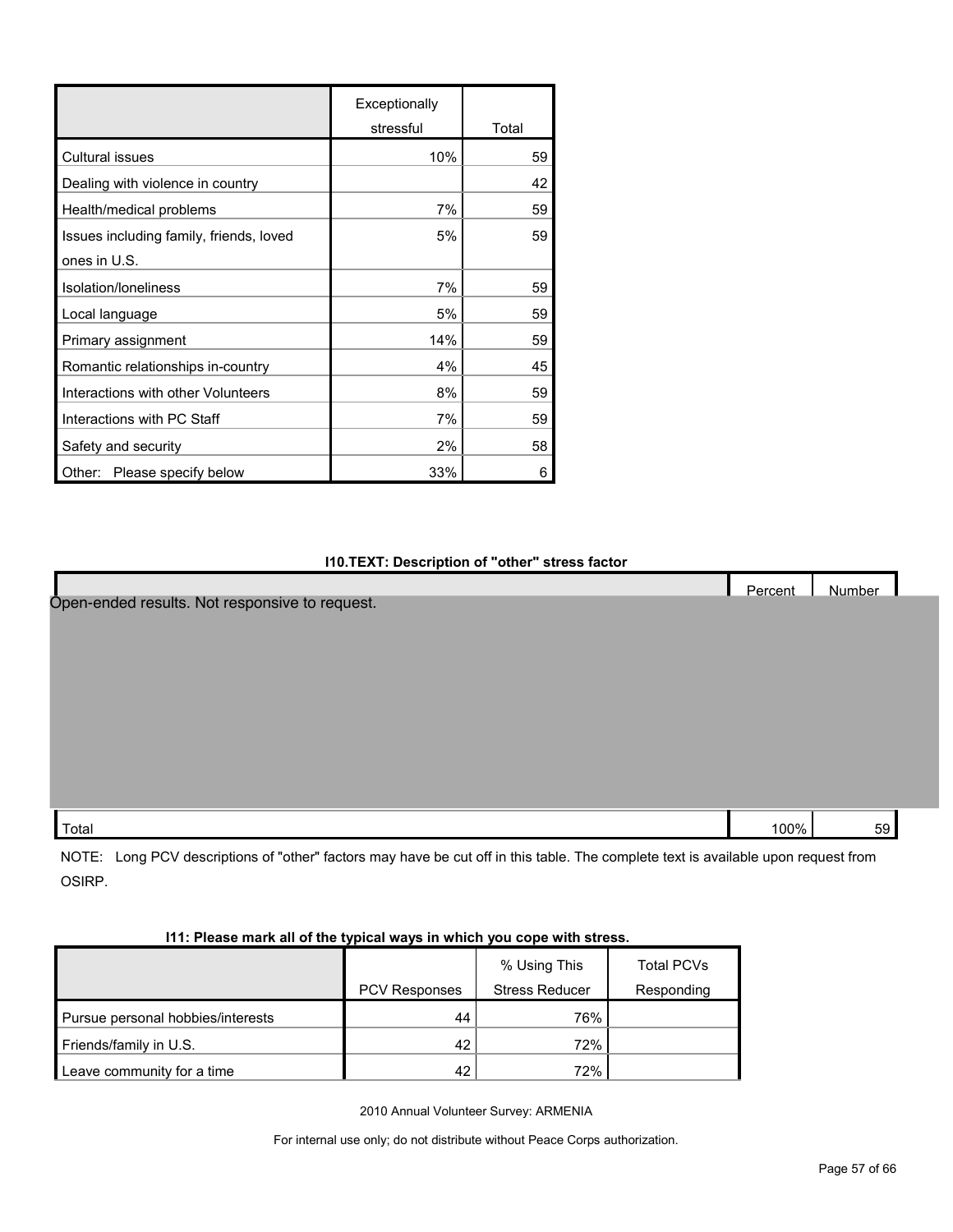| PCVs outside my community          | 41 | 71% |    |
|------------------------------------|----|-----|----|
| PCVs in my community               | 36 | 62% |    |
| Co-workers/friends (not PCVs)      | 34 | 59% |    |
| Get involved in other projects     | 31 | 53% |    |
| Participate in sports/exercise     | 27 | 47% |    |
| My host family                     | 20 | 34% |    |
| Pray                               | 16 | 28% |    |
| Meditate                           | 12 | 21% |    |
| PC in-country staff                | 8  | 14% |    |
| Other activities                   |    | 12% |    |
| Peer Support Network               | 4  | 7%  |    |
| Office of Special Services         | 3  | 5%  |    |
| Others                             | 2  | 3%  |    |
| Attend individual/group counseling |    | 2%  |    |
| Total                              |    |     | 58 |

\*Percents total to more than 100% since Volunteers were asked to "mark all that apply."



### **I11: Other activities to reduce stress**

|                                                | Percent | Number |  |
|------------------------------------------------|---------|--------|--|
| Open-ended results. Not responsive to request. |         |        |  |
|                                                |         |        |  |
|                                                |         |        |  |
|                                                |         |        |  |
|                                                |         |        |  |
|                                                |         |        |  |
|                                                |         |        |  |
|                                                |         |        |  |

2010 Annual Volunteer Survey: ARMENIA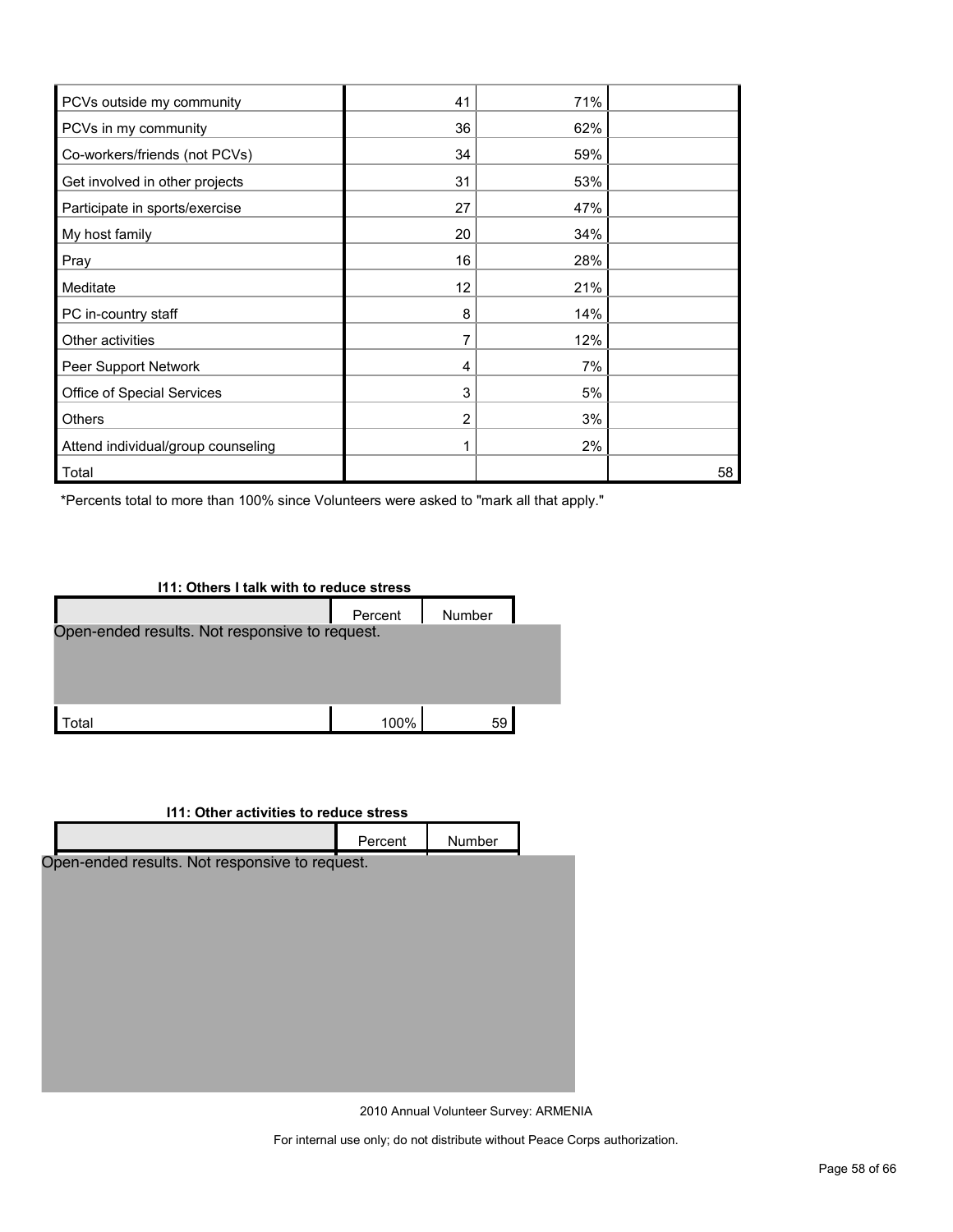| 111: Other activities to reduce stress         |         |        |  |  |  |
|------------------------------------------------|---------|--------|--|--|--|
|                                                | Percent | Number |  |  |  |
| Open-ended results. Not responsive to request. |         |        |  |  |  |
|                                                |         |        |  |  |  |
|                                                |         |        |  |  |  |
|                                                |         |        |  |  |  |
|                                                |         |        |  |  |  |
|                                                |         |        |  |  |  |
|                                                |         |        |  |  |  |
|                                                |         |        |  |  |  |
|                                                |         |        |  |  |  |
| otal                                           | 100%    | 59     |  |  |  |
|                                                |         |        |  |  |  |

#### **I8: When asked about ways of coping with stress, Volunteers who**

**answered "No stress"** 

|                       |      | Yes, I have no |       |
|-----------------------|------|----------------|-------|
|                       | NA   | stress         | Total |
| <b>I</b> I11.NOSTRESS | 100% |                | 59    |

## <span id="page-58-0"></span>**J. Overall Assessment of Your Peace Corps Service**

This section reports Volunteers' level of satisfaction with their Peace Corps service and their expectations about completing their service.

|                                    | Not at all | Minimally | Adequately | Considerably | Exceptionally | Total |
|------------------------------------|------------|-----------|------------|--------------|---------------|-------|
| Overall Peace Corps service        |            | 8%        | 24%        | 34%          | 34%           | 59    |
| Community involvement              | 2%         | 12%       | 27%        | 42%          | 17%           | 59    |
| Experience with other Volunteers   |            | 5%        | 34%        | 36%          | 25%           | 59    |
| Work with counterparts/community   | 8%         | 12%       | 36%        | 32%          | 12%           | 59    |
| partners                           |            |           |            |              |               |       |
| Experience with other host country | 2%         | 10%       | 25%        | 32%          | 31%           | 59    |
| nationals                          |            |           |            |              |               |       |

**J1: How personally rewarding do you find your--?** 

NOTE: See the Open-Ended Responses Report for PCV comments on J7 "What has been the best aspect of your PC service?"

2010 Annual Volunteer Survey: ARMENIA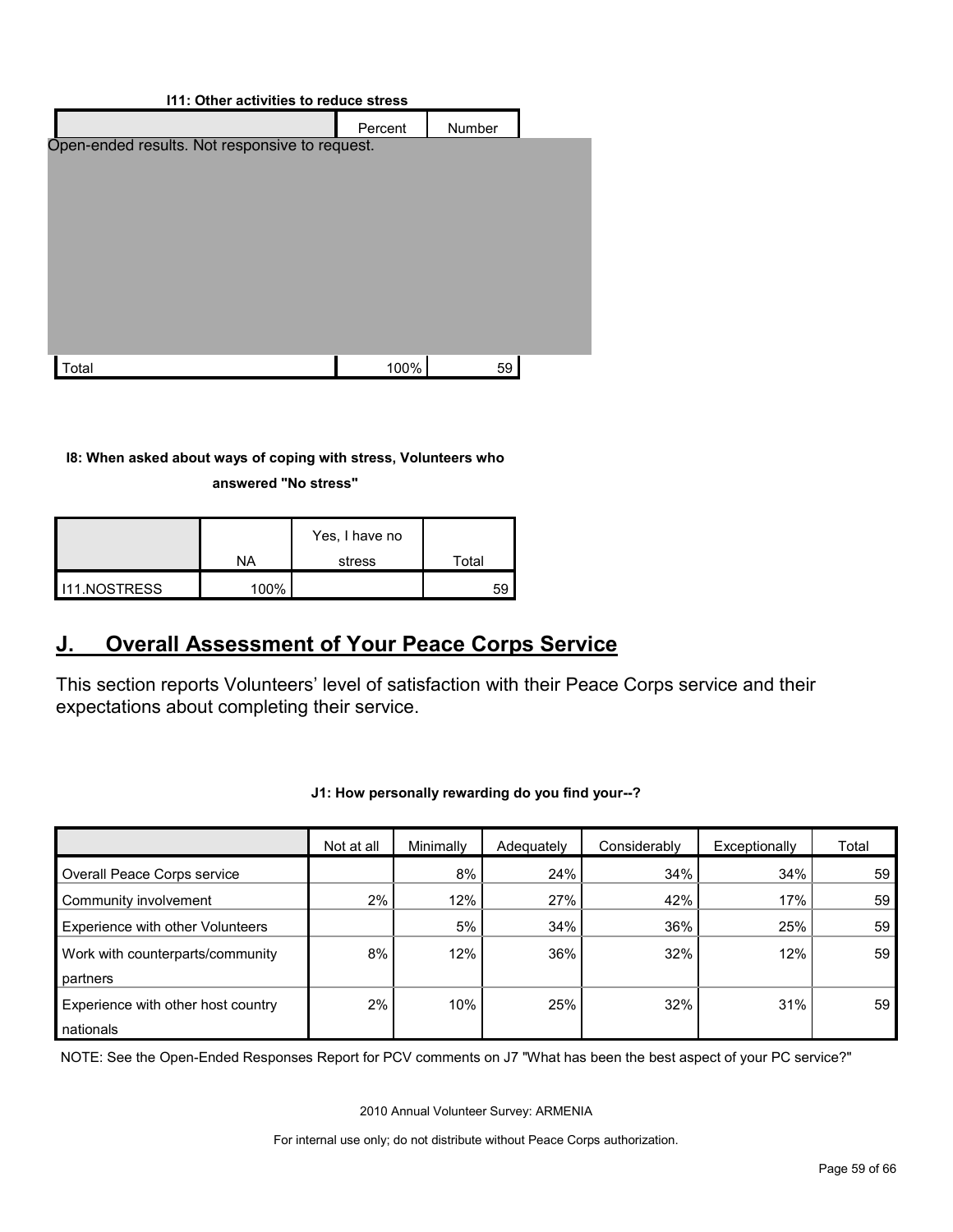**J2: Today, would you make the same decision to join the Peace Corps?**

|    | No | Probably not | <b>Possibly</b> | Probably | <b>Definitely</b> | $\tau$ otal |
|----|----|--------------|-----------------|----------|-------------------|-------------|
| J2 | 2% | 2%           | 5%              | 22%      | 69%               | 59          |

**J3: Would you recommend Peace Corps service to others you think are qualified?**

|      | Nο | Probably not | Possibly | Probably | $\Delta$ efinitelv | Total |
|------|----|--------------|----------|----------|--------------------|-------|
| l J3 |    | 2%           | 14%      | 14%      | 71%                | 59    |

**J4: Do you intend to complete your Peace Corps service?**

|    | Nο | Not sure | Yes | Might extend | $\mathop{\mathsf{Total}}$ |
|----|----|----------|-----|--------------|---------------------------|
| J4 |    | 2%       | 88% | 10%          | 59                        |

### **J5: Would your host country benefit most if the Peace Corps program was---?**

|      |              |         | Refocused/redesig |                  |          |                 |
|------|--------------|---------|-------------------|------------------|----------|-----------------|
|      | Discontinued | Reduced | ned               | Maintained as is | Expanded | Total           |
| l J5 | 5%           | $7\%$   | 71%               | 8%               | 8%       | 59 <sup>°</sup> |

NOTE: See the Open-Ended Responses Report for PCV comments on J6 "How can the PC better address the needs of your host country?"

## <span id="page-59-0"></span>**K. Demographics and Factors Affecting Extensions**

This section reports on the age and gender of all respondents. It also reports on the importance Volunteers place on various factors that may influence their decision to extend or not extend their service beyond two years. Volunteers who answered that they either were considering an extension or were already serving beyond two years were asked to rate nine "motivating" factors and nine "challenging" factors. Volunteers could also write in any of their own motivating or challenging factors not included in the list.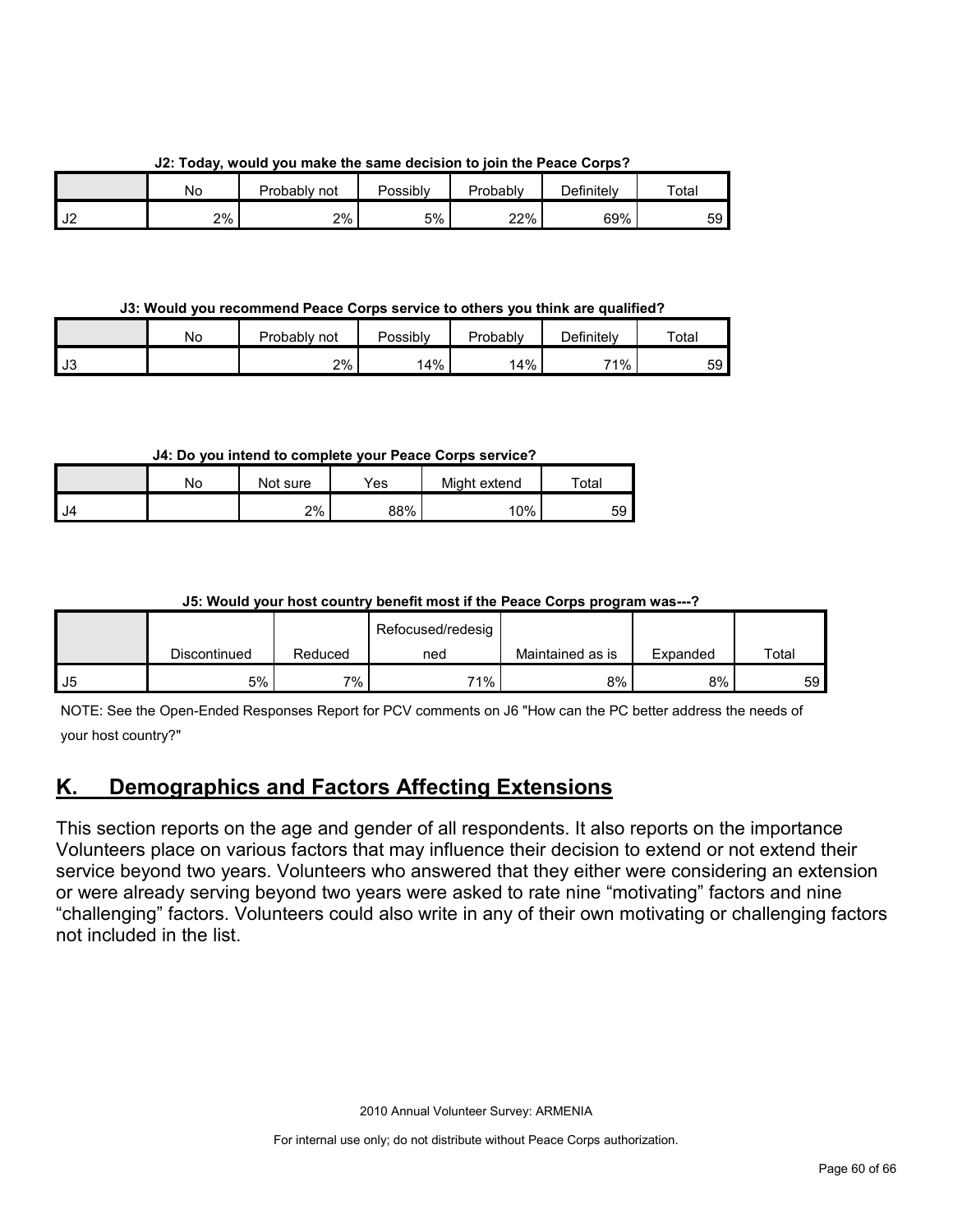| K1: What is your age? |  |
|-----------------------|--|
|-----------------------|--|

|         | 20-29 | 30-49 | 50+ | $\tau$ otal |
|---------|-------|-------|-----|-------------|
| AGE3grp | 76%   | 14%   | 10% | 58          |

#### **K2: What is your gender?**

|               | Female | Male | Total |  |  |  |
|---------------|--------|------|-------|--|--|--|
| <b>GENDER</b> | 54%    | 46%  |       |  |  |  |

Other demographic tables are available upon request

#### **K8: Are you considering a 3rd year extension?**

|                                              | Percent | Number |
|----------------------------------------------|---------|--------|
| l No                                         | 85%     | 50     |
| May extend beyond my original COS date       | 14%     |        |
| I am now serving beyond my original COS date | 2%      |        |
| Total                                        | 100%    | 59     |

#### **Ext Q1: Comparison of Reasons for Extending by Importance to PCVs Who May Extend Beyond COS**

|                                                         |               | Somewhat  |           |           |       |
|---------------------------------------------------------|---------------|-----------|-----------|-----------|-------|
|                                                         | Not Important | important | Important | <b>NA</b> | Total |
| Ability to partner with an NGO and/or government        | 13%           |           | 88%       |           | 8     |
| counterpart                                             |               |           |           |           |       |
| Additional financial compensation (higher living        | 38%           | 13%       | 38%       | 13%       | 8     |
| allowance, etc.)                                        |               |           |           |           |       |
| Flexibility to design my extension assignment           |               |           | 100%      |           | 8     |
| Opportunity for more substantive work                   |               | 13%       | 88%       |           | 8     |
| Opportunity to finish or be more productive in my       |               | 25%       | 75%       |           | 8     |
| project                                                 |               |           |           |           |       |
| Opportunity to serve in a different site, country or    | 13%           | 25%       | 50%       | 13%       | 8     |
| project                                                 |               |           |           |           |       |
| Opportunity to take on additional responsibilities with | 25%           | 38%       | 25%       | 13%       | 8     |
| PC at post                                              |               |           |           |           |       |
| Recognition of excellent performance                    | 25%           | 25%       | 50%       |           | 8     |
| Support from local Peace Corps staff                    | 38%           | 13%       | 50%       |           | 8     |
| Other:<br>Please specify below                          |               |           | 25%       | 75%       | 4     |

2010 Annual Volunteer Survey: ARMENIA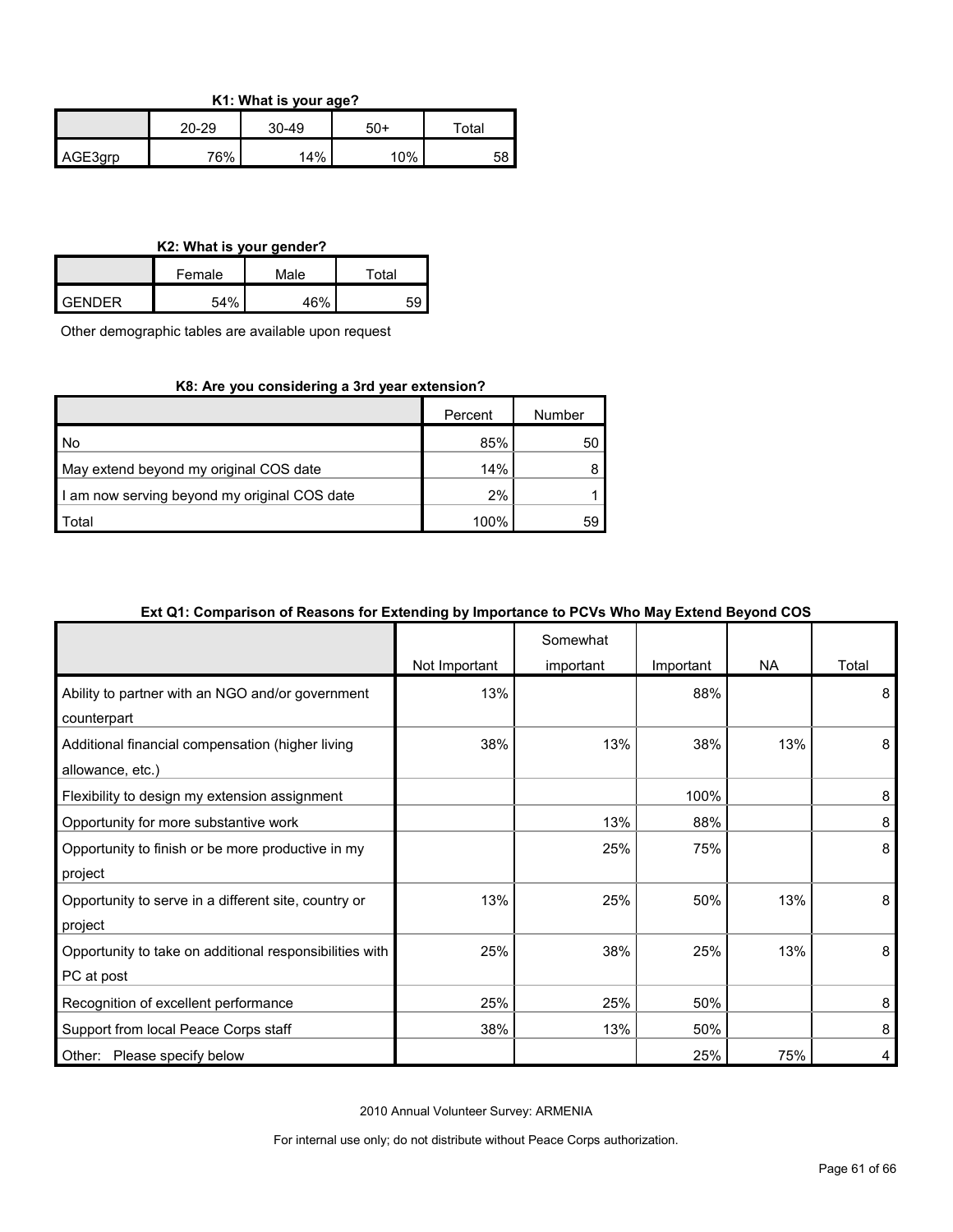|                                                         |               | Somewhat  |           |           |       |
|---------------------------------------------------------|---------------|-----------|-----------|-----------|-------|
|                                                         | Not Important | important | Important | <b>NA</b> | Total |
| Ability to partner with an NGO and/or government        | 13%           |           | 88%       |           | 8     |
| counterpart                                             |               |           |           |           |       |
| Additional financial compensation (higher living        | 38%           | 13%       | 38%       | 13%       | 8     |
| allowance, etc.)                                        |               |           |           |           |       |
| Flexibility to design my extension assignment           |               |           | 100%      |           | 8     |
| Opportunity for more substantive work                   |               | 13%       | 88%       |           | 8     |
| Opportunity to finish or be more productive in my       |               | 25%       | 75%       |           | 8     |
| project                                                 |               |           |           |           |       |
| Opportunity to serve in a different site, country or    | 13%           | 25%       | 50%       | 13%       | 8     |
| project                                                 |               |           |           |           |       |
| Opportunity to take on additional responsibilities with | 25%           | 38%       | 25%       | 13%       | 8     |
| PC at post                                              |               |           |           |           |       |
| Recognition of excellent performance                    | 25%           | 25%       | 50%       |           | 8     |
| Support from local Peace Corps staff                    | 38%           | 13%       | 50%       |           | 8     |
| Other:<br>Please specify below                          |               |           | 25%       | 75%       | 4     |

#### **Ext Q1: Comparison of Reasons for Extending by Importance to PCVs Who May Extend Beyond COS**

NOTE: This table includes only PCVs who answered K8="May extend beyond my original COS date"

#### **Ext Q1: Comparison of Reasons for Extending by Importance to PCVs Serving an Extension**

|                                                         |               | Somewhat  |           |           |       |
|---------------------------------------------------------|---------------|-----------|-----------|-----------|-------|
|                                                         | Not Important | important | Important | <b>NA</b> | Total |
| Ability to partner with an NGO and/or government        |               | 100%      |           |           |       |
| counterpart                                             |               |           |           |           |       |
| Additional financial compensation (higher living        |               |           | 100%      |           |       |
| allowance, etc.)                                        |               |           |           |           |       |
| Flexibility to design my extension assignment           |               | 100%      |           |           |       |
| Opportunity for more substantive work                   |               |           | 100%      |           |       |
| Opportunity to finish or be more productive in my       |               |           | 100%      |           |       |
| project                                                 |               |           |           |           |       |
| Opportunity to serve in a different site, country or    | 100%          |           |           |           |       |
| project                                                 |               |           |           |           |       |
| Opportunity to take on additional responsibilities with |               | 100%      |           |           |       |
| PC at post                                              |               |           |           |           |       |
| Recognition of excellent performance                    |               | 100%      |           |           |       |
| Support from local Peace Corps staff                    |               | 100%      |           |           |       |
| Other: Please specify below                             |               |           |           | 100%      |       |

NOTE: This table includes only PCVs who answered K8="Now serving beyond my original COS date"

2010 Annual Volunteer Survey: ARMENIA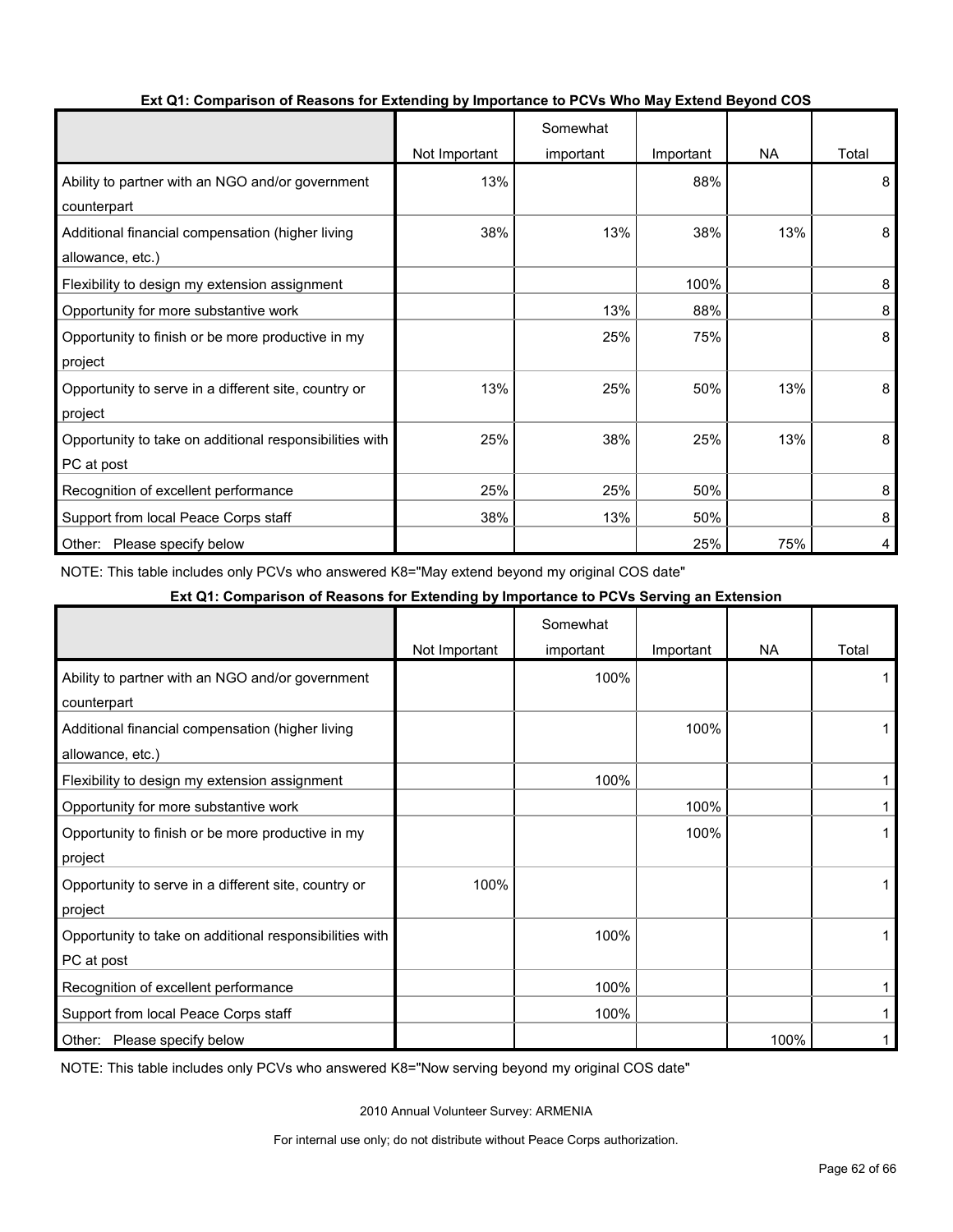#### **Ext Q1: Comparison of Reasons for Extending by Importance to PCVs Who May Extend and PCVs Serving an Extension (excluding all "NA" responses)**

|                                                              | Are you considering a 3rd year extension? |           |           |       |  |  |  |
|--------------------------------------------------------------|-------------------------------------------|-----------|-----------|-------|--|--|--|
|                                                              | May extend beyond my original COS date    |           |           |       |  |  |  |
|                                                              | Somewhat                                  |           |           |       |  |  |  |
|                                                              | Not Important                             | important | Important | Total |  |  |  |
| Ability to partner with an NGO and/or government             | 13%                                       |           | 88%       | 8     |  |  |  |
| counterpart                                                  |                                           |           |           |       |  |  |  |
| Additional financial compensation (higher living             | 43%                                       | 14%       | 43%       |       |  |  |  |
| allowance, etc.)                                             |                                           |           |           |       |  |  |  |
| Flexibility to design my extension assignment                |                                           |           | 100%      | 8     |  |  |  |
| Opportunity for more substantive work                        |                                           | 13%       | 88%       | 8     |  |  |  |
| Opportunity to finish or be more productive in my project    |                                           | 25%       | 75%       | 8     |  |  |  |
| Opportunity to serve in a different site, country or project | 14%                                       | 29%       | 57%       |       |  |  |  |
| Opportunity to take on additional responsibilities with PC   | 29%                                       | 43%       | 29%       |       |  |  |  |
| at post                                                      |                                           |           |           |       |  |  |  |
| Recognition of excellent performance                         | 25%                                       | 25%       | 50%       | 8     |  |  |  |
| Support from local Peace Corps staff                         | 38%                                       | 13%       | 50%       | 8     |  |  |  |
| Other: Please specify below                                  |                                           |           | 100%      |       |  |  |  |

NOTE: See Open-Ended Responses Report for "other" reasons for extending beyond COS

### **Ext Q1: Comparison of Reasons for Extending by Importance to PCVs Who May Extend and PCVs Serving an Extension**

**(excluding all "NA" responses)**

|                                                              | Are you considering a 3rd year extension?  |                       |           |       |  |  |  |
|--------------------------------------------------------------|--------------------------------------------|-----------------------|-----------|-------|--|--|--|
|                                                              | am now serving beyond my original COS date |                       |           |       |  |  |  |
|                                                              | Not Important                              | Somewhat<br>important | Important | Total |  |  |  |
| Ability to partner with an NGO and/or government             |                                            | 100%                  |           |       |  |  |  |
| counterpart                                                  |                                            |                       |           |       |  |  |  |
| Additional financial compensation (higher living             |                                            |                       | 100%      |       |  |  |  |
| allowance, etc.)                                             |                                            |                       |           |       |  |  |  |
| Flexibility to design my extension assignment                |                                            | 100%                  |           |       |  |  |  |
| Opportunity for more substantive work                        |                                            |                       | 100%      |       |  |  |  |
| Opportunity to finish or be more productive in my project    |                                            |                       | 100%      |       |  |  |  |
| Opportunity to serve in a different site, country or project | 100%                                       |                       |           |       |  |  |  |

2010 Annual Volunteer Survey: ARMENIA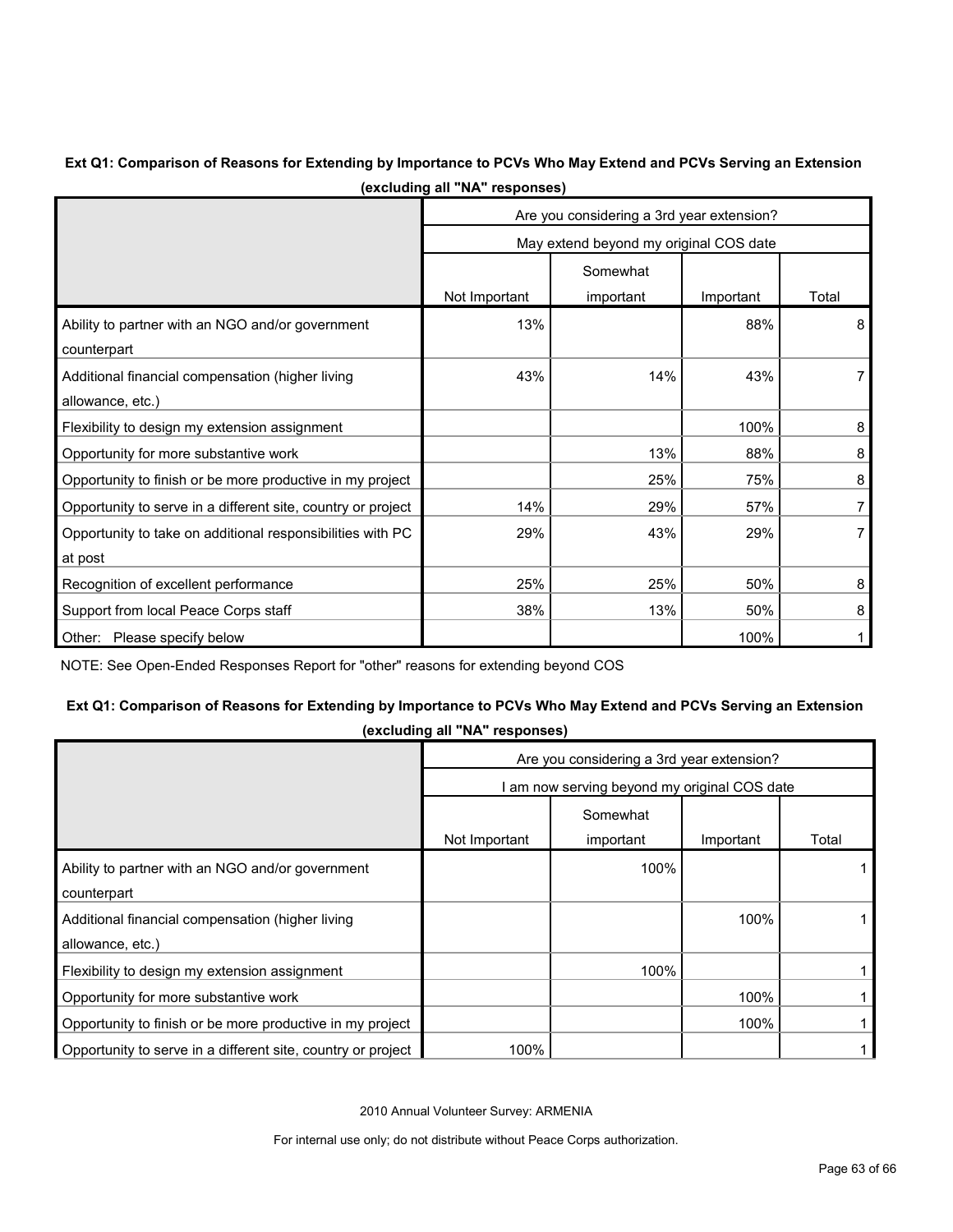| Opportunity to take on additional responsibilities with PC | 100% |  |
|------------------------------------------------------------|------|--|
| at post                                                    |      |  |
| Recognition of excellent performance                       | 100% |  |
| Support from local Peace Corps staff                       | 100% |  |
| Other: Please specify below                                |      |  |

NOTE: See Open-Ended Responses Report for "other" reasons for extending beyond COS

#### **Ext Q2: Comparison of Reasons for Not Extending by Importance to PCVs Who May Serve Beyond COS**

|                                                       |               | Somewhat  |           |     |       |
|-------------------------------------------------------|---------------|-----------|-----------|-----|-------|
|                                                       | Not Important | important | Important | NA. | Total |
| Adjustment to new country or site                     | 25%           | 13%       | 38%       | 25% | 8     |
| Bureaucratic challenges related to extension          | 38%           | 13%       | 38%       | 13% | 8     |
| process                                               |               |           |           |     |       |
| Delaying the pursuit of professional/educational      | 38%           | 13%       | 38%       | 13% | 8     |
| opportunities                                         |               |           |           |     |       |
| Family and personal reasons                           | 25%           |           | 50%       | 25% | 8     |
| Feeling that I am ready to go home                    | 38%           |           | 38%       | 25% | 8     |
| Fellow Volunteers are leaving/have left               | 38%           | 50%       |           | 13% | 8     |
| Lack of information about/difficulty defining the 3rd | 25%           | 38%       | 25%       | 13% | 8     |
| year extension role                                   |               |           |           |     |       |
| Lack of professional development opportunities        | 13%           | 25%       | 38%       | 25% | 8     |
| Lack of support from Peace Corps staff                | 25%           | 25%       | 38%       | 13% | 8     |
| Other:<br>Please specify below                        | 33%           |           |           | 67% | 3     |

NOTE: This table includes only PCVs who answered K8="May extend beyond my original COS date"

#### **Ext Q2: Comparison of Reasons for Not Extending by Importance to PCVs Serving Beyond COS**

|                                                  |               | Somewhat  |           |      |       |
|--------------------------------------------------|---------------|-----------|-----------|------|-------|
|                                                  | Not Important | important | Important | NA.  | Total |
| Adjustment to new country or site                |               |           |           | 100% |       |
| Bureaucratic challenges related to extension     |               |           |           | 100% |       |
| process                                          |               |           |           |      |       |
| Delaying the pursuit of professional/educational |               |           |           | 100% |       |
| opportunities                                    |               |           |           |      |       |
| Family and personal reasons                      |               |           |           | 100% |       |
| Feeling that I am ready to go home               |               |           |           | 100% |       |
| Fellow Volunteers are leaving/have left          |               |           |           | 100% |       |

2010 Annual Volunteer Survey: ARMENIA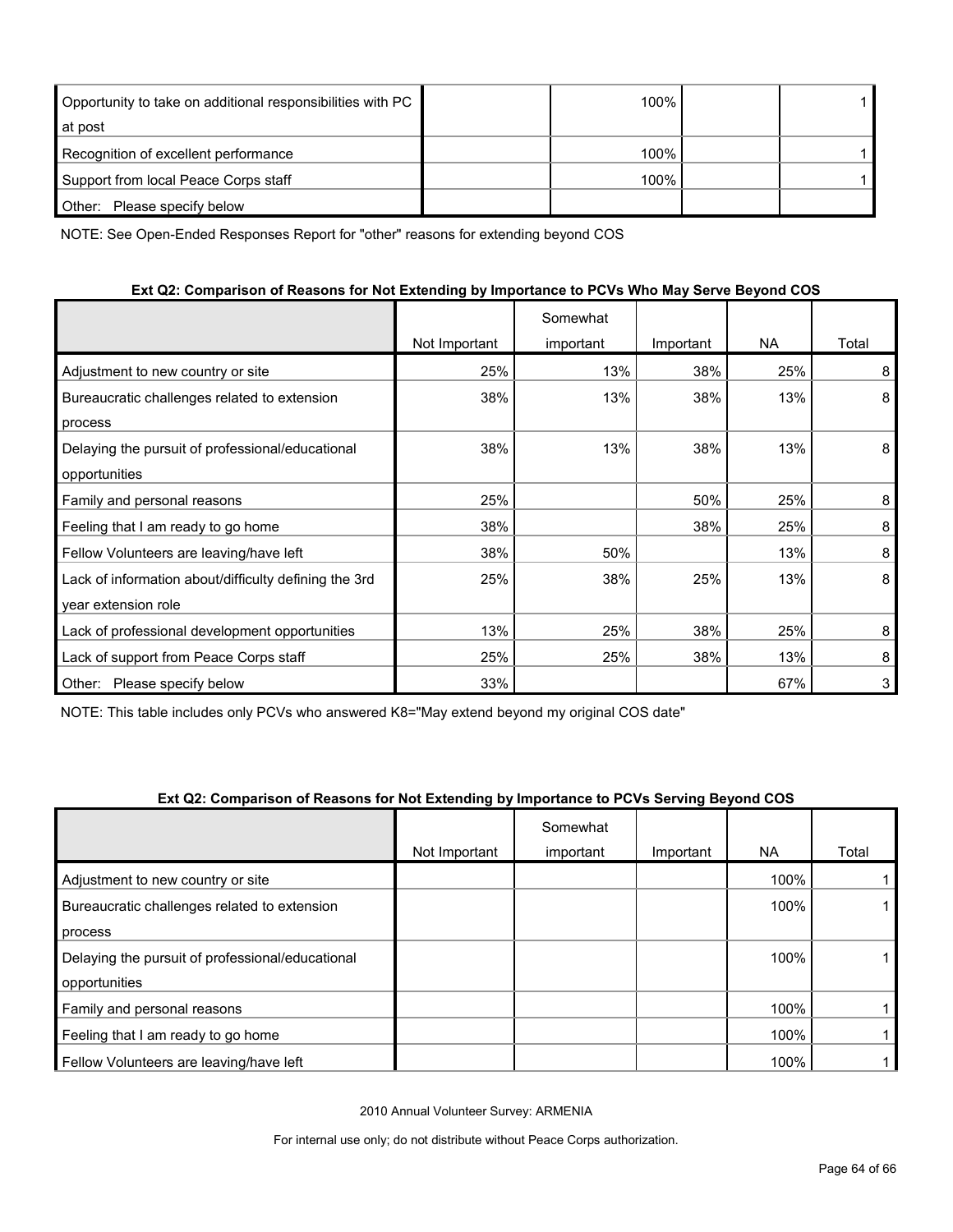| Lack of information about/difficulty defining the 3rd |  | 100% |  |
|-------------------------------------------------------|--|------|--|
| year extension role                                   |  |      |  |
| Lack of professional development opportunities        |  | 100% |  |
| Lack of support from Peace Corps staff                |  | 100% |  |
| Other:<br>Please specify below                        |  | 100% |  |

NOTE: This table includes only PCVs who answered K8="Now serving beyond my original COS date"

### **xt Q2: Comparison of Reasons for Not Extending by Importance to PCVs Who May Extend and PCVs Serving an Extension (excluding all "NA" responses)**

|                                                            | Are you considering a 3rd year extension? |           |           |                |  |  |  |  |
|------------------------------------------------------------|-------------------------------------------|-----------|-----------|----------------|--|--|--|--|
|                                                            | May extend beyond my original COS date    |           |           |                |  |  |  |  |
|                                                            | Somewhat                                  |           |           |                |  |  |  |  |
|                                                            | Not Important                             | important | Important | Total          |  |  |  |  |
| Adjustment to new country or site                          | 33%                                       | 17%       | 50%       | 6              |  |  |  |  |
| Bureaucratic challenges related to extension process       | 43%                                       | 14%       | 43%       | 7              |  |  |  |  |
| Delaying the pursuit of professional/educational           | 43%                                       | 14%       | 43%       | 7              |  |  |  |  |
| opportunities                                              |                                           |           |           |                |  |  |  |  |
| Family and personal reasons                                | 33%                                       |           | 67%       | 6              |  |  |  |  |
| Feeling that I am ready to go home                         | 50%                                       |           | 50%       | 6              |  |  |  |  |
| Fellow Volunteers are leaving/have left                    | 43%                                       | 57%       |           | $\overline{7}$ |  |  |  |  |
| Lack of information about/difficulty defining the 3rd year | 29%                                       | 43%       | 29%       | $\overline{7}$ |  |  |  |  |
| extension role                                             |                                           |           |           |                |  |  |  |  |
| Lack of professional development opportunities             | 17%                                       | 33%       | 50%       | 6              |  |  |  |  |
| Lack of support from Peace Corps staff                     | 29%                                       | 29%       | 43%       | 7              |  |  |  |  |
| Other: Please specify below                                | 100%                                      |           |           |                |  |  |  |  |

NOTE: See Open-Ended Responses Report for "other" reasons for not extending beyond COS

### **Ext Q2: Comparison of Reasons for Not Extending by Importance to PCVs Who May Extend and PCVs Serving an**

**Extension (excluding all "NA" responses)**

|                                                      | Are you considering a 3rd year extension?<br>I am now serving beyond my original COS date |           |           |       |  |
|------------------------------------------------------|-------------------------------------------------------------------------------------------|-----------|-----------|-------|--|
|                                                      |                                                                                           |           |           |       |  |
|                                                      |                                                                                           | Somewhat  |           |       |  |
|                                                      | Not Important                                                                             | important | Important | Total |  |
| Adjustment to new country or site                    |                                                                                           |           |           |       |  |
| Bureaucratic challenges related to extension process |                                                                                           |           |           |       |  |

2010 Annual Volunteer Survey: ARMENIA